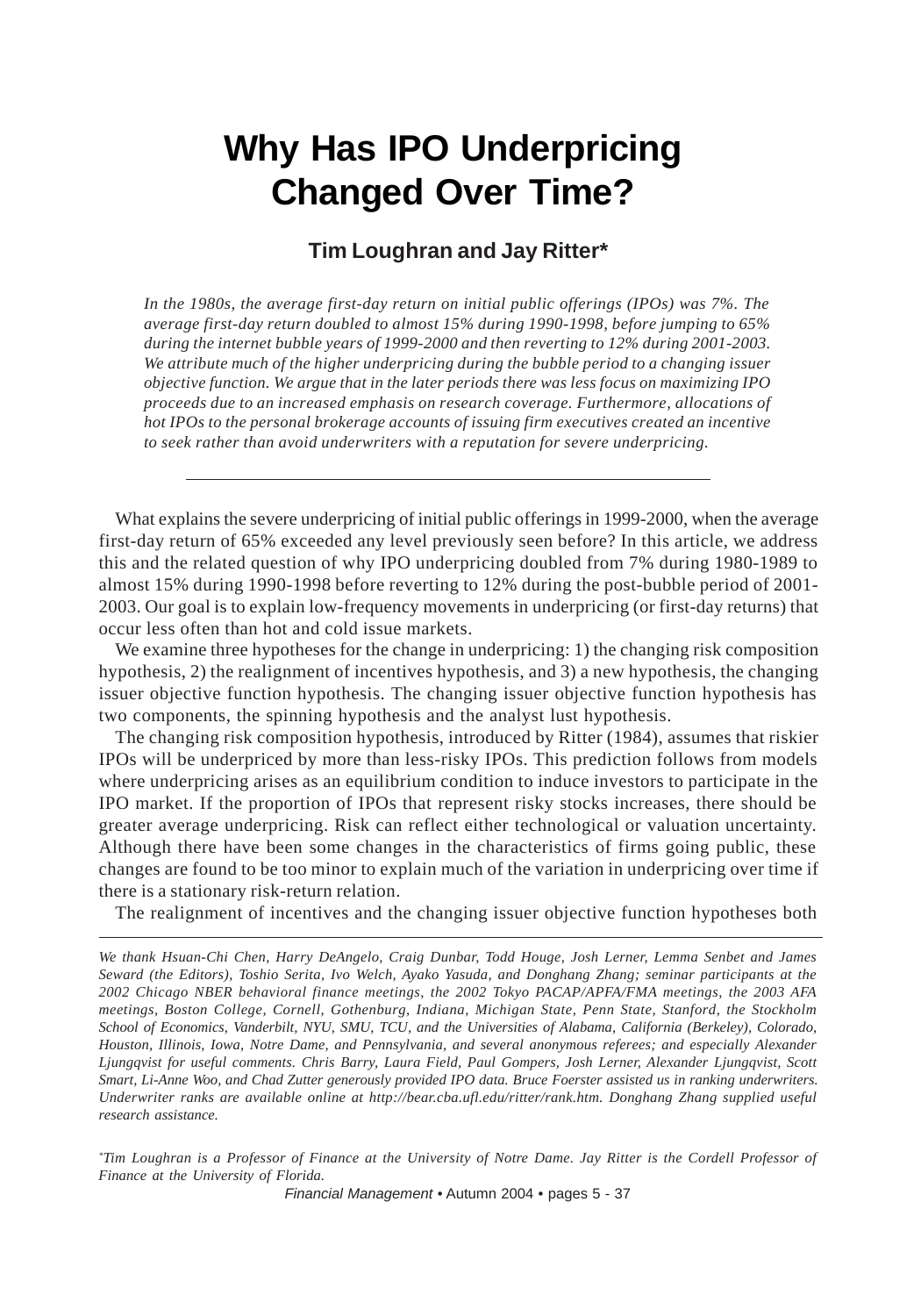posit changes over time in the willingness of issuing firms to accept underpricing. Both hypotheses assume that underwriters benefit from rent-seeking behavior that occurs when there is excessive underpricing.

The realignment of incentives hypothesis, introduced by Ljungqvist and Wilhelm (2003), argues that the managers of issuing firms acquiesced in leaving money on the table during the 1999-2000 bubble period. (Money on the table is the change between the offer price and the first closing market price, multiplied by the number of shares sold.) The hypothesized reasons for the increased acquiescence are reduced chief executive officer (CEO) ownership, fewer IPOs containing secondary shares, increased ownership fragmentation, and an increased frequency and size of "friends and family" share allocations. These changes made issuing firm decision-makers less motivated to bargain for a higher offer price.

The realignment of incentives hypothesis is similar to the changing risk composition hypothesis in that it is changes in the characteristics of ownership, rather than any nonstationarities in the pricing relations, that are associated with changes in average underpricing. It differs from the changing risk composition hypothesis, however, in that underpricing is not determined solely by the investor demand side of the market.

In our empirical work, we find little support for the realignment of incentives hypothesis as an explanation for substantial changes in underpricing. We find no relation between the inclusion of secondary shares in an IPO and underpricing. And although CEO fractional ownership was lower during the internet bubble period, the CEO dollar ownership (the market value of the CEO's holdings) was substantially higher, resulting in *increased* incentives to avoid underpricing. Furthermore, it is possible that changes in the characteristics of ownership may be partly a *response* to higher underpricing as well as a *cause*. Ljungqvist and Wilhelm (2003) do not provide an explanation for why these changes occurred.

The changing issuer objective function hypothesis argues that, holding constant the level of managerial ownership and other characteristics, issuing firms became more willing to accept underpricing. We hypothesize that, during our sample period, there are two reasons for why issuers became more willing to leave money on the table. The first reason is an increased emphasis on analyst coverage. As issuers placed more importance on hiring a lead underwriter with a highly ranked analyst to cover the firm, they became less concerned about avoiding underwriters with a reputation for excessive underpricing. We call this desire to hire an underwriter with an influential but bullish analyst the analyst lust hypothesis. This results in each issuer facing a local oligopoly of underwriters, no matter how many competing underwriters there are in total, because there are typically only five *Institutional Investor* all-star analysts covering any industry. As Hoberg (2003) shows, the more market power that underwriters have, the more underpricing there will be in equilibrium.

The second reason for a greater willingness to leave money on the table by issuers is the co-opting of decision-makers through side payments. Beginning in the 1990s, underwriters set up personal brokerage accounts for venture capitalists and the executives of issuing firms in order to allocate hot IPOs to them. By the end of the decade, this practice, known as spinning, had become commonplace. The purpose of these side payments is to influence the issuer's choice of lead underwriter. These payments create an incentive to seek, rather than avoid, underwriters with a reputation for severe underpricing. We call this the spinning hypothesis. In the post-bubble period, increased regulatory scrutiny reduced spinning dramatically. This is one of several explanations why underpricing dropped back to an average of 12%. The reduction in spinning removed the incentive for issuers to choose investment bankers who underprice. Investment bankers responded by underpricing less in the postbubble period.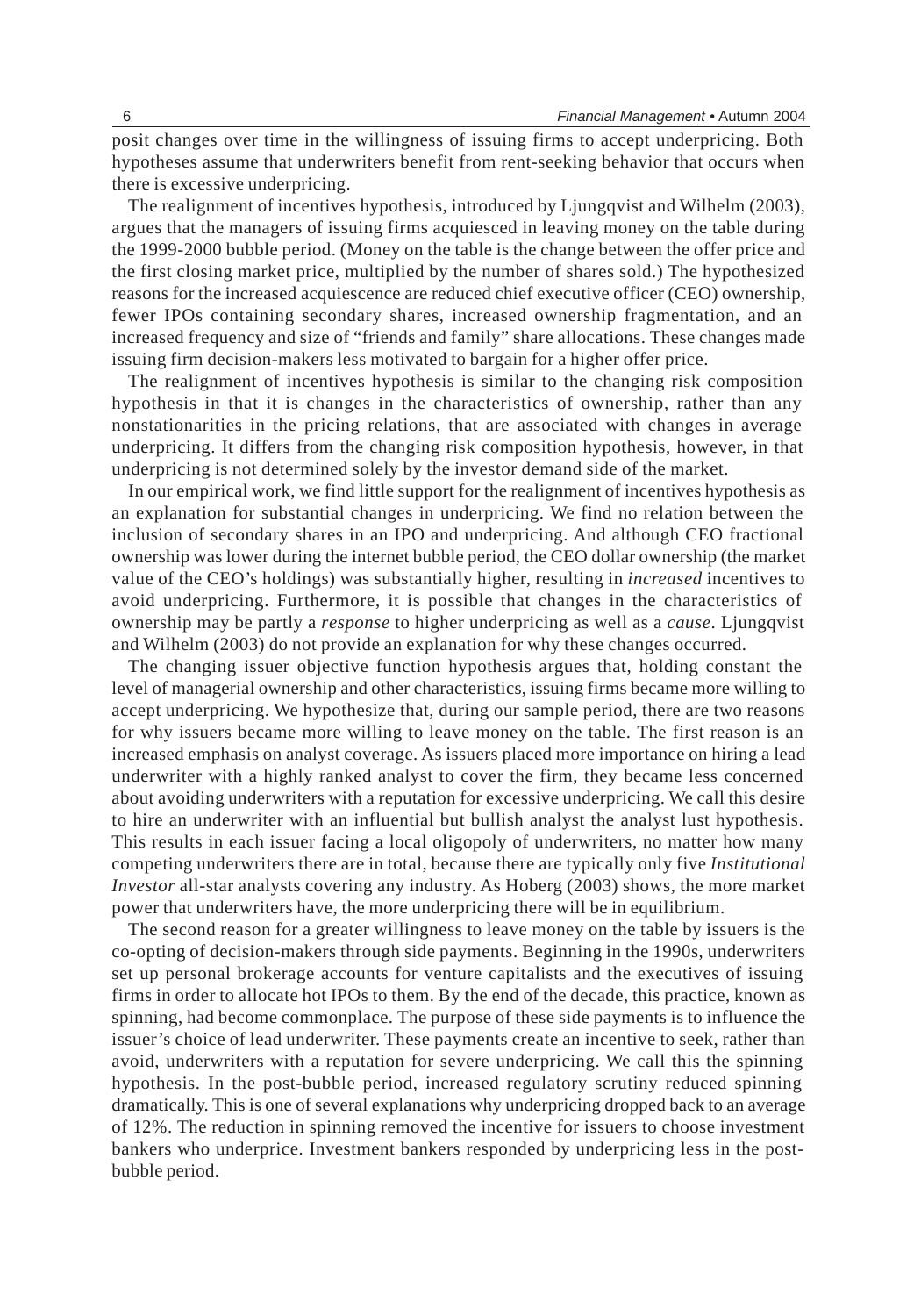#### Loughran & Ritter • Why Has IPO Underpricing Changed Over Time? 7

The contributions of our research are three-fold. First, we develop the changing issuer objective function hypothesis for the increased underpricing of IPOs during the 1990s and the bubble periods. Second, we document many patterns regarding the evolution of the US IPO market during the last two decades. Much of the data has been or will be posted on a website for other researchers to use. Many, although not all, of these patterns have been previously documented, especially for the first two subperiods. Third, we formally test the ability of the changing risk composition, realignment of incentives, and changing issuer objective function hypotheses to explain the changes in underpricing from 1980-1989 ("the 1980s") to 1990-1998 ("the 1990s"), 1999-2000 ("the internet bubble"), and 2001-2003 ("the post-bubble period").

Much of the increased underpricing in the bubble period is consistent with the predictions of the changing issuer objective function hypothesis. In multiple regression tests, the changing risk composition and the realignment of incentives hypotheses have little success at explaining the increase in first-day returns from the 1980s to the 1990s, to the bubble period, or to the post-bubble period. The regression results show that only part of the increase in the bubble period is attributable to the increased fraction of tech and internet stocks going public. Consistent with the changing issuer objective function hypothesis, underpricing became much more severe when there was a top-tier lead underwriter in the latter time periods. These conclusions are not substantially altered after controlling for the endogeneity of underwriter choice.

The rest of this article is as follows. In Section I, we present our changing issuer objective function hypothesis. In Section II, we describe our data. In Section III, we report year-byyear mean and median first-day returns and valuations. In Section IV, we report average firstday returns for various univariate sorts. In Section V, we report multiple regression results with first-day returns as the dependent variable. Section VI discusses alternative explanations for the high underpricing of IPOs during the internet bubble period. Section VII presents our conclusions. Four appendices provide detailed descriptions of our data on founding dates, post-issue shares outstanding, underwriter rankings, and internet IPO identification.

# **I. Causes of a Changing Issuer Objective Function**

Most models of IPO underpricing are based on asymmetric information. There are two agency explanations of underpricing in the IPO literature. Baron (1982) presents a model of underpricing where issuers delegate the pricing decision to underwriters. Investment bankers find it less costly to market an IPO that is underpriced. Loughran and Ritter (2002) instead emphasize the *quid pro quos* that underwriters receive from buy-side clients in return for allocating underpriced IPOs to them. The managers of issuing firms care less about underpricing if they are simultaneously receiving good news about their personal wealth increasing. This argument, however, does not explain why issuers hire underwriters who will *ex post* exploit issuers' psychology. Neither does the realignment of incentives hypothesis.

One can view issuers as seeking to maximize a weighted average of IPO proceeds, the proceeds from future sales (both insider sales and follow-on offerings), and side payments from underwriters to the people who will choose the lead underwriter:

$$
\alpha_1 \text{IPO Proceedings + \alpha_2 Proceedings from Future Sales + (1 - \alpha_1 - \alpha_2) \text{Side Payments} \tag{1}
$$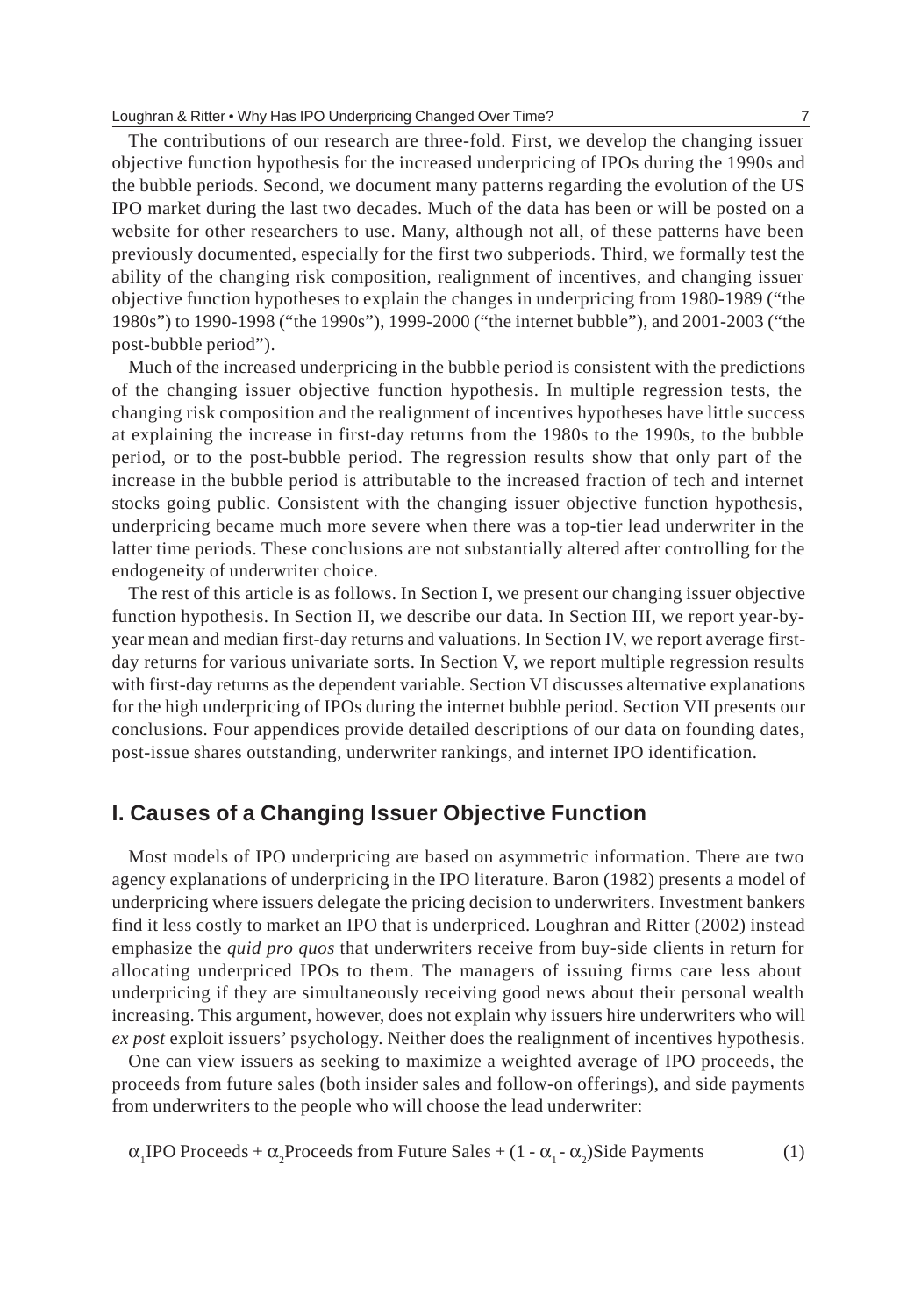The changing issuer objective function hypothesis states that issuers choosing an underwriter in some periods put less weight on IPO proceeds and more weight on the proceeds from future sales and side payments.

In Equation (1), IPO proceeds are a function of the choice of underwriter and underwriting contract (auction or bookbuilding) at the start of the process and, several months later, the bargaining at the pricing meeting for IPOs when bookbuilding is used. Loughran and Ritter (2002) provide a prospect theory analysis of the bargaining at the pricing meeting. The Ljungqvist and Wilhelm (2003) realignment of incentives hypothesis can also be viewed as a theory of the bargaining at the pricing meeting. Neither of these theories, though, explains why an issuing firm would choose an underwriter that would, at the pricing meeting, propose an offer price that leaves more money on the table than necessary. In contrast, the changing issuer objective function hypothesis does provide a theory for the choice of underwriter at the start of the process. Before discussing the analyst lust and spinning hypotheses in more detail, we explain why underwriters want to underprice.

#### **A. Why Underwriters Want to Underprice IPOs**

Underwriters, as intermediaries, advise the issuer on pricing the issue, both at the time of issuing a preliminary prospectus that includes a file price range, and at the pricing meeting when the final offer price is set. If underwriters receive compensation from both the issuer (the gross spread) and investors, they have an incentive to recommend a lower offer price than if the compensation was merely the gross spread.

Bookbuilding is the mechanism used to price and allocate IPOs for 99.9% of our sample, with auctions used for the other 0.1%. In the case of bookbuilding, underwriters can decide to whom to allocate shares if there is excess demand. Benveniste and Wilhelm (1997) and Sherman and Titman (2002) emphasize that underwriter discretion can be used to the benefit of issuing firms. Underwriters can reduce the average amount of underpricing, thereby increasing the expected proceeds to issuers, by favoring regular investors who provide information about their demand that is useful in pricing an IPO. Shares can be allocated to those who are likely to be buy-and-hold investors, minimizing any costs associated with price support.

Underwriter discretion can completely eliminate the winner's curse problem if underwriters allocate shares in hot issues only to those investors who are willing to buy other IPOs. As Ritter and Welch (2002) note, if underwriters used their discretion to bundle IPOs, problems caused by asymmetric information could be nearly eliminated. The resulting average level of underpricing should then be no more than several percent. Thus, given the use of bookbuilding, the joint hypothesis that issuers desire to maximize their proceeds and that underwriters act in the best interests of issuers can be rejected whenever average underpricing exceeds several percent.

Although underwriter discretion in allocating IPOs can be desirable for issuing firms, it can also be disadvantageous if conflict of interest problems are not controlled. Underwriters acknowledge that in the late 1990s IPOs were allocated to investors largely on the basis of past and future commission business on other trades. In 1998-2000, for example, Robertson Stephens allocated IPOs to institutional clients almost exclusively on the basis of the amount of commission business generated during the prior 18 months, according to its January 9, 2003 settlement with the NASD and SEC. Credit Suisse First Boston (CSFB) received commission business equal to as much as 65% of the profits that some investors received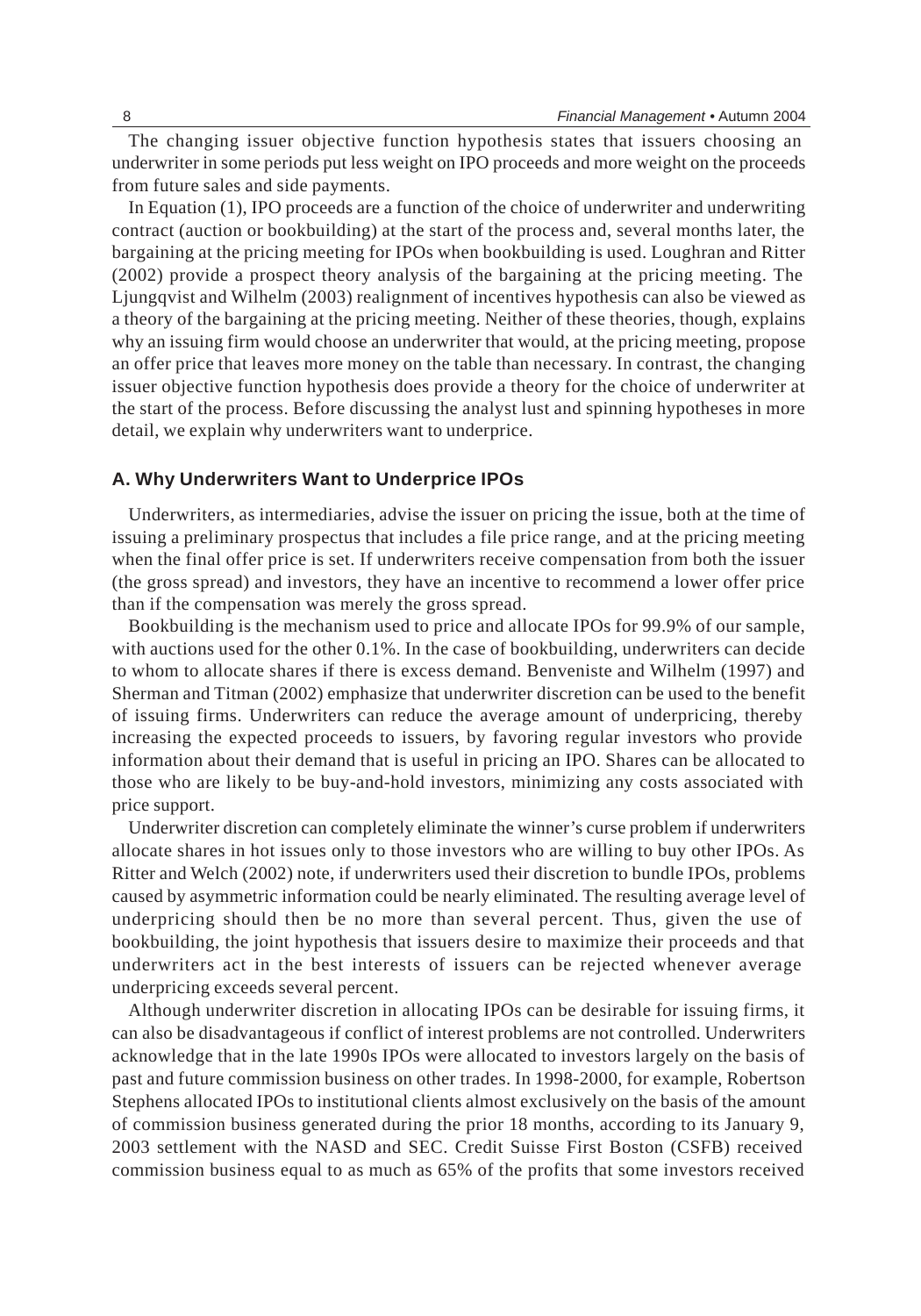from certain hot IPOs, such as the December 1999 IPO of VA Linux.1 The VA Linux IPO was priced at \$30 per share, with a 7% gross spread equal to \$2.10 per share. For an investor who was allocated shares at \$30, and who then sold at the closing market price of \$239.25, the capital gains would have amounted to \$209.25 per share. If the investor then traded shares to generate commissions of one-half of this profit, the total underwriter compensation per share was \$2.10 plus \$104.625, or \$106.725.

The receipt of commissions by underwriting firms in return for hot IPO allocations violates NASD Rule 2110 on "Free Riding and Withholding." Because the underwriter has an economic interest (a share of the profits) in the IPO after it has been allocated, there is not a "full distribution" of the security. This is economically equivalent to withholding shares and selling them at a price higher than the offer price, in violation of Rule 2110. But if the NASD (a self-regulatory organization) did not enforce its rules, underwriters might find it optimal to violate the rules. Evidence consistent with commission business affecting IPO allocations is contained in Reuter (2004).

The willingness of buy-side clients to generate commissions by sending trades to integrated securities firms depends on the amount of money left on the table in IPOs. Underwriters have an incentive to underprice IPOs if they receive commission business in return for leaving money on the table. But the incentive to underprice presumably would have been as great in the 1980s as during the internet bubble period, unless there was a "supply" shift in the willingness of firms to hire underwriters with a history of underpricing. We argue that such a shift did indeed occur, resulting in increased underpricing.

#### **B. The Analyst Lust Explanation of Underpricing**

We hypothesize that issuing firms have increasingly chosen their lead underwriter largely on the basis of expected analyst coverage. Providing research coverage is expensive for investment bankers; the largest brokerage firms each spent close to \$1 billion per year on equity research during the bubble (Rynecki, 2002). These costs are covered partly by charging issuers of securities explicit (gross spread) and implicit (underpricing) fees. The more that issuing firms see analyst coverage as important, the more they are willing to pay these costs.

There are several reasons for our opinion that analyst lust was more important during the 1990s and bubble period than in the 1980s. First, the investment bankers and venture capitalists we have talked to are unanimous in their agreement. Supporting this, in the early 1970s Morgan Stanley had "no research business to speak of," even though it was a major IPO underwriter (Schack, 2002). As we will show, the number of managing underwriters in

<sup>1</sup> See the January 22, 2002 SEC litigation release 17327 and news release (available on the SEC website at http://www.sec.gov), and the NASD Regulation news release (available at http://www.nasdr.com). The NASD Regulation news release states that "For example, after a CSFB customer obtained an allocation of 13,500 shares in the VA Linux IPO, the customer sold two million shares of Compaq and paid CSFB \$.50 a share—or \$1 million—as a purported brokerage commission. The customer immediately repurchased the shares through other firms at normal commission rates of \$.06 per share at a loss of \$1.2 million on the Compaq sale and repurchase because of the \$1 million paid to CSFB. On that same day, however, the customer sold the VA Linux IPO shares, making a one-day profit of \$3.3 million."

According to paragraphs 48 and 49 of the SEC complaint, for the July 20, 1999 IPO of Gadzoox, which CSFB lead managed, "at least 261,025 shares were allocated to customers that were willing to funnel a portion of their IPO profits to CSFB." CSFB distributed approximately 3.4 million of the 4.025 million offer, which went from an offer price of \$21 to a closing price of \$74.8125, up 256%. The following day, July 21, 1999, CSFB was the lead manager on MP3, which was priced at \$28 and closed at \$63.3125, up 126%. "CSFB distributed 7.2 million of the 10.35 million MP3 shares offered through underwriters. Of the 7.2 million MP3 shares distributed by CSFB, at least 520,170 shares were allocated to customers that were willing to funnel a portion of their trading profits to CSFB."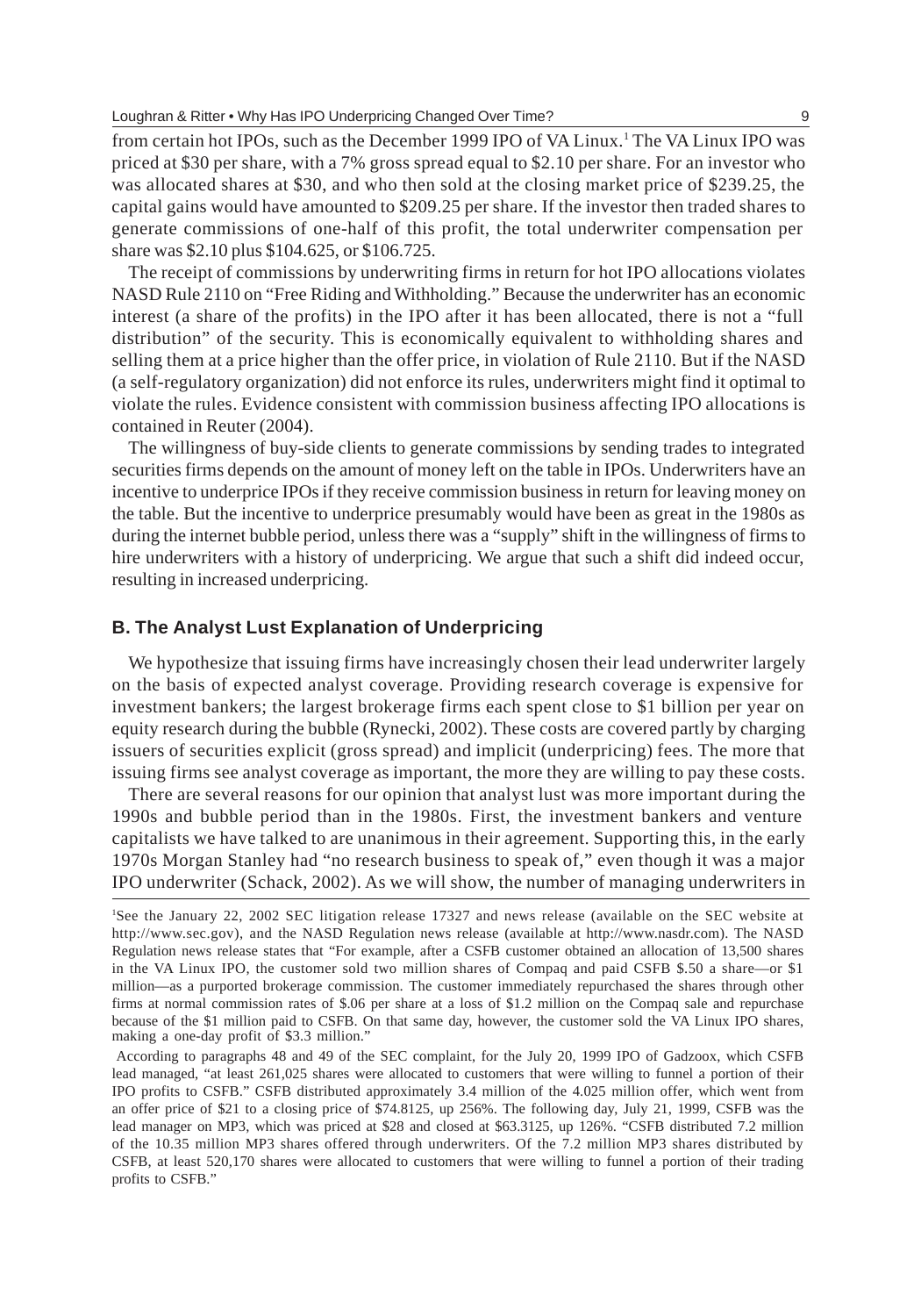IPO syndicates has increased over time. Investment bankers note that co-managers are included in a syndicate almost exclusively to provide research coverage. Indeed, by 2000 comanagers were generally not even invited to participate in road shows and the pricing meeting at which the final offer price is determined.

Second, as valuations have increased, changes in growth rates perceived in the financial markets represent more dollars. Firm value can be decomposed into the value of existing assets in place plus the net present value of growth opportunities. As the value of growth opportunities increases relative to the value of assets in place, issuing firms come to place more importance on analyst coverage. In 1982, for example, when the market price-earnings (PE) ratio was about 8, the difference in valuation for a firm with forecasted growth of 10% versus 15% might translate into a difference in PEs of 8 versus 12. In 1999, when the market PE was about 25, the difference in valuation for forecasted growth of 10% versus 15% might translate into a difference in PEs of 25 versus 40. For a firm with \$1.00 in earnings per share, in 1982 the difference in values would have been \$4 per share, but in 1999 it would be \$15.

A final reason for the increased importance of analyst coverage in the bubble period is the greater visibility of analyst recommendations because of the internet and cable television stations such as CNBC. Consistent with this statement, Busse and Green (2002, Table 5) report that trading volume for Nasdaq stocks during June through October 2000 increased by an average of 300,000 shares in the four minutes after an analyst mentioned a stock favorably on CNBC's Midday Call segment.

The analyst lust hypothesis does not necessarily assume any conflict of interest between managers and other pre-issue shareholders. If favorable analyst coverage results in a higher market price, all pre-issue shareholders benefit.

There is ample supporting evidence for this analyst lust hypothesis. Dunbar (2000) presents evidence that underwriters in 1984-1994 subsequently increased their IPO market share if they had an analyst who was highly ranked in the *Institutional Investor* (*II*) annual survey. Clarke, Dunbar, and Kahle (2003, Table 2) report that investment banks gaining an *II* all-star analyst subsequently boosted their market share of IPOs in the analyst's industry; the changes were greater in 1995-1999 than in 1988-1994. The Krigman, Shaw, and Womack (2001) survey of issuing firms finds that one of the most important reasons to switch underwriters in a seasoned offering is to seek additional and influential analyst coverage from the new banker. Ljungqvist, Marston, and Wilhelm (2003) analyze the determinants of lead underwriter choice for debt and follow-on equity offerings conducted during December 1993 through June 2002. They report that the presence of an *II* all-star analyst in the issuing firm's industry increases the probability of that underwriter being chosen as the lead, holding constant that bank's fraction of the issuer's equity deals during the prior five years.

Hong and Kubik (2003) report that analysts making optimistic forecasts are more likely to move to a higher-status brokerage firm if they change jobs. Furthermore, analysts whose employer underwrites stocks that they cover are more likely to be forced out, the less optimistic their forecasts are. Hong and Kubik report that these biases became even stronger in the 1999-2000 period. Discussions with executives of firms going public in 2001-2003 suggest that analyst coverage is still an important determinant of underwriter choice, in spite of the Global Settlement restrictions on analyst participation in IPOs.

Cliff and Denis (2004) test the analyst lust hypothesis using a sample of 1,050 US firms conducting IPOs during 1993-2000 that subsequently conducted at least one follow-on equity offering during 1993-2001. They find that issuers are less likely to switch underwriters for their first SEO if there had been *greater* underpricing, and if the IPO underwriter's analyst covered the stock one year after the IPO. In their Table 6 regression with an analyst coverage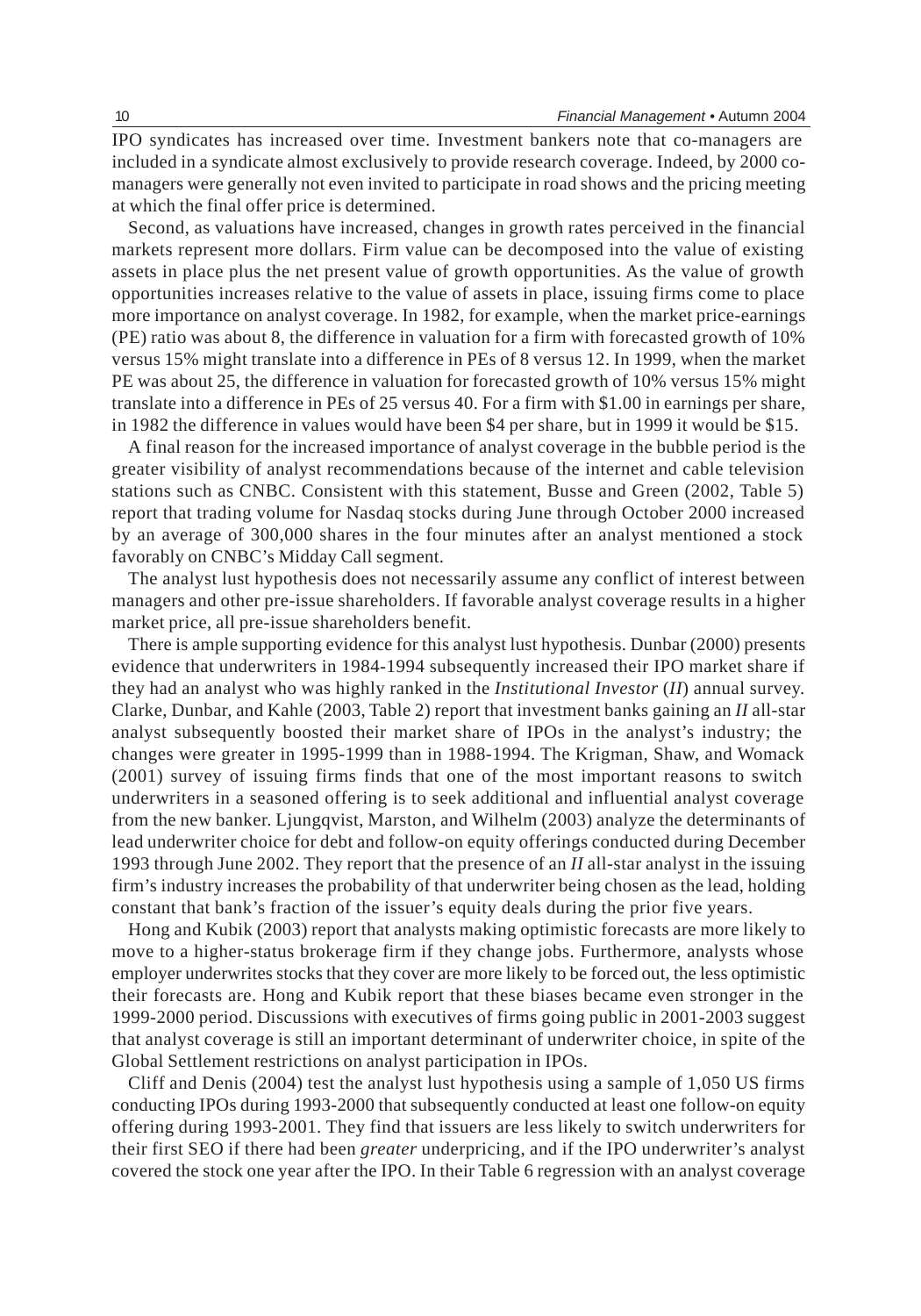instrument, they report that having an all-star analyst in the industry of the issuing firm at the time of the IPO is associated with first-day returns that are 16.3% higher. Furthermore, their subperiod results show higher incremental underpricing associated with hiring an underwriter with an *II* all-star covering the firm in the bubble period than earlier.

The evidence in all these studies is consistent with the analyst lust hypothesis, and those that report subperiod results find that the effects were stronger in the late 1990s when valuations were highest, just as we predict.

#### **C. The Spinning Explanation of Underpricing**

In 1999-2000, the average amount of money left on the table of \$85 million per IPO adds up to \$68 billion (in dollars of 2003 purchasing power), which seems way too high to be justified as equilibrium compensation for purchasing analyst coverage. This raises two questions. First, if issuing firms wanted to purchase analyst coverage, why did they pay for it by leaving money on the table, rather than paying a higher gross spread? Second, why did they leave so much money on the table?

Our answers are as follows. First, money on the table is state-contingent compensation; the deals leaving a lot of money on the table were the deals where the managers of issuing firms found themselves facing a substantial increase in their personal wealth (Loughran and Ritter, 2002). Second, with bookbuilding, underwriters have discretion over the allocation of hot IPOs. Some shares went to "friends and family" of the issuing firm, as Ljungqvist and Wilhelm (2003) show. But some shares also went to the executives of issuing firms and their venture capitalists through personal brokerage accounts (Siconolfi, 1997).

In this article, we introduce a new agency explanation for IPO underpricing, the spinning hypothesis, which is based on a conflict of interest between decision-makers and other pre-IPO shareholders. It posits that decision-makers are willing to hire underwriters with a history of underpricing because the decision-makers receive side payments.2 The decision-makers are the individuals who choose the managing underwriters, especially the lead underwriter, for an IPO. These decision-makers are the general partners of the lead venture capital firm (if a firm is financed with venture capital money) and the top managers of the issuing firm. The other pre-issue shareholders are the limited partners of venture capital firms and other minority shareholders.

Elkind and Gimein (2001) describe the "Friend of Frank" brokerage accounts set up for decisionmakers by CSFB, where Frank Quattrone, head of technology investment banking, worked:

[I]n the 1990s firms also began offering shares to potential clients... by setting up brokerage accounts specifically for hot IPOs. Under these arrangements, VCs and entrepreneurs made a moderate deposit (perhaps \$250,000) and signed over discretionary authority to the brokers whose firms were seeking their favor. Typically, IPO shares would be flipped for a quick and riskless—windfall. "The stock would go into the hands of venture capitalists and the managements of companies that were going to go public next," notes a Silicon Valley fund manager. "This was the closest thing to free money that there was. It may not be all that much different from a briefcase filled with unmarked tens and 20s."...Indeed, two Silicon Valley CEOs, who asked that their names not be used, said that because several competing investment banks were offering them cheap IPO shares, they could not have been influenced

<sup>2</sup> On April 28, 2003, the "global settlement" between ten top investment banking firms and the NASD, NYSE, SEC, and the states, coordinated by New York Attorney General Eliot Spitzer, imposed a "no spinning" rule that prohibits officers and directors who are in a position to "greatly influence" investment banking decisions from receiving IPO allocations. Proposed NASD Rule 2712 addresses spinning and both clarifies and strengthens NASD Rule 2710.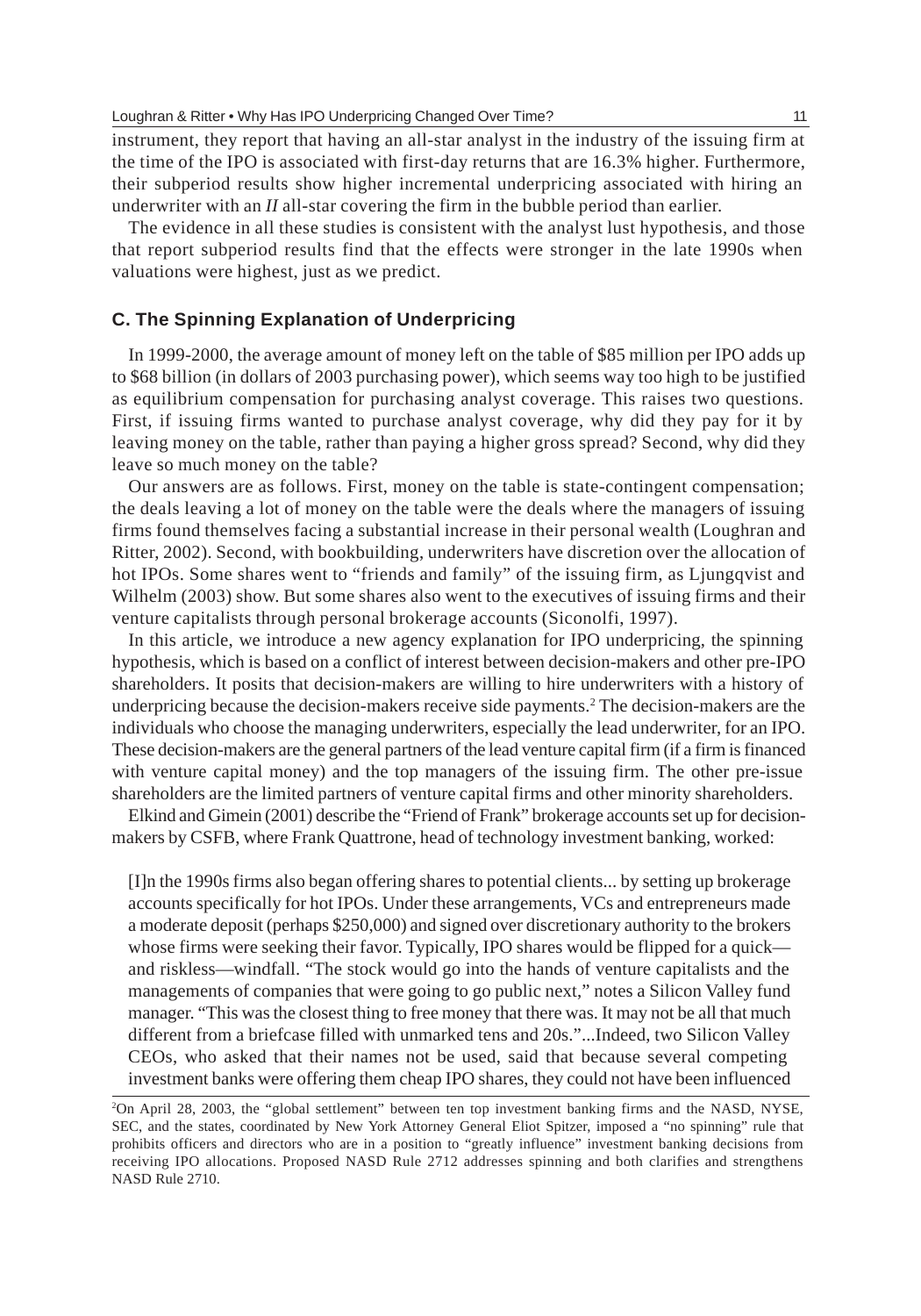when choosing between them.

The March 7, 2003 *San Jose Mercury News* lists, by name and company affiliation, 63 Silicon Valley executives who had "Friends of Frank" accounts at CSFB. The median executive received first-day capital gains of \$538,000 from IPO allocations.3

Payments like this to individuals motivate the managers of an issuing firm to choose an underwriter with a reputation for leaving money on the table. This spinning theory of IPO underpricing explains why underwriters and issuing firm managers prefer to forego net proceeds by leaving money on the table, rather than pay a higher gross spread. Money on the table is the currency by which underwriters can influence other venture capitalists and issuing firm executives; gross spread revenue cannot be redistributed except in a more transparent manner.

If spinning is an important reason for underpricing in the bubble period, why wasn't it important a decade earlier? In the 1980s, relatively little money was left on the table in IPOs because valuations were low and analyst coverage was not perceived to be as important as it became in the 1990s. As IPO underpricing increased over time, we hypothesize that the use of hot IPOs to reward decision-makers created an incentive for decision-makers to seek out underwriters known to leave money on the table, rather than to avoid such underwriters. Allocating these hot IPOs to the decision-makers of issuing companies and their friends (through friends and family accounts) allowed underwriters to underprice even more. In other words, underpricing fed on itself. In this regard, both our changing issuer objective function and Ljungqvist and Wilhelm's (2003) realignment of incentives hypotheses are similar: Underpricing creates incentives for even more underpricing. What constrains underpricing from increasing without limit is that raising money is still a goal for an issuer.

## **II. Data**

Our primary data source for IPOs over 1980-2003 is the Thomson Financial Securities Data (also known as Securities Data Co.) new issues database. We have made hundreds of corrections to this database, and we have collected missing information for thousands of observations from a number of sources, including prospectuses; Howard and Co.'s *Going Public: The IPO Reporter* for IPOs over 1980-1985; Dealogic for IPOs after 1990; and the SEC's Electronic Data Gathering and Retrieval (EDGAR) system for IPOs after 1996 (final prospectuses are identified on EDGAR as document 424B at http://www.sec.gov).4

In all of our analysis, we exclude best efforts offers (typically very small offerings, these are not covered by Thomson Financial Securities Data); ADRs (American Depository Receipts, issued by foreign firms that list in at least one other market outside the US); closed-end funds; REITs (real estate investment trusts); banks and savings and loans (S&Ls); partnerships; and firms not covered by CRSP within six months of the offering. We also exclude IPOs with an offer price below \$5.00 per share. What remains are almost all IPOs of

<sup>3</sup> Descriptions and evidence regarding spinning are presented in a number of additional sources. Smith (2002) describes the allocation of IPOs to top executives by Goldman Sachs. Smith, Grimes, Zuckerman, and Scannell (2002) describe the allocations to venture capitalists, and Sherburne (2002) lists the allocations to WorldCom officers and directors and to other telecom executives by Citigroup's Salomon Smith Barney unit.

<sup>4</sup> While Thomson Financial's database is missing some assets and sales data, and many founding dates, we find no evidence of any backfilling bias. That is, there is no evidence that subsequent "winners" are more comprehensively or accurately covered than other IPOs, so researchers using this database should not worry about introducing a survivorship bias.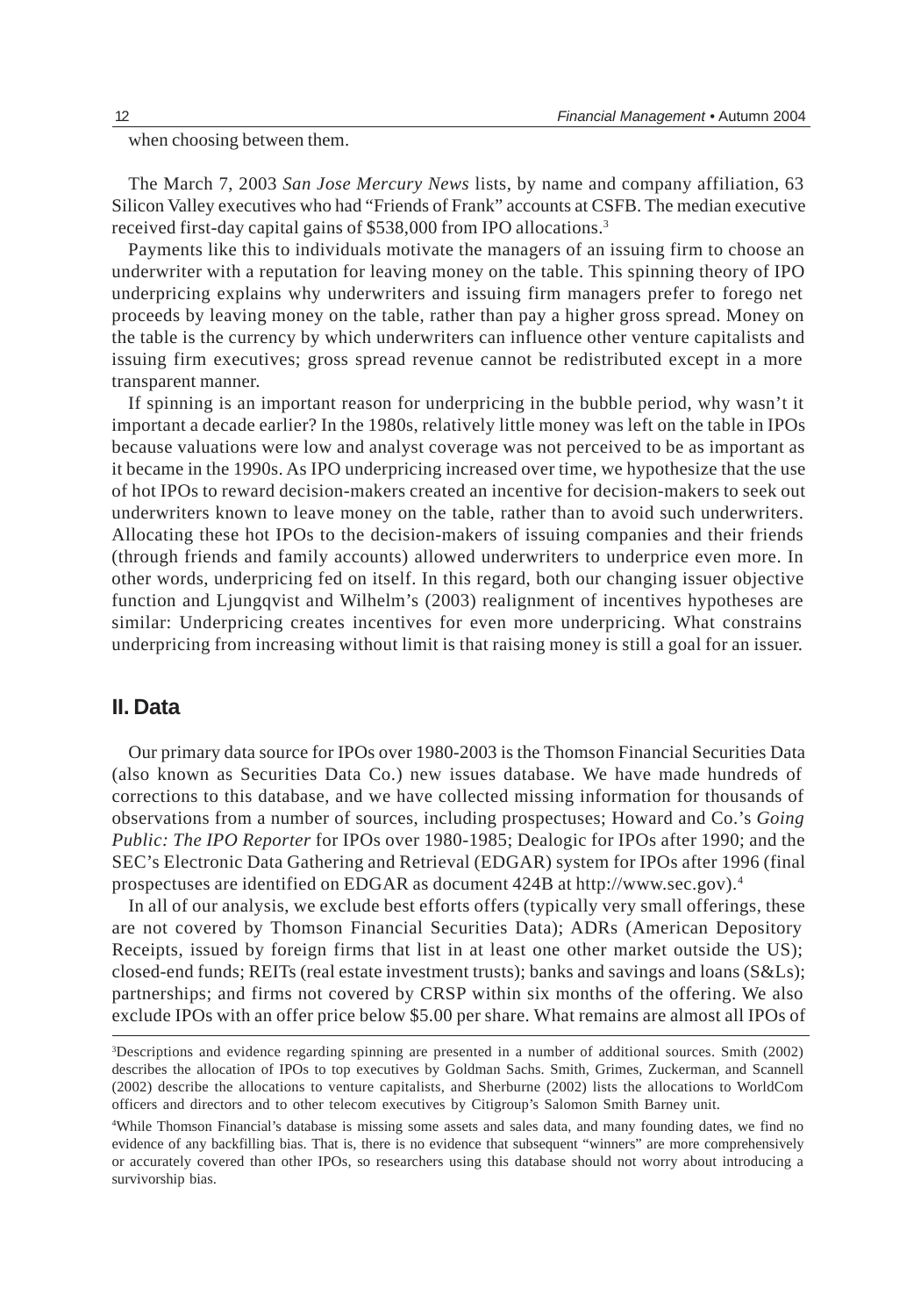domestic operating companies that are large enough to be of interest to institutional investors. The sample size is 6,391 firms, although in some of the tables we are missing up to 6% of the sample because of incomplete information.

The main source of information on *venture capital* backing is Thomson Financial. Supplemental data on venture capital backing has been provided by Chris Barry, Paul Gompers, and Josh Lerner.

Information on the *founding date* of companies comes from a variety of sources, discussed in more detail in Appendix A. Laura Field, Alexander Ljungqvist, and Li-Anne Woo provided many of the founding dates. We are missing a reliable founding date for 120 firms.

The original *file price range* for IPOs over 1980-1982 is transcribed from Howard and Co.'s *Going Public: The IPO Reporter*. The file price range for IPOs from 1983 and later comes from Thomson Financial. We are missing the file price range for 11 firms in the early 1980s.

To calculate the market value of an IPO, we use the offer price multiplied by the post-issue number of shares outstanding. For firms with a single class of shares outstanding, the primary source of data on the *post-issue number of shares* is CRSP. For firms with more than one class of shares outstanding (dual-class firms), we use data from a variety of sources, as described in Appendix B.

Information on *assets*, *sales,* and *earnings per share* (*EPS*) in the year prior to going public comes mainly from Thomson Financial. When figures are available, we use sales and earnings per share for the most recent 12 months prior to going public. Otherwise, we use the most recent fiscal year numbers. Additional sources of information include Dealogic for post-1990 IPOs, Howard and Co.'s *Going Public: The IPO Reporter* for 1980-1985 IPOs, and EDGAR. If a firm has zero trailing sales, we assign a sales value of \$0.01 million, since in our empirical work we use logarithms, and the logarithm of zero is undefined. If we are unsure whether sales are zero or are missing, we treat the value as missing. We are missing sales numbers for 85 firms and assets numbers for 223 firms.

We use Thomson Financial Securities Data as our source for information on lead underwriters and the number of managing underwriters for each IPO. For *underwriter prestige rankings*, we start with the Carter and Manaster (1990) and Carter, Dark, and Singh (1998) rankings, and then create rankings for 1992-2003 in the spirit of their methodology. Appendix C provides a detailed description of the procedures. The underwriter prestige rankings are on a 0 to 9 scale, and are based on the pecking order seen in "tombstone" advertisements. In our empirical work, if there is more than one lead underwriter, we use the rank of the bookrunner or the highest-ranking joint bookrunner.

Appendix D describes how we identify *internet* IPOs and lists the SIC codes that we use to categorize IPOs as a technology (*tech*) firm or not.

## **III. Time-Series of First-Day Returns and Valuations**

Figure 1 plots the annual volume and average first-day return on IPOs over 1980-2003. Table I reports the means (Panel A) and medians (Panel B) of the first-day returns by year of issue and by subperiod. In all of our analysis, we split the sample into four subperiods: January 1980-December 1989 ("the 1980s"), January 1990-December 1998 ("the 1990s"), January 1999-December 2000 ("the internet bubble"), and January 2001-December 2003 ("the post-bubble period").

In the 1980s, the average first-day return was slightly over 7%. The average first-day return increased to almost 15% in the 1990s, and then jumped to 65% during the internet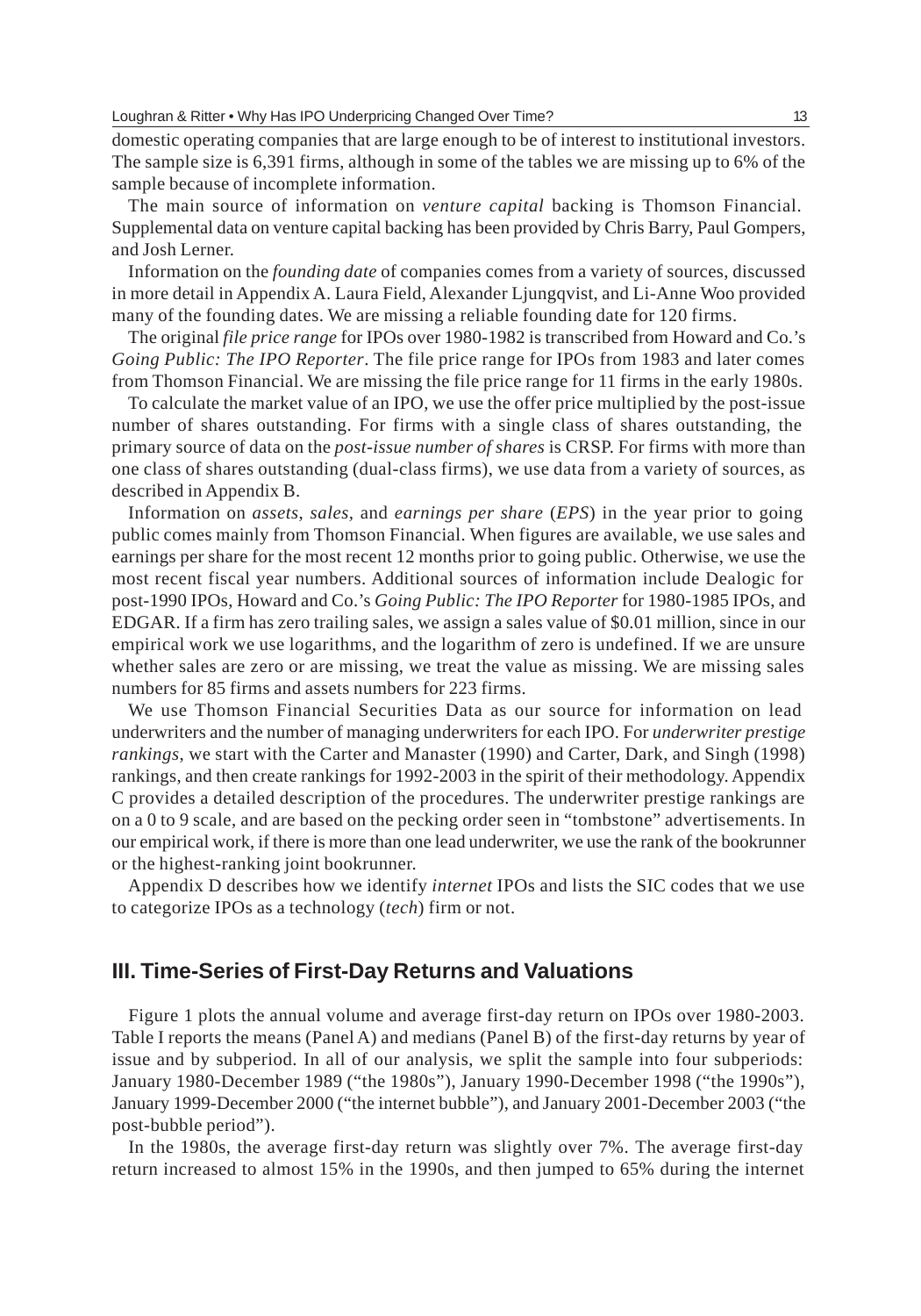# **Figure 1. Number of IPOs (Bars) and Average First-Day Returns (Diamonds) by Cohort Year**

IPOs with an offer price below \$5.00 per share, unit offers, REITs, closed-end funds, banks and S&Ls, ADRs, partnerships, and IPOs not listed on CRSP within six months of the offer date are excluded. Data are from Thomson Financial Securities Data and other sources, with corrections by authors. The first-day return is defined as the percentage change from the offer price to the closing price. The data plotted are reported in Panel A of Table I.



bubble. In the post-bubble period, annual IPO volume dropped to 80 issues or fewer with a mean first-day return of approximately 12%.

Table I shows that from 1980 through 1994 the underpricing of IPOs was typically quite modest, as was the amount of money left on the table. In every year from 1995 through 2000, the average first-day return was higher than in any year between 1981 and 1994. Underpricing took a big jump in the bubble period, as did the amount of money left on the table. The number of managing underwriters increased steadily until 2003, with a rapid acceleration in the late 1990s. The conventional wisdom is that the growth in the number of managing underwriters is associated with greater emphasis on analyst coverage.

For IPOs in the 1980s, Panel B reports that the median valuation of \$72 million using the offer price was less than twice the annual sales of \$38 million. In the 1990s, the market-tosales ratio increased to 2.7 (median valuation of \$122 million relative to median sales of \$46 million). During the internet bubble period, the median valuation using the offer price jumped to \$387 million while the median sales fell to \$15 million, for a market-to-sales ratio of 26. Using the valuation implied by the first closing market price, the market-to-sales ratio is even higher, at 38. This rapid escalation in market-to-sales ratios suggests that valuation uncertainty played a role in increased underpricing over time. In the post-bubble period, the market-to-sales ratio fell back to 2.4, approximately what it was in the 1990s.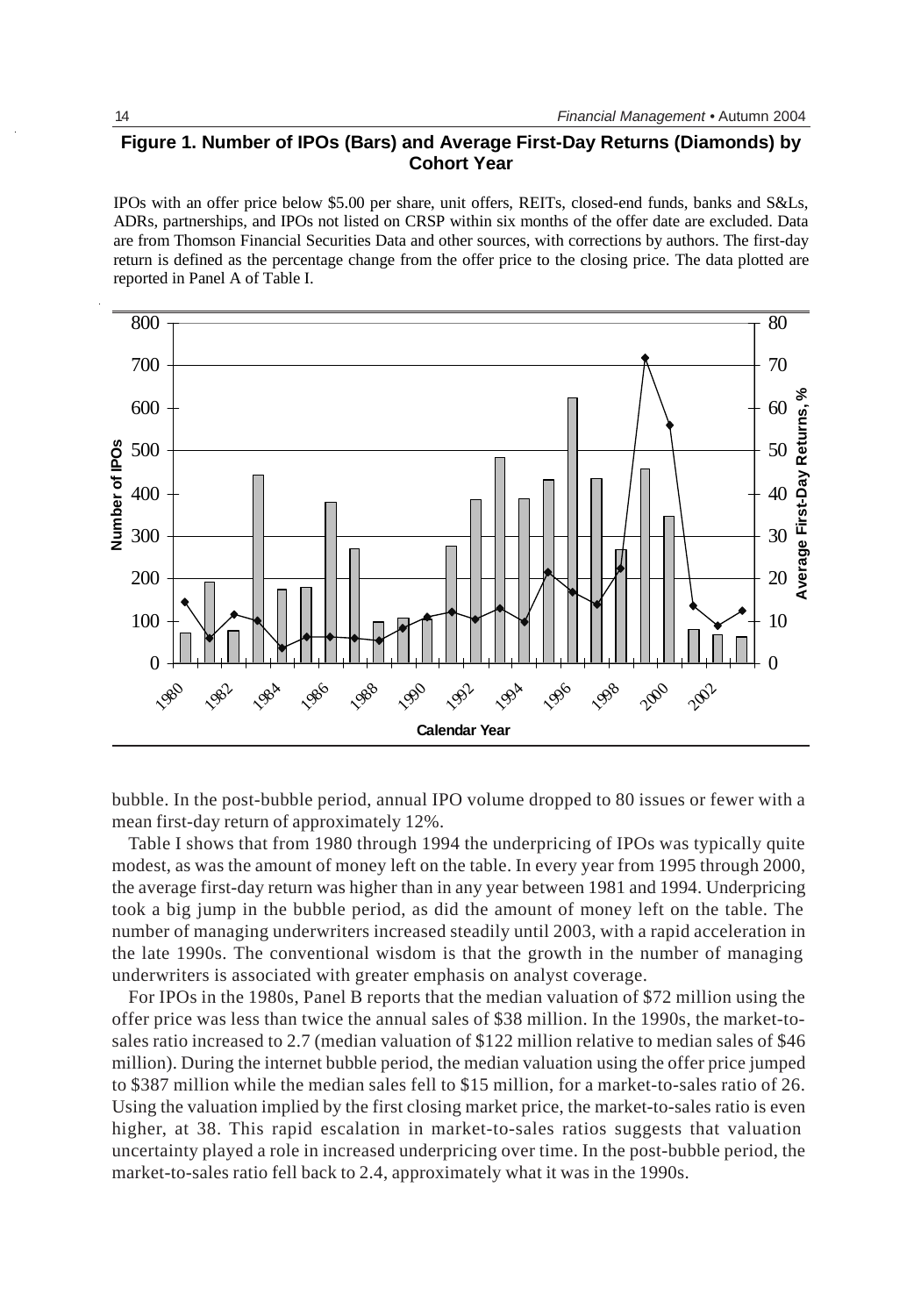## **Table I. Number of IPOs, First Day Returns, Number of Managing Underwriters, Amount of Money Left on the Table, Valuation Levels, and Sales by Cohort Year**

IPOs with an offer price below \$5.00 per share, unit offers, REITs, closed-end funds, banks and S&Ls, ADRs, and IPOs not listed on CRSP within six months of issuing are excluded. Data are from Thomson Financial Securities Data, with supplements from Dealogic and other sources, and corrections by authors. The first-day return is defined as the percentage change from the offer price to the closing price. The number of domestic managing underwriters includes both lead underwriters and co-managers. Money on the table is defined as the first-day price change (offer price to close) times the number of shares issued (global offering amount, excluding overallotment options). Both valuation calculations use the post-issue number of shares outstanding. Valuations are computed by multiplying either the offer price or the first closing market price by the post-issue shares outstanding. Sales are for the last 12 months prior to going public, as reported in the prospectus. The mean and median sales are computed for the 6,306 firms for which a sales number is available. All dollar values are in dollars of 2003 purchasing power adjusted using the Consumer Price Index.

|           |                          |                            | Panel A. Means                         |                        |                       |                                 |              |
|-----------|--------------------------|----------------------------|----------------------------------------|------------------------|-----------------------|---------------------------------|--------------|
|           |                          |                            |                                        |                        |                       | <b>Millions of 2003 Dollars</b> |              |
|           |                          |                            | <b>Number of</b>                       | <b>Money</b>           |                       | Post-Issue<br><b>Valuation</b>  |              |
| Year      | <b>Number</b><br>of IPOs | <b>First-Day</b><br>Return | <b>Managing</b><br><b>Underwriters</b> | on the<br><b>Table</b> | Offer<br><b>Price</b> | <b>Market</b><br><b>Price</b>   | <b>Sales</b> |
| 1980      | 70                       | 14.5%                      | 1.4                                    | \$5.6                  | \$145                 | \$181                           | \$77         |
| 1981      | 191                      | 5.8%                       | 1.3                                    | \$1.4                  | \$102                 | \$109                           | \$55         |
| 1982      | 77                       | 11.4%                      | 1.4                                    | \$3.3                  | \$111                 | \$126                           | \$41         |
| 1983      | 442                      | 10.1%                      | 1.5                                    | \$3.5                  | \$151                 | \$165                           | \$92         |
| 1984      | 172                      | 3.6%                       | 1.5                                    | \$0.5                  | \$89                  | \$91                            | \$84         |
| 1985      | 179                      | 6.3%                       | 1.5                                    | \$2.0                  | \$188                 | \$194                           | \$202        |
| 1986      | 378                      | 6.3%                       | 1.5                                    | \$2.9                  | \$182                 | \$194                           | \$171        |
| 1987      | 271                      | 6.0%                       | 1.8                                    | \$3.9                  | \$219                 | \$234                           | \$248        |
| 1988      | 97                       | 5.4%                       | 1.7                                    | \$2.0                  | \$306                 | \$315                           | \$300        |
| 1989      | 105                      | 8.1%                       | 1.6                                    | \$3.3                  | \$229                 | \$245                           | \$241        |
| 1990      | 104                      | 10.8%                      | 1.9                                    | \$4.4                  | \$206                 | \$225                           | \$365        |
| 1991      | 274                      | 12.0%                      | 2.0                                    | \$6.6                  | \$211                 | \$236                           | \$237        |
| 1992      | 385                      | 10.2%                      | 2.0                                    | \$5.8                  | \$217                 | \$237                           | \$222        |
| 1993      | 484                      | 12.8%                      | 2.1                                    | \$8.4                  | \$269                 | \$304                           | \$263        |
| 1994      | 387                      | 9.8%                       | 2.0                                    | \$4.5                  | \$179                 | \$193                           | \$204        |
| 1995      | 434                      | 21.5%                      | 2.3                                    | \$12.1                 | \$268                 | \$320                           | \$211        |
| 1996      | 623                      | 16.7%                      | 2.4                                    | \$12.3                 | \$330                 | \$392                           | \$160        |
| 1997      | 437                      | 14.0%                      | 2.5                                    | \$11.3                 | \$287                 | \$334                           | \$181        |
| 1998      | 268                      | 22.2%                      | 2.9                                    | \$21.1                 | \$540                 | \$652                           | \$332        |
| 1999      | 457                      | 71.7%                      | 3.4                                    | \$86.2                 | \$890                 | \$1,519                         | \$368        |
| 2000      | 346                      | 56.1%                      | 3.7                                    | \$82.8                 | \$963                 | \$1,635                         | \$270        |
| 2001      | 80                       | 13.5%                      | 4.4                                    | \$30.9                 | \$2,084               | \$2,239                         | \$2,130      |
| 2002      | 67                       | 8.9%                       | 4.7                                    | \$17.3                 | \$1,147               | \$1,239                         | \$1,137      |
| 2003      | 63                       | 12.2%                      | 4.0                                    | \$16.0                 | \$575                 | \$645                           | \$380        |
| 1980-1989 | 1,982                    | 7.3%                       | 1.5                                    | \$2.8                  | \$170                 | \$181                           | \$149        |
| 1990-1998 | 3,396                    | 14.8%                      | 2.3                                    | \$10.0                 | \$281                 | \$325                           | \$222        |
| 1999-2000 | 803                      | 65.0%                      | 3.6                                    | \$84.7                 | \$921                 | \$1,569                         | \$326        |
| 2001-2003 | 210                      | 11.7%                      | 4.4                                    | \$22.1                 | \$1,332               | \$1,442                         | \$1,289      |
| Total     | 6.391                    | 18.7%                      | 2.3                                    | \$17.5                 | \$361                 | \$474                           | \$248        |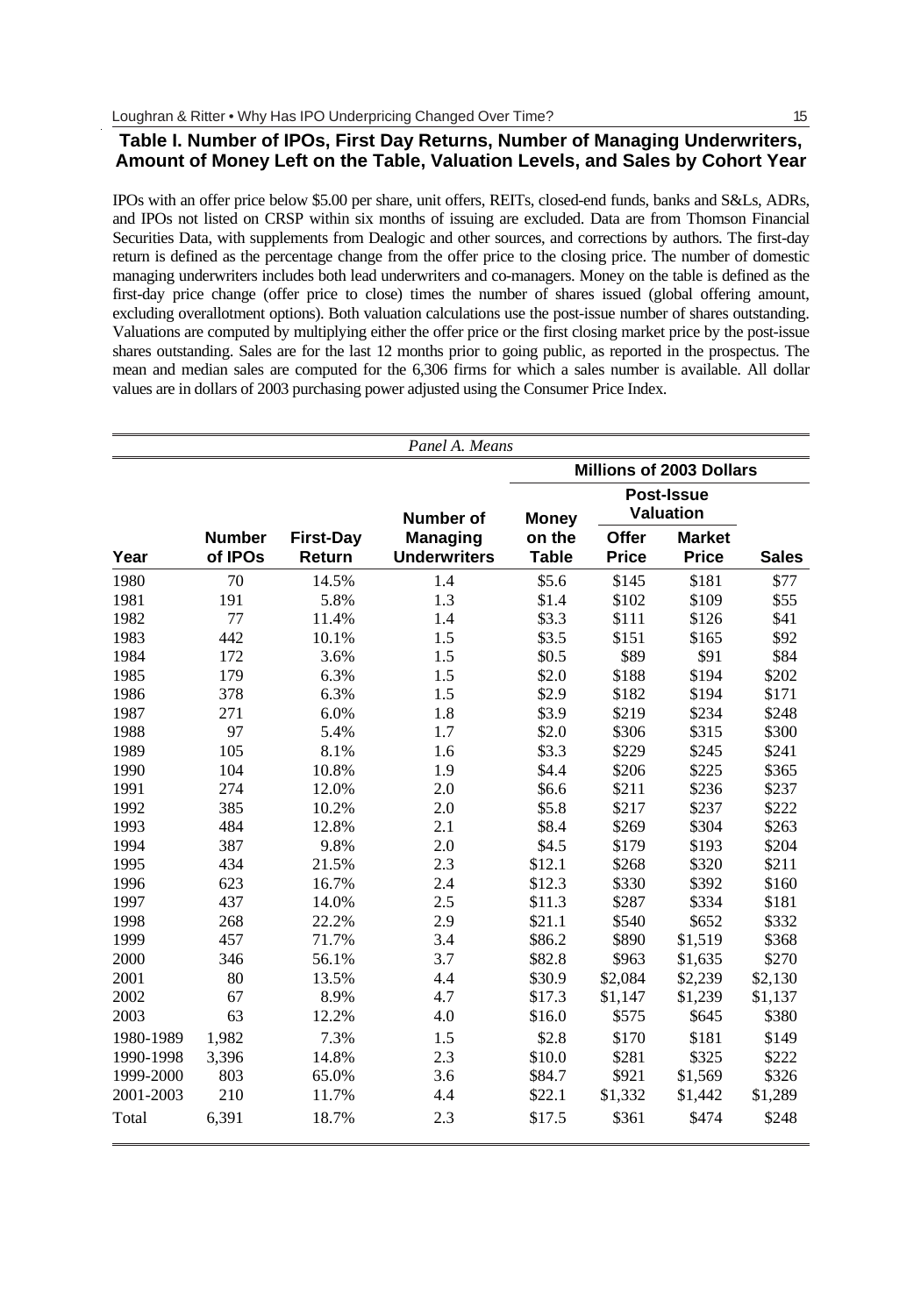|           |                          |               | Panel B. Medians                |                       |                       |                                |              |
|-----------|--------------------------|---------------|---------------------------------|-----------------------|-----------------------|--------------------------------|--------------|
|           |                          |               |                                 |                       |                       | Millions of 2003 Dollars       |              |
|           |                          | First-        | <b>Number of</b>                |                       |                       | Post-Issue<br><b>Valuation</b> |              |
| Year      | <b>Number</b><br>of IPOs | Day<br>Return | Managing<br><b>Underwriters</b> | Money on<br>the Table | Offer<br><b>Price</b> | <b>Market</b><br><b>Price</b>  | <b>Sales</b> |
| 1980      | 70                       | 8.0%          | 1                               | \$0.8                 | \$65                  | \$77                           | \$43         |
| 1981      | 191                      | 0.0%          | $\mathbf{1}$                    | \$0.0                 | \$64                  | \$65                           | \$26         |
| 1982      | 77                       | 3.7%          | $\mathbf{1}$                    | \$0.4                 | \$57                  | \$64                           | \$20         |
| 1983      | 442                      | 2.6%          | $\mathbf{1}$                    | \$0.5                 | \$81                  | \$86                           | \$26         |
| 1984      | 172                      | 0.0%          | $\mathbf{1}$                    | \$0.0                 | \$49                  | \$51                           | \$37         |
| 1985      | 179                      | 2.5%          | $\mathbf{1}$                    | \$0.6                 | \$66                  | \$66                           | \$47         |
| 1986      | 378                      | 1.3%          | $\mathbf{1}$                    | \$0.2                 | \$71                  | \$75                           | \$48         |
| 1987      | 271                      | 1.4%          | $\overline{2}$                  | \$0.4                 | \$83                  | \$84                           | \$48         |
| 1988      | 97                       | 2.5%          | $\overline{2}$                  | \$0.5                 | \$109                 | \$117                          | \$93         |
| 1989      | 105                      | 4.3%          | $\overline{2}$                  | \$1.2                 | \$100                 | \$113                          | \$55         |
| 1990      | 104                      | 5.4%          | $\overline{2}$                  | \$1.5                 | \$111                 | \$121                          | \$55         |
| 1991      | 274                      | 7.5%          | $\overline{2}$                  | \$2.5                 | \$120                 | \$135                          | \$67         |
| 1992      | 385                      | 4.2%          | $\overline{2}$                  | \$1.1                 | \$111                 | \$120                          | \$55         |
| 1993      | 484                      | 6.3%          | $\overline{2}$                  | \$1.9                 | \$106                 | \$117                          | \$58         |
| 1994      | 387                      | 4.5%          | $\overline{c}$                  | \$1.2                 | \$87                  | \$93                           | \$46         |
| 1995      | 434                      | 13.3%         | $\overline{c}$                  | \$4.5                 | \$127                 | \$150                          | \$37         |
| 1996      | 623                      | 10.0%         | $\overline{c}$                  | \$3.6                 | \$136                 | \$156                          | \$33         |
| 1997      | 437                      | 9.4%          | $\overline{2}$                  | \$3.3                 | \$128                 | \$143                          | \$41         |
| 1998      | 268                      | 9.0%          | 3                               | \$3.4                 | \$178                 | \$213                          | \$45         |
| 1999      | 457                      | 37.5%         | 3                               | \$29.8                | \$345                 | \$529                          | \$18         |
| 2000      | 346                      | 27.4%         | 3                               | \$23.3                | \$436                 | \$607                          | \$11         |
| 2001      | 80                       | 10.0%         | $\overline{4}$                  | \$10.3                | \$442                 | \$465                          | \$140        |
| 2002      | 67                       | 8.0%          | $\overline{4}$                  | \$8.6                 | \$479                 | \$506                          | \$194        |
| 2003      | 63                       | 9.8%          | $\overline{4}$                  | \$10.3                | \$335                 | \$369                          | \$165        |
| 1980-1989 | 1,982                    | 1.9%          | $\mathbf{1}$                    | \$0.4                 | \$72                  | \$76                           | \$38         |
| 1990-1998 | 3,396                    | 7.8%          | $\overline{c}$                  | \$2.4                 | \$122                 | \$134                          | \$46         |
| 1999-2000 | 803                      | 32.3%         | 3                               | \$27.1                | \$387                 | \$563                          | \$15         |
| 2001-2003 | 210                      | 8.8%          | $\overline{4}$                  | \$9.7                 | \$394                 | \$459                          | \$164        |
| Total     | 6,391                    | 6.3%          | $\overline{2}$                  | \$1.7                 | \$123                 | \$136                          | \$40         |

# **Table I. Number of IPOs, First Day Returns, Number of Managing Underwriters, Amount of Money Left on the Table, Valuation Levels, and Sales by Cohort Year (***Continued***)**

# **IV. Univariate Sorts**

Can the changing characteristics of IPOs, a realignment of incentives, and changing issuer objectives explain the increase in underpricing over time? In this section, we first provide some evidence based on univariate sorts. Table II reports the mean first-day returns on IPOs after several simple sorts for four subperiods: the 1980s, the 1990s, the internet bubble, and the post-bubble period. One can see that some of the cross-sectional patterns in the 1980s reversed in the 1990s. In the 1990s, larger offers were underpriced more than smaller ones, and IPOs with a prestigious lead underwriter were underpriced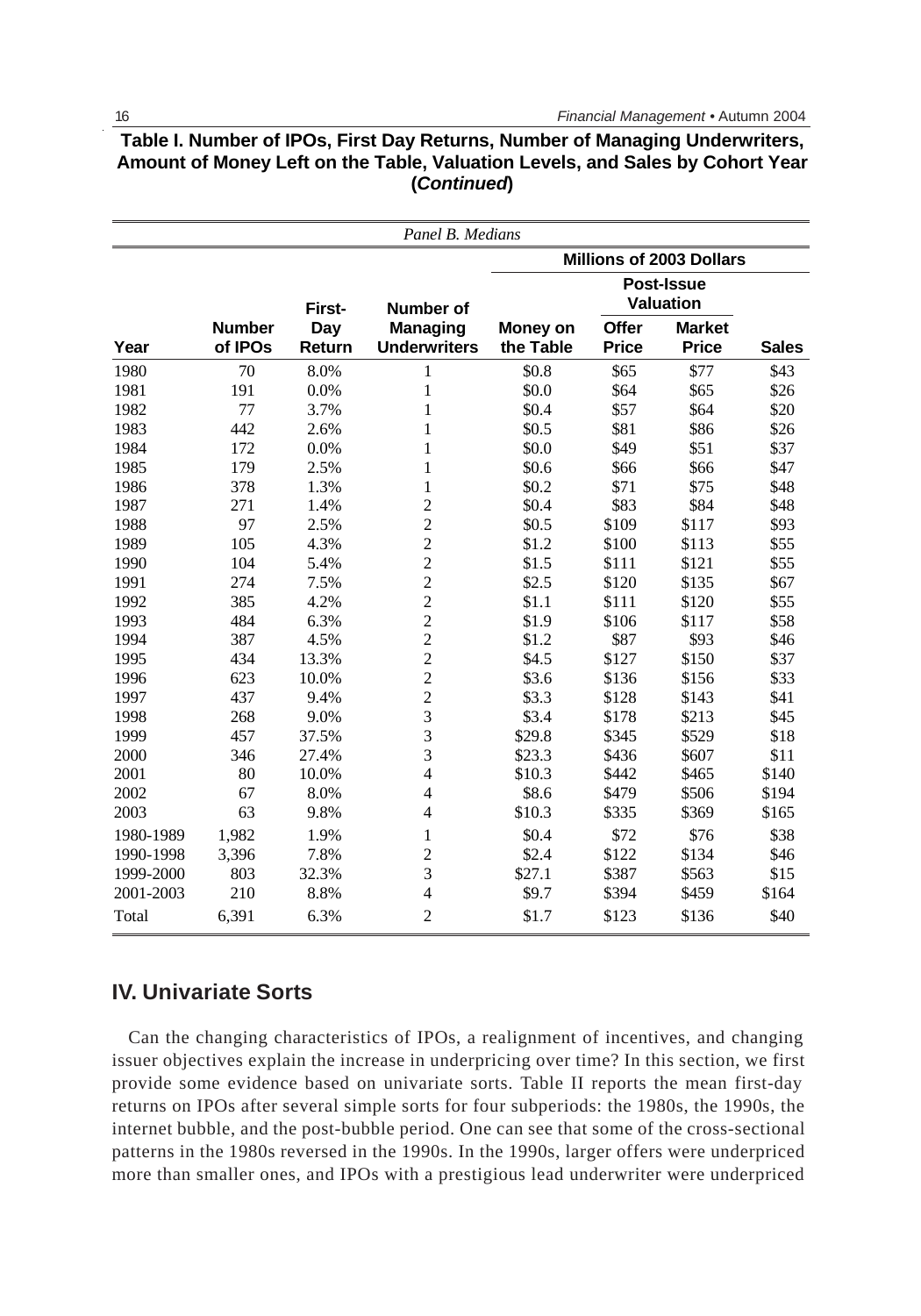## **Table II. Average First-day Returns on IPOs Categorized by Proceeds, Assets, Sales, Age, Industry, VC-backing, Share Overhang, and Underwriter Prestige**

Unit offers, REITs, closed-end funds, banks and S&Ls, ADRs, IPOs with an offer price below \$5.00, and IPOs not listed on CRSP within six months of the offer date are excluded. Data are from Thomson Financial Securities Data and other sources, with corrections by the authors. The sample size is 6,391 IPOs for 1980-2003. High-prestige underwriters are those with a Carter and Manaster (1990) ranking of 8 or higher on a 9-point scale. Rankings for 1985-1991 are based upon the Carter et al. (1998) rankings. Rankings for 1992-2003 are by the authors. Further descriptions of how age, industry, and underwriter prestige are defined are in the appendices. Firms are classified by proceeds on the basis of whether the global gross proceeds are higher or lower than the median issue size in the prior calendar year, with no adjustment for inflation. Firms with pre-issue assets of less than \$40 million (2003 purchasing power) are classified as small. Firms with trailing 12 month sales of \$40 million or less (2003 purchasing power) are classified as low sales firms. Share overhang is the ratio of retained shares to the public float. Low share overhang IPOs have an overhang ratio lower than 2.333 (representing a global offer size of 30% or more of the post-issue shares outstanding, if all of the shares in the IPO are issued by the firm). The file price range is missing for 11 firms. Sales is missing for 85 firms. Age is missing for 120 firms, and assets is missing for 223 firms.

|                                                               | 1980-1989 |       | 1990-1998 |       | 1999-2000 |     | 2001-2003 |     |
|---------------------------------------------------------------|-----------|-------|-----------|-------|-----------|-----|-----------|-----|
| Segmented by                                                  | Return    | N     | Return    | N     | Return    | N   | Return    | N   |
| Proceeds                                                      |           |       |           |       |           |     |           |     |
| Small                                                         | 7.4%      | 880   | 12.1%     | 1,551 | 32.7%     | 232 | 12.4%     | 77  |
| Large                                                         | 7.3%      | 1,102 | 17.0%     | 1,845 | 78.1%     | 571 | 11.3%     | 133 |
| Assets                                                        |           |       |           |       |           |     |           |     |
| Small                                                         | 9.0%      | 1,095 | 16.8%     | 1,519 | 71.0%     | 458 | 12.0%     | 50  |
| Large                                                         | 4.5%      | 717   | 13.1%     | 1,825 | 57.2%     | 344 | 11.6%     | 160 |
| <b>Sales</b>                                                  |           |       |           |       |           |     |           |     |
| Low                                                           | 9.2%      | 1,003 | 18.3%     | 1,545 | 73.0%     | 560 | 12.5%     | 52  |
| High                                                          | 5.2%      | 944   | 11.7%     | 1,805 | 46.6%     | 240 | 11.5%     | 157 |
| Age                                                           |           |       |           |       |           |     |           |     |
| Young (0-7 years old)                                         | 9.0%      | 1,003 | 17.1%     | 1,640 | 75.2%     | 536 | 14.6%     | 72  |
| Old (8 years and older)                                       | 5.8%      | 942   | 12.7%     | 1,681 | 45.2%     | 263 | 10.1%     | 134 |
| Industry                                                      |           |       |           |       |           |     |           |     |
| Tech and internet-related                                     | 10.2%     | 576   | 22.2%     | 1,081 | 80.6%     | 585 | 16.4%     | 60  |
| Non-technology                                                | 6.2%      | 1,406 | 11.3%     | 2,315 | 23.1%     | 218 | 9.8%      | 150 |
| Segmented by venture capital backing                          |           |       |           |       |           |     |           |     |
| Non VC-backed                                                 | 7.1%      | 1.437 | 13.8%     | 2,000 | 38.5%     | 316 | 9.4%      | 125 |
| VC-backed                                                     | 8.0%      | 545   | 16.1%     | 1,397 | 82.2%     | 487 | 15.0%     | 85  |
| Segmented by source of shares offered                         |           |       |           |       |           |     |           |     |
| Exclusively sold by firm                                      | 7.7%      | 868   | 13.8%     | 1,999 | 69.4%     | 681 | 11.7%     | 147 |
| Including secondary shares                                    | 7.1%      | 1,114 | 16.1%     | 1,396 | 40.4%     | 122 | 11.7%     | 63  |
| Segmented by share overhang                                   |           |       |           |       |           |     |           |     |
| Low                                                           | 7.8%      | 885   | 11.8%     | 1,846 | 26.1%     | 134 | 7.2%      | 87  |
| High                                                          | 7.0%      | 1,097 | 18.3%     | 1,550 | 72.7%     | 669 | 14.8%     | 123 |
| Segmented by underwriter prestige                             |           |       |           |       |           |     |           |     |
| Low-prestige                                                  | 9.1%      | 1,119 | 12.9%     | 1,302 | 35.1%     | 151 | 12.2%     | 45  |
| High-prestige                                                 | 5.1%      | 863   | 15.9%     | 2,094 | 71.9%     | 652 | 11.5%     | 165 |
| Segmented by the offer price relative to the file price range |           |       |           |       |           |     |           |     |
| Revised up                                                    | 20.5%     | 246   | 32.0%     | 777   | 119.0%    | 362 | 24.3%     | 42  |
| OP within range                                               | 7.8%      | 1,181 | 12.3%     | 1,750 | 26.8%     | 296 | 10.3%     | 116 |
| Revised down                                                  | 0.5%      | 544   | 4.3%      | 867   | 7.9%      | 145 | 4.5%      | 52  |
| All                                                           | 7.3%      | 1.982 | 14.8%     | 3,396 | 65.0%     | 803 | 11.7%     | 210 |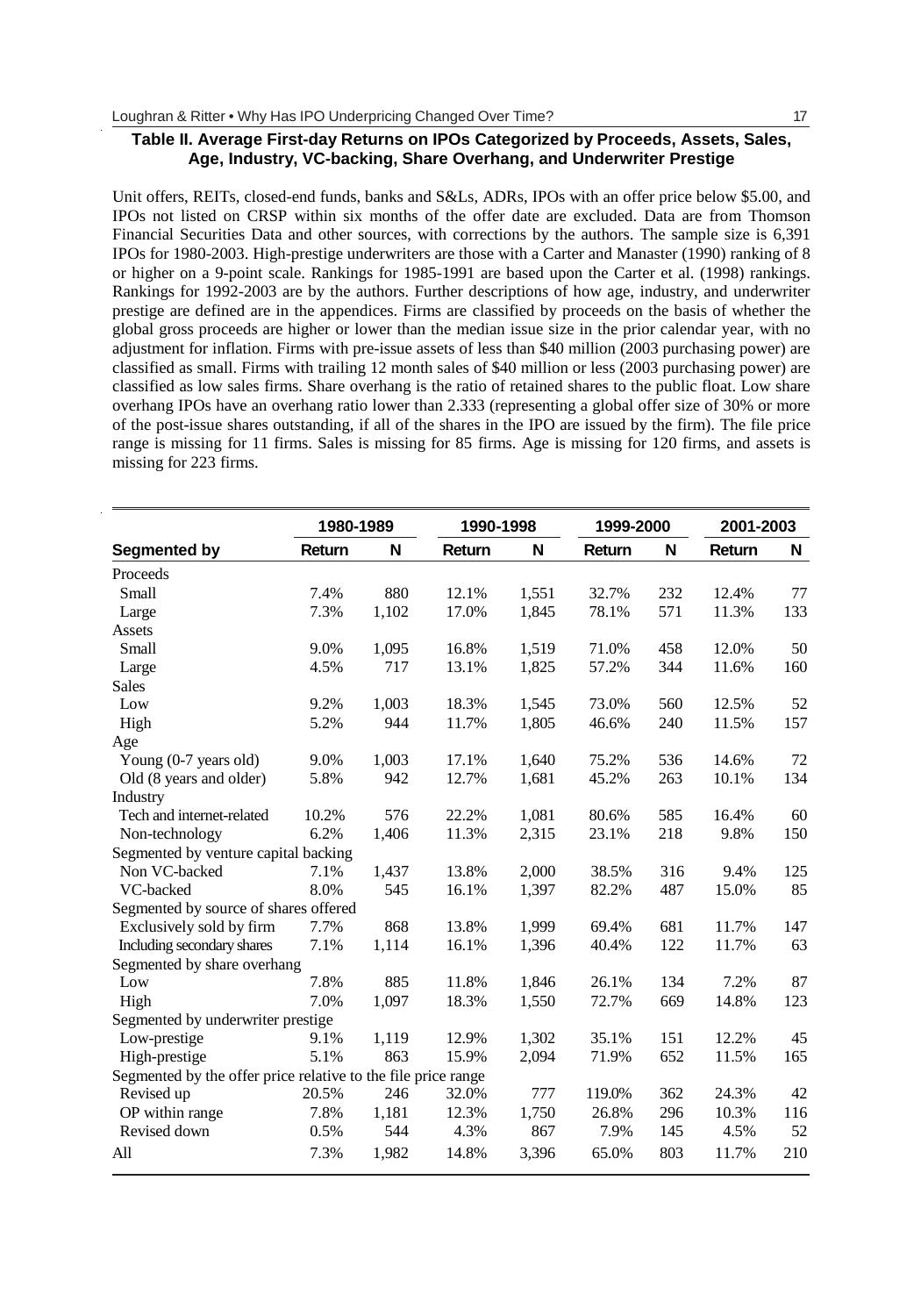more than those without.<sup>5</sup> In the 1990s and internet bubble years, IPOs had high returns when a relatively small fraction of the firm was sold in the IPO, as measured by the ratio of retained shares to issued shares, called share overhang by Bradley and Jordan (2002). But this pattern was not present in the 1980s. Several other patterns have increased in magnitude over time. Going across each row in Table II, underpricing uniformly increased until the postbubble period.

In Table II, during the 1980s, tech stock IPOs had an average first-day return of 10.2%. This is the highest average first-day return of any category during the 1980s except for the set of IPOs whose offer price was revised upward from the file price maximum. If the changing characteristics of IPOs explained all the changes in underpricing across time, it would be hard to imagine that the average first-day return in the 1990s would have increased to much more than 10.2% if the first-day returns were drawn from a stationary distribution.

Barry (1989), Habib and Ljungqvist (2001), and Ljungqvist and Wilhelm (2003) argue that, because the dilution effect hurts selling shareholders more than if they retain their shares, there will be more severe underpricing of pure primary offerings than of IPOs with secondary shares. Table II reports that pure primary offerings were associated with greater underpricing during the internet bubble period, a pattern not present in any quantitatively important manner in the 1980s, 1990s, or the post-bubble period. We now look at some of the patterns in more detail.

## **A. Age**

Figure 2 graphs the average first-day return in each subperiod after classifying firms by their age at the time of going public. In each subperiod, there is more underpricing of young firms than of old firms, although the relation is not strictly monotonic. Our results for the 1980s are consistent with those reported by Muscarella and Vetsuypens (1990).

 Even more noteworthy is the increased underpricing, holding age constant, as one moves from the 1980s to the 1990s to the internet bubble period.<sup>6</sup> Thus, Figure 2 shows that the increase in underpricing over time does not occur merely because younger firms are going public. Instead, the relation between age and first-day returns is nonstationary.

Figure 3 plots the  $25<sup>th</sup>$ ,  $50<sup>th</sup>$ , and  $75<sup>th</sup>$  percentiles of the age distribution for the IPOs in each cohort year over 1980-2003. Four patterns stand out. First, in the early 1990s, the proportion of young firms dropped. This decline is associated with an increase in the number of "reverse LBOs," firms going public again after a leveraged buyout. Second, in 1999, more young firms went public. This increase is associated with the internet bubble. Third, after the bubble burst, few young firms went public. Fourth**,** there is no strong secular trend in the age distribution of firms going public. With only temporary aberrations, the median age has stayed remarkably constant at about 7 years. The median age of an issuing firm was 7 years in the 1980s and 8 years in the 1990s, before falling to 5 years during the internet bubble, and

<sup>5</sup> The difference in underpricing of 7.4% for small firms and 7.3% for large firms in the 1980s is lower than found in other studies because we screen out IPOs with an offer price below \$5.00 per share. These low price IPOs had an average first-day return of 20.5%, and their inclusion would boost the average return on small IPOs during the 1980s to 8.8%. Low priced IPOs are historically subject to fraud and have been avoided by institutional investors. There has been a decrease in these issues over time partly due to tighter listing requirements on Nasdaq, and partly due to greater regulatory pressures on this part of the IPO market.

<sup>6</sup> The greater variation of average first-day returns during the internet bubble period is due to two features of the data. First, the internet bubble period has a smaller sample size, so each age group has fewer firms in it. Second, within each age group, the standard deviation of first-day returns is higher. The post-bubble period patterns are also affected by a very small sample size in most age categories.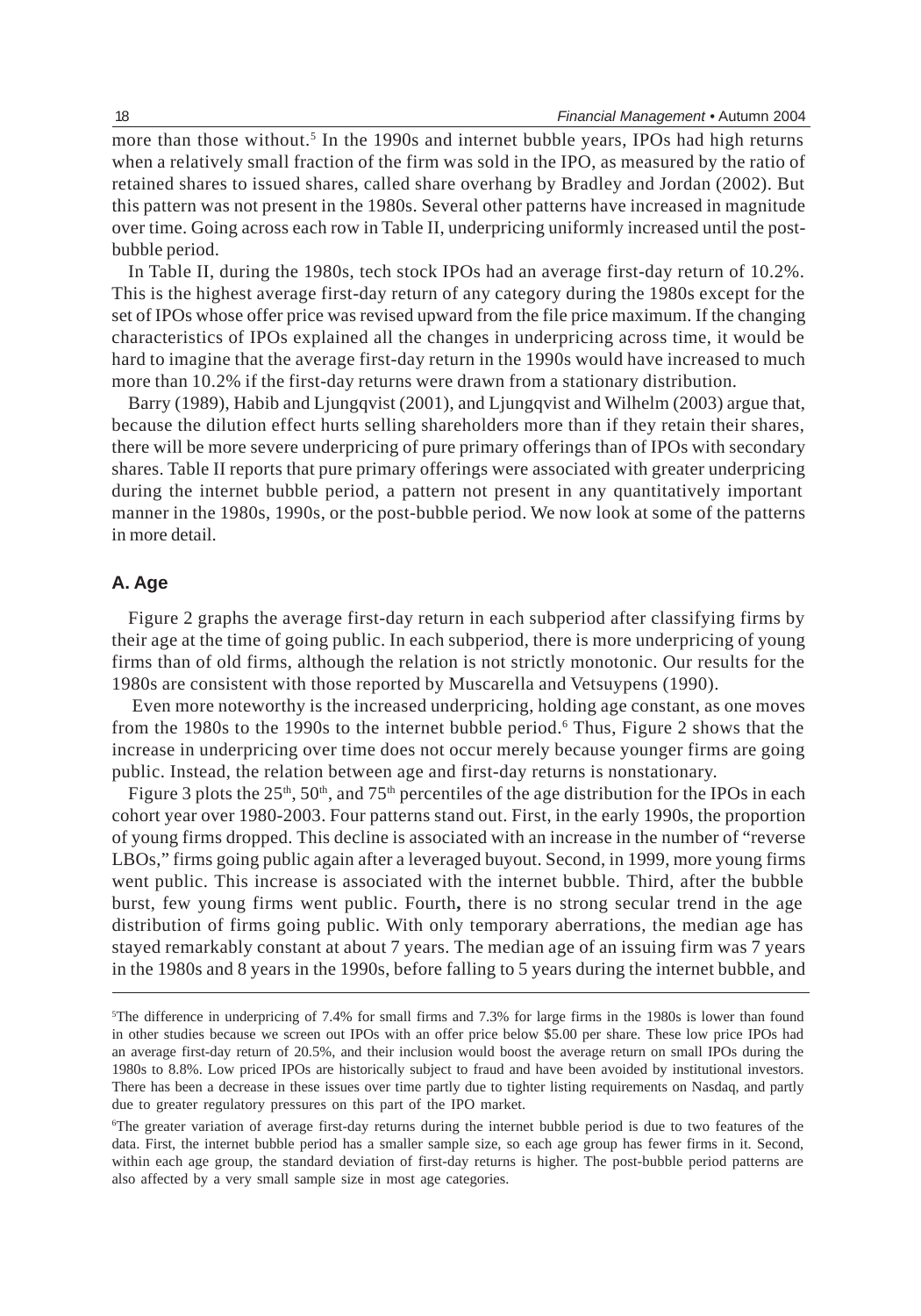## **Figure 2. Average First-day Returns by Age of Firm at Time of IPO**

Average first-day returns on IPOs during 1980-1989 (N = 1,945), 1990-1998 (N = 3,321), 1999-2000 (N  $=$  799), and 2001-2003 (N = 206) by age of firm at the time of its IPO. IPOs with trailing 12-month sales of over \$200 million (2003 purchasing power) that are less than two years old are not included, for these are typically spinoffs or reverse LBOs or have the founding dates incorrectly listed as the date of reincorporation in Delaware. The age of the firm is defined as the calendar year of the IPO minus the calendar year of the founding.



then rising dramatically to 12 years during the post-bubble period.

#### **B. CEO Ownership**

The realignment of incentives hypothesis posits that issuing firm executives will not bargain as hard for a higher offer price if the CEO owns less of the firm. Ljungqvist and Wilhelm (2003) present regression evidence consistent with this prediction, using the percentage of shares owned by the CEO as the measure of ownership. It is not obvious, however, that CEO percentage ownership is as important as the market value of these shares if we want to measure the managerial benefits of a higher offer price. For a pure primary offering, the opportunity cost to a pre-issue shareholder of underpricing is the dollar value of money left on the table multiplied by the pre-issue fraction of the firm owned by that shareholder. Holding the amount of money left on the table from the sale of primary shares constant, the fractional ownership is the correct measure of the opportunity cost to a CEO. But as our Table I shows, the amount of money left on the table was not constant during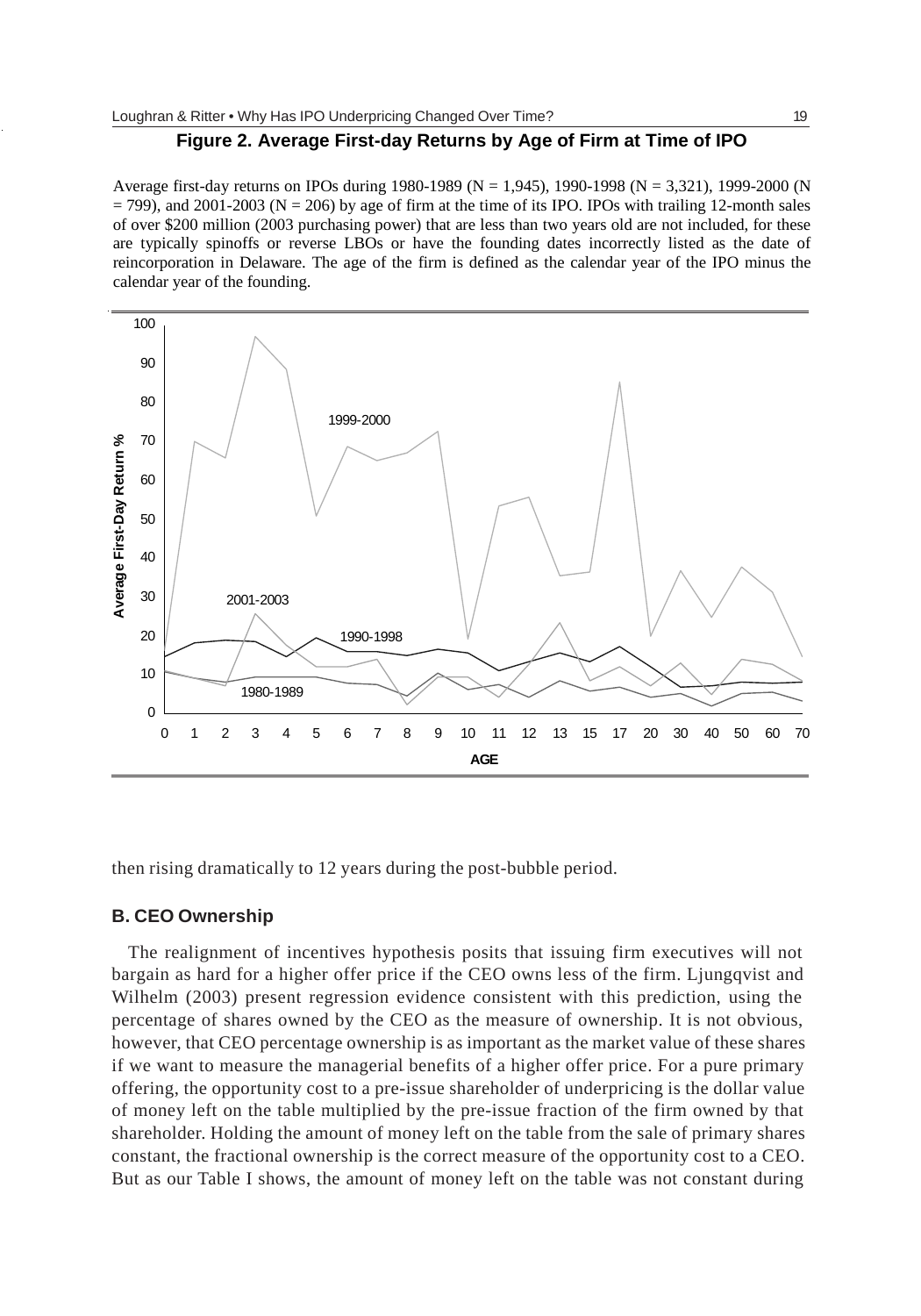# Figure 3. 25<sup>th</sup>, 50<sup>th</sup>, and 75<sup>th</sup> Percentiles of Firm Age at Time of Going Public by **Year of IPO**

Each year, companies going public are ranked by firm age. The  $25<sup>th</sup>$ ,  $50<sup>th</sup>$  (median), and  $75<sup>th</sup>$  percentiles of this age distribution are then plotted. For example, in 1980, 25% of IPOs were 2 years old or younger, 50% were 6 years old or younger, and 75% were 11 years old or younger. For each subperiod, the 25<sup>th</sup>,  $50<sup>th</sup>$ , and  $75<sup>th</sup>$  percentiles of the age distribution are 3, 7, and 16 years old (the 1980s); 4, 8, and 16 years old (the 1990s); 3, 5, and 9 years old (the internet bubble); and 6, 12, and 26 years old (the post-bubble period). The  $25^{th}$ ,  $50^{th}$ , and  $75^{th}$  percentiles of the age distribution at the time of going public for the entire sample of 6,271 IPOs are 4, 7, and 15 years old.



#### 1996-2000.

To be explicit, the dollar value of the opportunity cost of underpricing to a CEO, if the offering is entirely primary, is:

$$
\text{opportunity cost}_{ceo} = \text{money on the table} \cdot (\frac{N_{ceo}}{N_o}) = N_n \cdot (\text{P - OP}) \cdot (\frac{N_{ceo}}{N_o}) \tag{2}
$$

where  $N_{ceo}$  is the number of shares owned by the CEO,  $N_o$  is the pre-issue number of shares outstanding,  $N_n$  is the number of newly issued (primary) shares,  $\vec{P}$  is the first closing market price, and *OP* is the offer price per share. Ljungqvist and Wilhelm (2003) emphasize that the CEO ownership fraction  $N_{ce}/N_{o}$  was lower during the bubble period than in previous years. But it is also the case that  $N<sub>n</sub>$  was much higher, while the distribution of nominal offer prices did not change much.

Table III tabulates the median pre-issue CEO percentage ownership reported by Ljungqvist and Wilhelm (2003) for 1996-2000 and an estimate of the pre-issue number of shares owned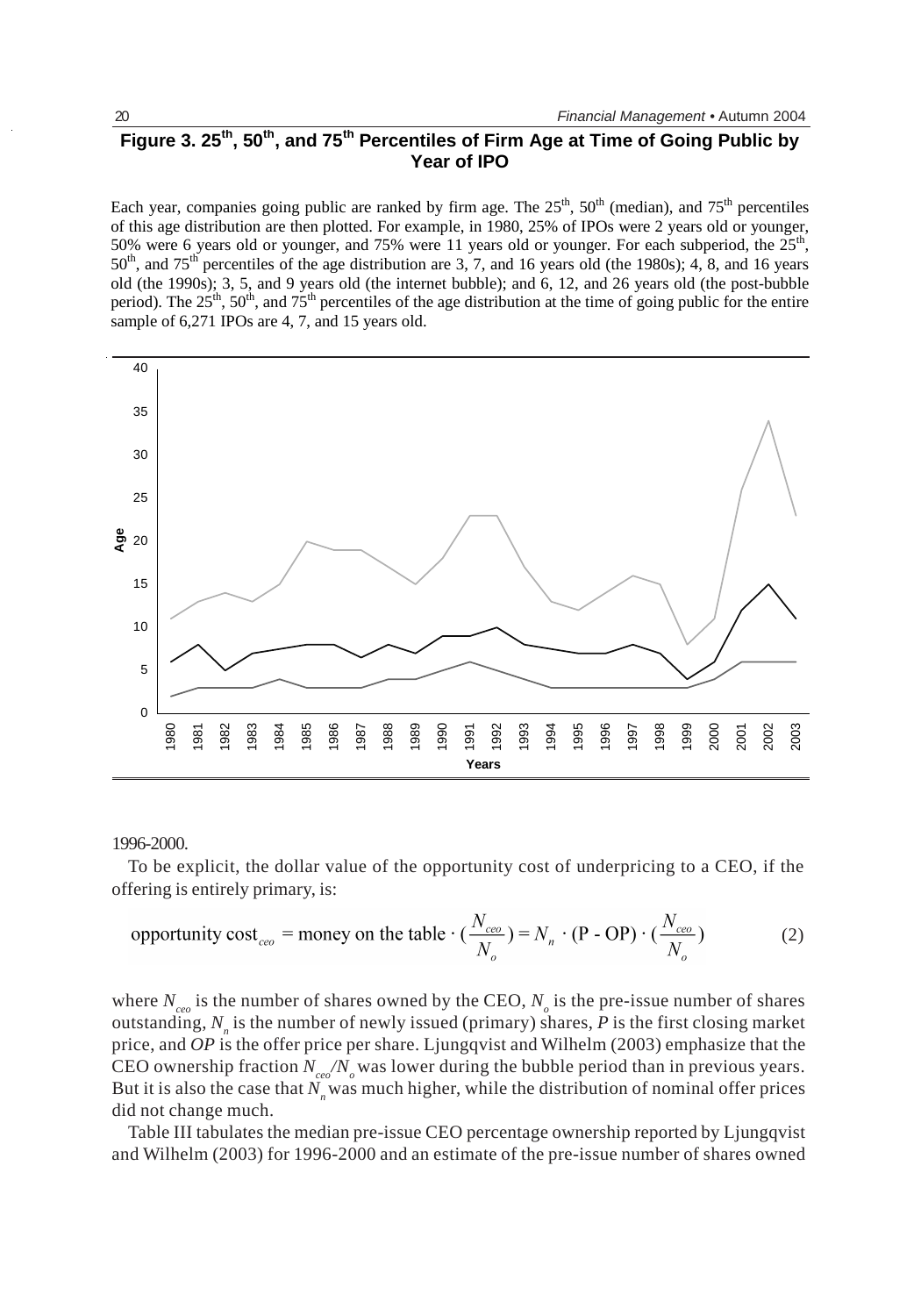## **Table III. Pre-Issue CEO Ownership in Dollar Values and Percentage, 1996-2000**

The median pre-issue number of CEO shares is computed as the product of the median pre-issue number of shares outstanding and the median pre-issue % CEO ownership. This should be viewed as an approximation of the actual median pre-issue number of CEO shares. The median pre-issue % CEO ownership is from Ljungqvist and Wilhelm (2003, Table III). The median CEO pre-issue dollar value is computed as the product of the prior two columns, and is also an approximation of the actual median. Neither the median offer price nor the median market value (median pre-issue number of CEO shares times the median offer price) is adjusted for price level changes (inflation). Inflation averaged less than 3% per year during this period.

| Year | <b>Number</b><br>of IPO <sub>s</sub> | <b>Median Pre-Issue</b><br>Number of<br><b>CEO Shares</b> | <b>Median</b><br><b>Offer Price</b> | <b>Median CEO</b><br><b>Pre-Issue</b><br>Dollar Value,<br><b>Millions</b> | <b>Median Pre-Issue</b><br>$%$ CEO<br>Ownership |
|------|--------------------------------------|-----------------------------------------------------------|-------------------------------------|---------------------------------------------------------------------------|-------------------------------------------------|
| 1996 | 623                                  | 723.591                                                   | \$12.00                             | \$8.68 m                                                                  | 10.4%                                           |
| 1997 | 437                                  | 880,401                                                   | \$11.75                             | $$10.34 \text{ m}$                                                        | 12.8%                                           |
| 1998 | 268                                  | 1,188,677                                                 | \$12.50                             | $$14.86 \text{ m}$                                                        | 11.8%                                           |
| 1999 | 457                                  | 1.394.336                                                 | \$14.00                             | $$19.52 \text{ m}$                                                        | 8.0%                                            |
| 2000 | 346                                  | 1.554.172                                                 | \$14.00                             | $$21.76 \text{ m}$                                                        | 5.3%                                            |

by the CEO for the median company going public in a year, computed as the product of the median CEO fractional ownership times the median pre-issue shares outstanding. We also report the median offer price in each year and an approximation of the median dollar value of shares owned by CEOs, valued at the offer price.<sup>7</sup>

Inspection of Table III shows that, while CEO percentage ownership decreased during 1996-2000, the number of shares owned more than doubled because of the number of shares outstanding quadrupled. This dramatic increase in pre-issue shares outstanding is attributable to the substantial increase in valuations along with a relatively constant offer price. Thus, the median CEO's market value of equity rose, even though the fractional holdings fell. If one were to focus on the market value of the shares owned by the CEO when the firm went public, the realignment of incentives hypothesis predicts a *decrease* in underpricing during the bubble period due to the incentive effect. Wealth effects associated with the higher market value of the shares might dominate substitution effects, however, making predictions hazardous, as Ljungqvist and Wilhelm acknowledge. In any case, the substantial increase during 1996-2000 in CEO dollar holdings is in sharp contrast to the decline in CEO holdings when ownership is measured as a percentage of shares outstanding.

#### **C. Prestigious Underwriters**

In general, underwriters with a Carter and Manaster rank of 8.0 to 9.0 (on a scale of 0 to 9) are considered to be prestigious national underwriters. Those with a rank of 5.0 to 7.9 are considered to be quality regional or niche underwriters. Underwriters with a rank of 0 to 4.9

<sup>7</sup> Alexander Ljungqvist has computed the value of the median CEO's pre-issue market value of equity, using the Ljungqvist and Wilhelm sample, which is virtually identical to ours for the 1996-2000 period. His numbers for the median market value each year show the same trend that we report in Table III, where we multiply the product of several medians. Ljungqvist's pre-issue market value of equity for the median CEO increases from \$6.76 million in 1996 to \$20.64 million in 1999 before declining to \$16.86 million in 2000, while our Table III medians increase from \$8.68 million in 1996 to \$21.76 million in 2000.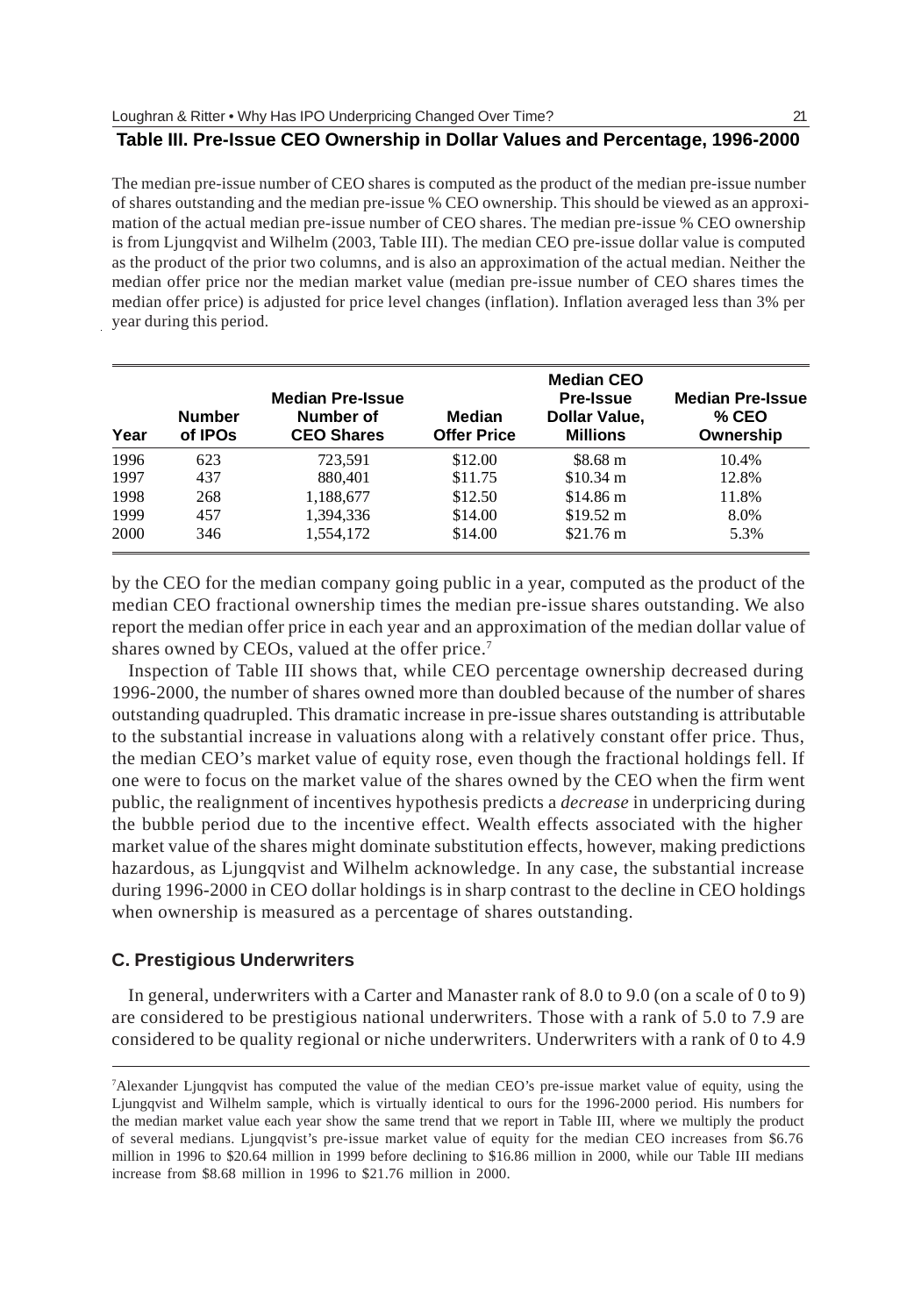are generally associated with penny stocks; many with ranks of 3.0 or lower have been charged by the SEC with market manipulation. In Table IV, we categorize IPOs on the basis of lead underwriter prestige. Inspection of the sample sizes shows that prestigious lead underwriters increased their market share from under 50% in the 1980s to over 60% in the 1990s, and then to about 80% during the internet and post-bubble periods.<sup>8</sup>

Beatty and Welch (1996), Cooney, Singh, Carter, and Dark (2001), and others have documented that a negative relation between underwriter prestige and underpricing in the 1980s reversed itself in the 1990s, although the authors offer no explanation for the reversal. Our Table IV findings confirm this reversal. To rationalize the pattern of the 1980s that prestigious underwriters are associated with less underpricing, Carter and Manaster (1990) and Carter et al. (1998) argue that IPOs taken public by prestigious underwriters benefit from superior certification. Because of the greater reputation capital that is committed, investors do not demand as large a discount on these offers. The higher underpricing associated with prestigious underwriters in the 1990s and the internet bubble period is inconsistent with the joint hypothesis that underwriters are attempting to maximize issuer proceeds and that certification is an important determinant of the required amount of money left on the table. Instead, it is consistent with the changing issuer objective function hypothesis.

If issuers became more willing to hire underwriters with a history of underpricing after the 1980s, this could occur either because of a shift in which underwriters were hired, or a shift in the behavior of the underwriters. That is, underwriters, especially those with influential analysts and a willingness to allocate hot IPOs to the personal brokerage accounts of issuing firm decision-makers, could have changed their pricing policies in order to leave more money on the table. The evidence suggests that most of the shifts occurred via changes in the behavior of individual underwriters, rather than shifting market shares. For example, for IPOs with Goldman Sachs as the bookrunner, the average underpricing was 5.0% in the 1980s, 23.8% in the 1990s, 99.8% during the bubble, and 11.0% during the post-bubble period.

Table IV shows that over time, especially in the internet bubble period, prestigious underwriters relaxed their underwriting standards and took public an increasing number of very young and unprofitable companies. The median sales of firms taken public by prestigious underwriters dropped from \$80 million in the 1980s to just \$17 million during the internet bubble period.

Tables II and IV also report changes over time in the fraction of IPOs with upward revisions of the offer price relative to the file price range. Table II reports that, in the 1980s, it was twice as likely to see a downward revision as an upward revision, and in the bubble period, the proportion of upward revisions was much higher. This cannot be accounted for by differences in returns on the Nasdaq Composite in the three weeks prior to issuing. In the first three subperiods, the average three-week return immediately prior to issuing was about 1%, although in the post-bubble period it was only 0.54%.

Our analyst lust hypothesis can explain the changes over time that are documented in Table IV. In the 1980s, investment bankers competed for IPO underwriting mandates more on the basis of implied valuations and less on the basis of analyst coverage (because  $\alpha_1$  of Equation (1) was higher in the 1980s). If an underwriter indicated it would price a firm higher than the competition, it was likely to be chosen. But in winning the mandate, the underwriter implicitly committed to a higher file price range, leaving less room to avoid a downward revision if market conditions weakened. Investment bankers tell us that managing "issuer

<sup>8</sup> Since in all subperiods the biggest deals are more commonly managed by prestigious underwriters, if market share is computed using gross proceeds rather than the number of IPOs, the market share of prestigious underwriters would be uniformly higher.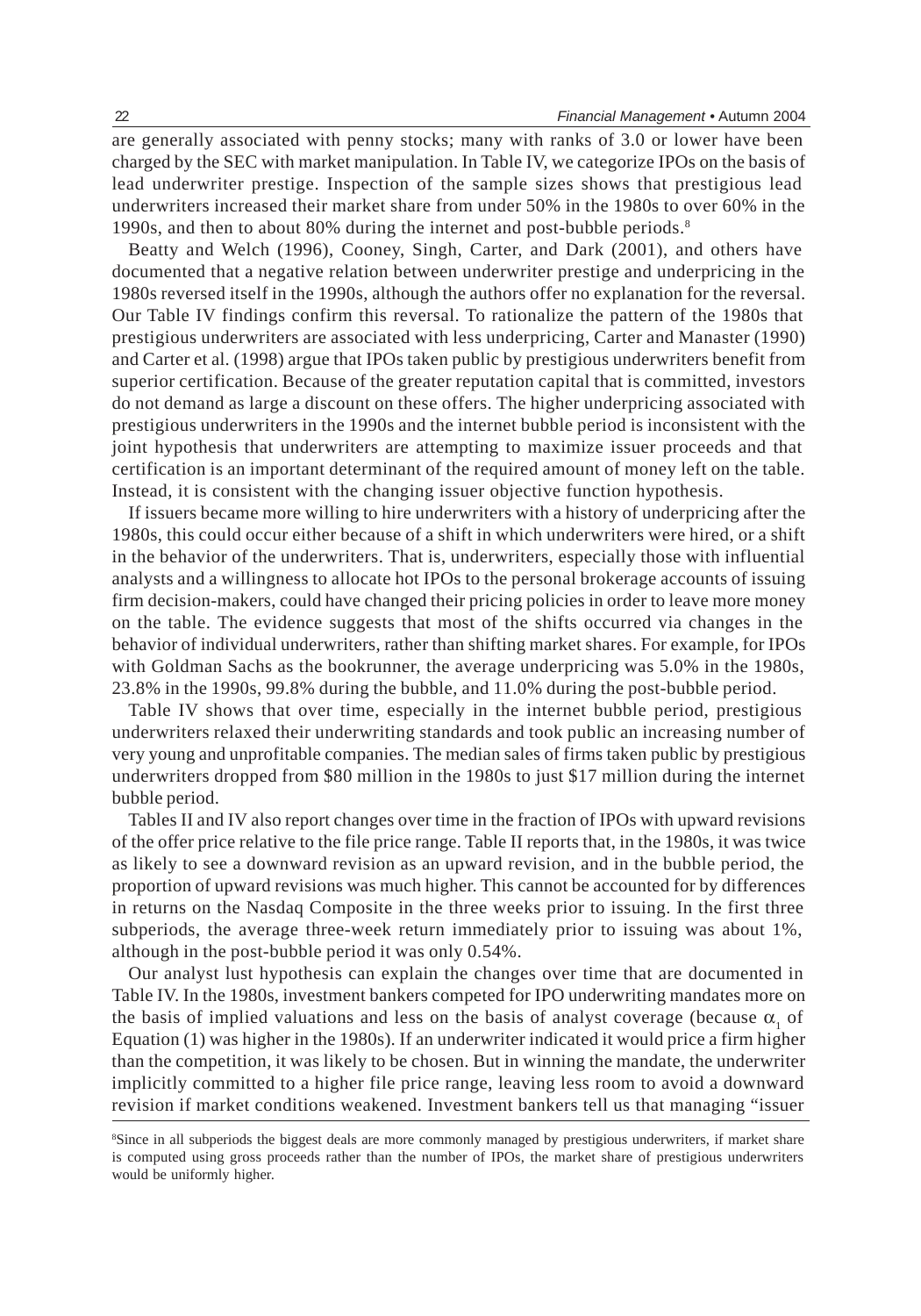## **Table IV. Mean and Median First-day Returns, Median Age, Sales, EPS, and Share Overhang, and Industry Representation Categorized by Underwriter Prestige**

Unit offers, REITs, closed-end funds, banks and S&Ls, ADRs, and IPOs not listed on CRSP within six months of the offer date are excluded. Data are from Thomson Financial Securities Data, Dealogic, and other sources. High-prestige underwriters are those with a Carter and Manaster (1990) ranking of 8 or higher on a 9-point scale. Rankings for 1984 and later are based upon the Carter et al. (1998) rankings and updates by the authors of this paper. See Appendix C for details. Sales are measured in millions of dollars of year 2003 purchasing power, using the Consumer Price Index. Share overhang is the ratio of retained shares to the public float. Percentage tech is the percentage of IPOs that are classified as technology or internet-related, as defined in Appendix D. The sample size is 6,391 IPOs over 1980-2003, except for age, sales, EPS, and offer price revision, where some observations are lost due to missing information.

|                                                                          | 1980-1989 |       | 1990-1998 |       | 1999-2000 |     | 2001-2003  |     |
|--------------------------------------------------------------------------|-----------|-------|-----------|-------|-----------|-----|------------|-----|
|                                                                          | Return    | N     | Return    | N     | Return    | N   | Return     | N   |
| Mean first-day returns                                                   |           |       |           |       |           |     |            |     |
| Low prestige                                                             | 9.1%      | 1,119 | 12.9%     | 1,302 | 35.1%     | 151 | 12.2%      | 45  |
| High prestige                                                            | 5.1%      | 863   | 15.9%     | 2,094 | 71.9%     | 652 | 11.5%      | 165 |
| Median first-day returns                                                 |           |       |           |       |           |     |            |     |
| Low prestige                                                             | 2.5%      | 1,119 | 7.1%      | 1,302 | 12.2%     | 151 | 11.1%      | 45  |
| High prestige                                                            | 1.2%      | 863   | 8.7%      | 2,094 | 37.5%     | 652 | 8.3%       | 165 |
| Median Age                                                               |           |       |           |       |           |     |            |     |
| Low prestige                                                             | 6 years   | 1,115 | 7 years   | 1,298 | 5 years   | 151 | 9 years    | 45  |
| High prestige                                                            | 9 years   | 849   | 8 years   | 2,050 | 5 years   | 649 | 14 years   | 162 |
| Median trailing sales (millions)                                         |           |       |           |       |           |     |            |     |
| Low prestige                                                             | \$21.5    | 1,086 | \$25.8    | 1,268 | \$9.1     | 150 | \$44.1     | 45  |
| <b>High Prestige</b>                                                     | \$80.2    | 861   | \$71.7    | 2,082 | \$17.3    | 650 | \$269.4    | 164 |
| Median trailing 12-month EPS                                             |           |       |           |       |           |     |            |     |
| Low prestige                                                             | \$0.38    | 1,099 | \$0.25    | 1,302 | $-$0.58$  | 151 | $-$ \$0.25 | 45  |
| High prestige                                                            | \$0.59    | 855   | \$0.27    | 2,094 | $-$1.18$  | 652 | \$0.02     | 165 |
| Median share overhang                                                    |           |       |           |       |           |     |            |     |
| Low prestige                                                             | 2.28      | 1,119 | 1.96      | 1,302 | 2.91      | 151 | 2.00       | 45  |
| High prestige                                                            | 2.82      | 863   | 2.44      | 2,094 | 4.31      | 652 | 2.97       | 165 |
| Percentage with an offer price above the maximum of the file price range |           |       |           |       |           |     |            |     |
| Low prestige                                                             | 9%        | 1,110 | 11%       | 1.302 | 28%       | 151 | 9%         | 45  |
| High prestige                                                            | 17%       | 861   | 30%       | 2.094 | 49%       | 652 | 23%        | 165 |
| Percentage tech and internet-related                                     |           |       |           |       |           |     |            |     |
| Low prestige                                                             | 30.6%     | 1,119 | 28.3%     | 1,302 | 68.9%     | 151 | 33.3%      | 45  |
| High prestige                                                            | 27.1%     | 863   | 34.0%     | 2,094 | 72.8%     | 652 | 27.3%      | 165 |
| All                                                                      | 7.3%      | 1,982 | 14.8%     | 3,396 | 65.0%     | 803 | 11.7%      | 210 |

expectations" is part of their job. In the 1990s, underwriters with star analysts could win a mandate without committing to a high valuation that issuers would anchor their expectations on. In the bubble period, this was taken to an extreme; many issuers accepted a low file price range because they were more focused on choosing an underwriter with an influential analyst or with underpriced IPOs to allocate to an executive's personal brokerage account than on getting a high valuation.

The academic literature generally views the midpoint of the file price range as an unbiased estimate of the offer price, and revisions in the offer price as reflecting unanticipated strong or weak demand. Houston, James, and Karceski (2004) report that during the bubble period, the file price range was low-balled relative to the value implied by comparable firm multiples.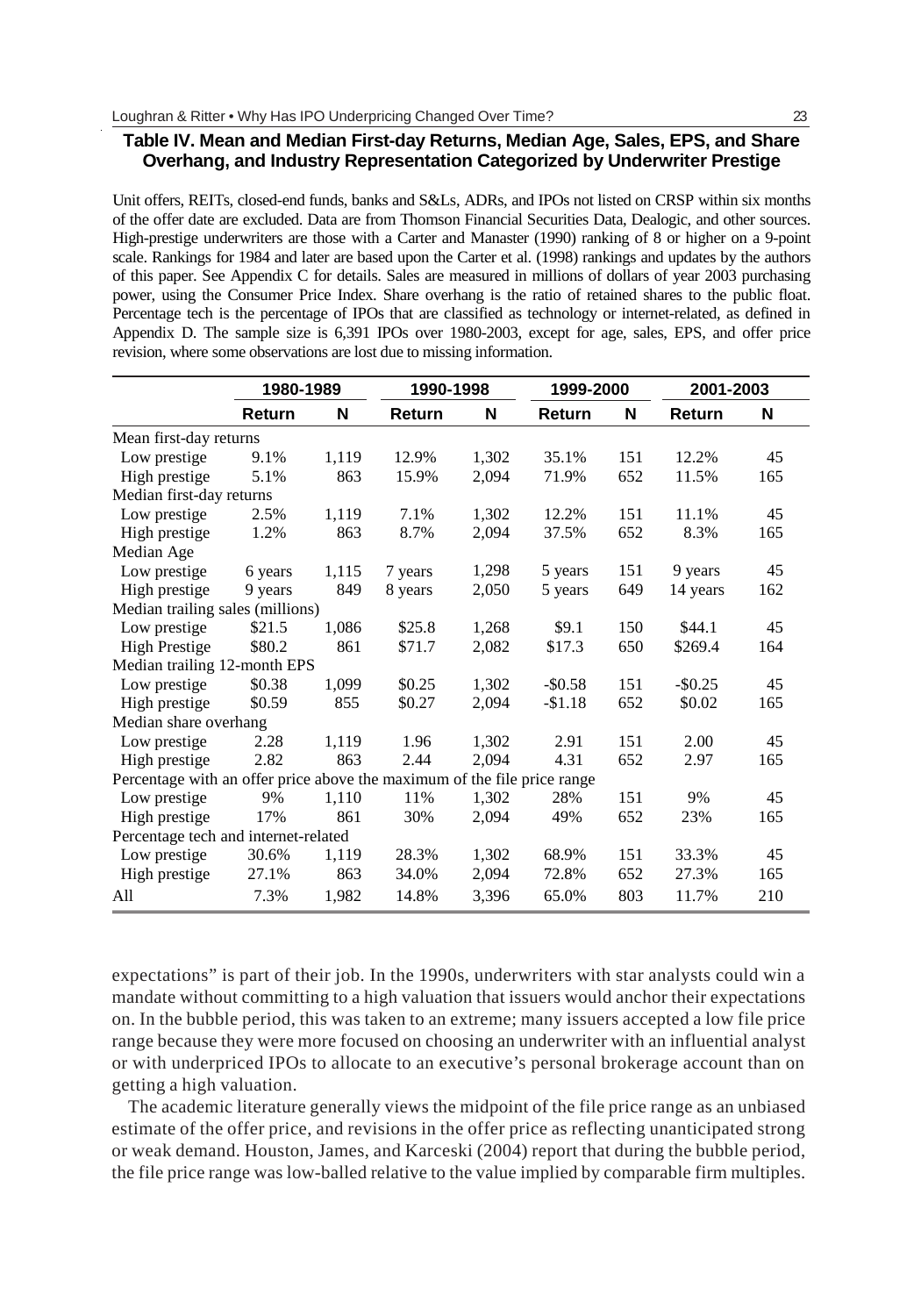During the internet bubble, Donaldson Lufkin Jenrette and Goldman Sachs, among others, low-balled the file price range on some IPOs in what DLJ refers to as a "walkup" strategy in its "pitchbook" for the August 2000 Viasource IPO.

In the early 1980s, many underwriters were thinly capitalized firms where risk-sharing was important. On a \$50 million deal with a 7% gross spread, the underwriters shared \$3.5 million in fees. The lead underwriter might get 20% of this, or \$0.7 million. As underwriters grew larger, the lead manager was able to keep 60% of the fees, or \$2.1 million. Furthermore, with more money left on the table, the lead underwriter could get *quid pro quos* that might be worth another \$2.1 million. So it became a lot more lucrative to be the lead underwriter. To get this business, it was important to have an analyst who would be bullish. Issuers were willing to pay higher indirect fees due to both the analyst lust hypothesis and the spinning hypothesis. The time series evidence is consistent with this story, but what about crosssectional implications?

## **V. Multiple Regression Results**

One explanation for the cross-sectional pattern between age and first-day returns is that younger firms are riskier firms, and investors need to be compensated for this risk. The negative relationship between sales and first-day returns reported in Table II also can be interpreted as demonstrating a relation between the risk of an IPO and underpricing. The univariate sorts in Tables II and IV, however, are not independent. Tech firms are much more likely to be young firms, for instance. Thus, to examine marginal effects, we report multiple regression results with first-day return as the dependent variable. Our explanatory variables are chosen on the basis either of their association with first-day returns in our univariate sorts, or to test the changing risk composition, realignment of incentives, and changing issuer objective function hypotheses.

#### **A. Ordinary Least Squares Regression Results**

In the first and second rows of Table V, we use a total of 15 explanatory variables: a Carter-Manaster top-tier underwriter dummy (set equal to one if the lead underwriter has a rank of 8 or more, and zero otherwise), the logarithm of assets, a tech stock dummy, an internet stock dummy, the logarithm of  $(1 + age)$ , share overhang (the ratio of retained shares to issued shares), a VC dummy, a pure primary offering dummy, the logarithm of sales, a dummy variable for IPOs in 1990-1998, a dummy variable for IPOs in 1999-2000, a dummy variable for IPOs in 2001-2003, and interaction terms between the Carter-Manaster top-tier underwriter dummy and the time period dummy variables. Both assets and sales are measured in millions of dollars of 2003 purchasing power. The regression is:

First-Day Return<sub>i</sub> =  $a_0 + a_1$ Top-Tier Underwriter Dummy<sub>i</sub> +  $a_2$ ln(Assets)<sub>i</sub> +  $a_3$ Tech Dummy<sub>i</sub> +  $a_4$ Internet Dummy<sub>i</sub> +  $a_5$ ln(1 + Age)<sub>i</sub> +  $a_6$ Overhang<sub>i</sub> +  $a_7$ VC Dummy<sub>i</sub> + a<sub>8</sub>Pure Primary Dummy<sub>i</sub> + a<sub>9</sub>ln(Sales)<sub>i</sub> + a<sub>10</sub>Top-Tier Dummy·Nineties Dummy<sub>i</sub> +  $a_{11}$ Top-Tier Dummy·Bubble Dummy<sub>i</sub> +  $a_{12}$  Top-Tier Dummy·Post Dummy<sub>i</sub> +  $a_{13}$ Nineties Dummy<sub>i</sub> +  $a_{14}$ Bubble Dummy<sub>i</sub> +  $a_{15}$ Post Dummy<sub>i</sub> +  $e_i$ 

The variables ln(assets), tech stock dummy, internet dummy,  $ln(1 + age)$ , and  $ln(sales)$  measure changing risk composition. The pure primary dummy is a measure of the realignment of incentives,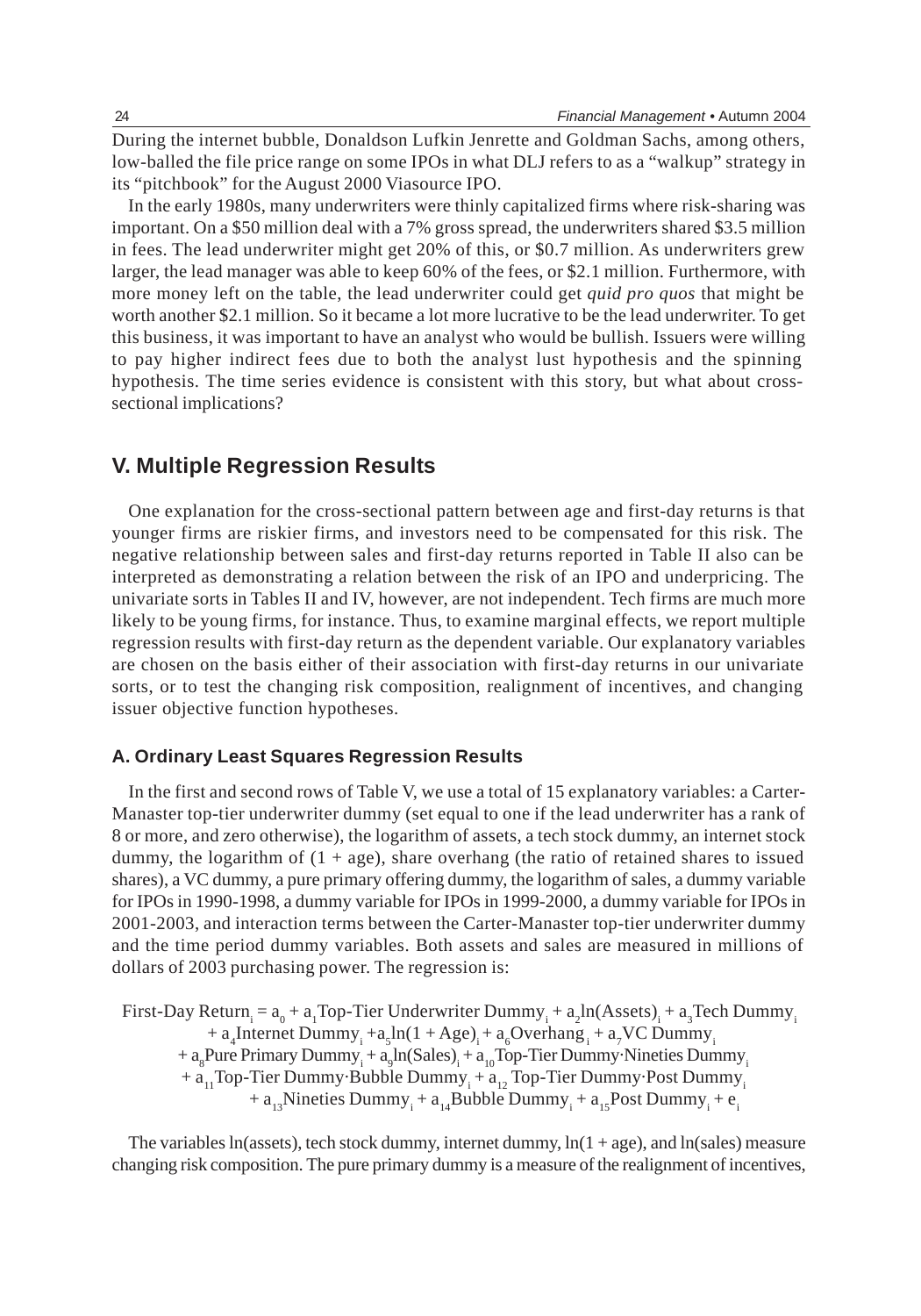| of shares issued). The VC dummy takes a value of one (zero otherwise) if the IPO is backed by venture capital. The pure primary dummy equals one (zero otherwise) if<br>the offering is 100% primary (i.e., no secondary shares sold). Ln(sales) is the natural log of the trailing annual firm sales, expressed in millions of dollars of 2003 purchasing<br>$Ln(1 + age)$ is the natural $log of 1$ plus the years since the firm's founding date as of the IPO. Share overhang is the ratio of retained shares to the public float (the number<br>zero otherwise. Ln(assets) is the natural logarithm of the pre-issue book value of assets, expressed in millions of dollars of 2003 purchasing power using the CPI. The tech<br>power. The nineties dummy takes a value of one (zero otherwise) if the IPO occurred during 1990-1998. The bubble dummy takes a value of one (zero otherwise) if the IPO<br>the first-day closing price. The top-tier underwriter dummy takes a value of one if the lead underwriter has an updated Carter and Manaster (1990) rank of 8 or more, and<br>dummy takes a value of one (zero otherwise) if the firm is in the technology business, and the internet dummy is similarly defined (industries are defined in Appendix D).<br>dummy takes a value of one (zero otherwise) if the IPO occurred during 2001-2003. The interaction terms multiply the top-tier<br>underwriter dummy by the time period dummies. The t-statistics (in parentheses) are calculated using White's (1980) heteroskedasticity-consistent method | Table V. Regres<br>subperiods have, respectively, 1,752,<br>The sample in row 1 includes 5,990 U                                 |  |  |                       | S operating firm IPOs over 1980-2003 where the offer price is at least \$5.00 and complete data on all of the variables is available. The<br>3,235, 797, and 206 observations. The dependent variable in all regressions is the percentage first-day return from the offer price to<br>sions of Percentage First-Day Returns on Several Variables and Interaction Terms |                      |                      |                      |                       |                        |                             |                 |                        |                |           |
|----------------------------------------------------------------------------------------------------------------------------------------------------------------------------------------------------------------------------------------------------------------------------------------------------------------------------------------------------------------------------------------------------------------------------------------------------------------------------------------------------------------------------------------------------------------------------------------------------------------------------------------------------------------------------------------------------------------------------------------------------------------------------------------------------------------------------------------------------------------------------------------------------------------------------------------------------------------------------------------------------------------------------------------------------------------------------------------------------------------------------------------------------------------------------------------------------------------------------------------------------------------------------------------------------------------------------------------------------------------------------------------------------------------------------------------------------------------------------------------------------------------------------------------------------------------------|----------------------------------------------------------------------------------------------------------------------------------|--|--|-----------------------|-------------------------------------------------------------------------------------------------------------------------------------------------------------------------------------------------------------------------------------------------------------------------------------------------------------------------------------------------------------------------|----------------------|----------------------|----------------------|-----------------------|------------------------|-----------------------------|-----------------|------------------------|----------------|-----------|
|                                                                                                                                                                                                                                                                                                                                                                                                                                                                                                                                                                                                                                                                                                                                                                                                                                                                                                                                                                                                                                                                                                                                                                                                                                                                                                                                                                                                                                                                                                                                                                      | occurred during 1999-2000. The post                                                                                              |  |  |                       |                                                                                                                                                                                                                                                                                                                                                                         |                      |                      |                      |                       |                        |                             |                 |                        |                |           |
|                                                                                                                                                                                                                                                                                                                                                                                                                                                                                                                                                                                                                                                                                                                                                                                                                                                                                                                                                                                                                                                                                                                                                                                                                                                                                                                                                                                                                                                                                                                                                                      |                                                                                                                                  |  |  |                       |                                                                                                                                                                                                                                                                                                                                                                         |                      |                      |                      | Dummy<br>Top-<br>Tier | Dummy<br>-aoT<br>Tier  | Dummy<br>-ad<br>Lop<br>Tier |                 |                        |                |           |
|                                                                                                                                                                                                                                                                                                                                                                                                                                                                                                                                                                                                                                                                                                                                                                                                                                                                                                                                                                                                                                                                                                                                                                                                                                                                                                                                                                                                                                                                                                                                                                      | Internet<br>Dummy<br>Dummy<br>Tech<br>(Assets)<br><u>ء</u><br>Underwriter<br>Top-Tier<br>Dummy<br>Inter.                         |  |  | age)<br>$\frac{1}{2}$ | Overhang<br><b>Share</b>                                                                                                                                                                                                                                                                                                                                                | S                    | Primary<br>Dummy     | (Sales)<br>3         | <b>Nineties</b>       | Dummy<br><b>Bubble</b> | Dummy<br>Post               | <b>Nineties</b> | Dummy<br><b>Bubble</b> | Dummy<br>Post  | $R^2$ adj |
| Pure                                                                                                                                                                                                                                                                                                                                                                                                                                                                                                                                                                                                                                                                                                                                                                                                                                                                                                                                                                                                                                                                                                                                                                                                                                                                                                                                                                                                                                                                                                                                                                 | $-1.28$<br>34.43<br>5.83<br>(4.86)<br>$-2.40$<br>$3.76$<br>$(3.87)$<br>2.33                                                      |  |  |                       | 3.67                                                                                                                                                                                                                                                                                                                                                                    | 1.92                 | $-1.17$              | 0.42                 |                       |                        |                             | 8.86            | 33.49                  | 5.39           | 0.279     |
| Dummy<br>Dummy<br>Dummy                                                                                                                                                                                                                                                                                                                                                                                                                                                                                                                                                                                                                                                                                                                                                                                                                                                                                                                                                                                                                                                                                                                                                                                                                                                                                                                                                                                                                                                                                                                                              | $(-3.53)$<br>(7.09)<br>$(-5.21)$<br>(1.57)                                                                                       |  |  |                       |                                                                                                                                                                                                                                                                                                                                                                         |                      |                      |                      |                       |                        |                             |                 |                        | (3.60)         |           |
| (11.04)<br>(14.04)<br>(1.12)<br>$(-1.57)$<br>(1.81)<br>(9.08)                                                                                                                                                                                                                                                                                                                                                                                                                                                                                                                                                                                                                                                                                                                                                                                                                                                                                                                                                                                                                                                                                                                                                                                                                                                                                                                                                                                                                                                                                                        | $(-3.31)$<br>$-1.18$<br>34.88<br>(7.22)<br>(4.67)<br>5.56<br>$-2.36$<br>$(-5.13)$<br>$(-2.66)$<br>$-2.50$<br>(3.68)<br>5.45      |  |  |                       | (8.97)<br>3.54                                                                                                                                                                                                                                                                                                                                                          | $1.78$<br>(1.69)     | $(-2.17)$<br>$-1.60$ | (1.13)<br>0.42       | (4.60)<br>5.05        | (6.17)<br>36.25        | (1.53)<br>5.29              | (7.77)<br>6.82  | (1.28)<br>6.66         | (1.07)<br>3.34 | 0.290     |
|                                                                                                                                                                                                                                                                                                                                                                                                                                                                                                                                                                                                                                                                                                                                                                                                                                                                                                                                                                                                                                                                                                                                                                                                                                                                                                                                                                                                                                                                                                                                                                      | $(-2.46)$<br>$-0.89$<br>(0.90)<br>4.06<br>(2.62)<br>2.44<br>$-0.75$<br>$(-2.00)$<br>$(-2.24)$<br>$-1.77$<br>12.42<br>(8.80)      |  |  |                       | (6.79)                                                                                                                                                                                                                                                                                                                                                                  | (0.36)<br>0.30       | (.0.98)<br>$-0.75$   | $(-0.69)$<br>$-0.25$ |                       |                        |                             |                 |                        |                | 0.037     |
|                                                                                                                                                                                                                                                                                                                                                                                                                                                                                                                                                                                                                                                                                                                                                                                                                                                                                                                                                                                                                                                                                                                                                                                                                                                                                                                                                                                                                                                                                                                                                                      | (.3.94)<br>$-1.31$<br>31.29<br>(3.47)<br>(5.21)<br>5.46<br>$(-4.65)$<br>$-1.71$<br>(3.39)<br>3.32<br>(11.39)<br>15.43            |  |  |                       | (7.57)<br>2.76                                                                                                                                                                                                                                                                                                                                                          | $(-1.83)$<br>$-1.90$ | $(-3.99)$<br>$-3.25$ | (0.19)<br>0.05       |                       |                        |                             |                 |                        |                | 0.130     |
|                                                                                                                                                                                                                                                                                                                                                                                                                                                                                                                                                                                                                                                                                                                                                                                                                                                                                                                                                                                                                                                                                                                                                                                                                                                                                                                                                                                                                                                                                                                                                                      | $(-0.29)$<br>0.97<br>25.02<br>(3.72)<br>16.98<br>(2.84)<br>$-5.89$<br>$(-2.98)$<br>$(3.11)$<br>21.22<br>$-16.68$<br>$(-1.59)$    |  |  |                       | 9.35<br>(6.65)                                                                                                                                                                                                                                                                                                                                                          | 21.48<br>(3.42)      | (1.06)<br>5.59       | 1.32)<br>2.38        |                       |                        |                             |                 |                        |                | 0.199     |
|                                                                                                                                                                                                                                                                                                                                                                                                                                                                                                                                                                                                                                                                                                                                                                                                                                                                                                                                                                                                                                                                                                                                                                                                                                                                                                                                                                                                                                                                                                                                                                      | $(-1.15)$<br>$-1.35$<br>$-3.25$<br>(-0.57)<br>$5.26$<br>(1.91)<br>$-0.97$<br>$(-1.49)$<br>$(-0.46)$<br>$-1.29$<br>(2.12)<br>8.41 |  |  |                       | $2.23$<br>(4.01)                                                                                                                                                                                                                                                                                                                                                        | (1.65)<br>4.00       | $(-1.13)$<br>$-2.41$ | (2.42)<br>1.09       |                       |                        |                             |                 |                        |                | 0.119     |

## Loughran & Ritter • Why Has IPO Underpricing Changed Over Time? 25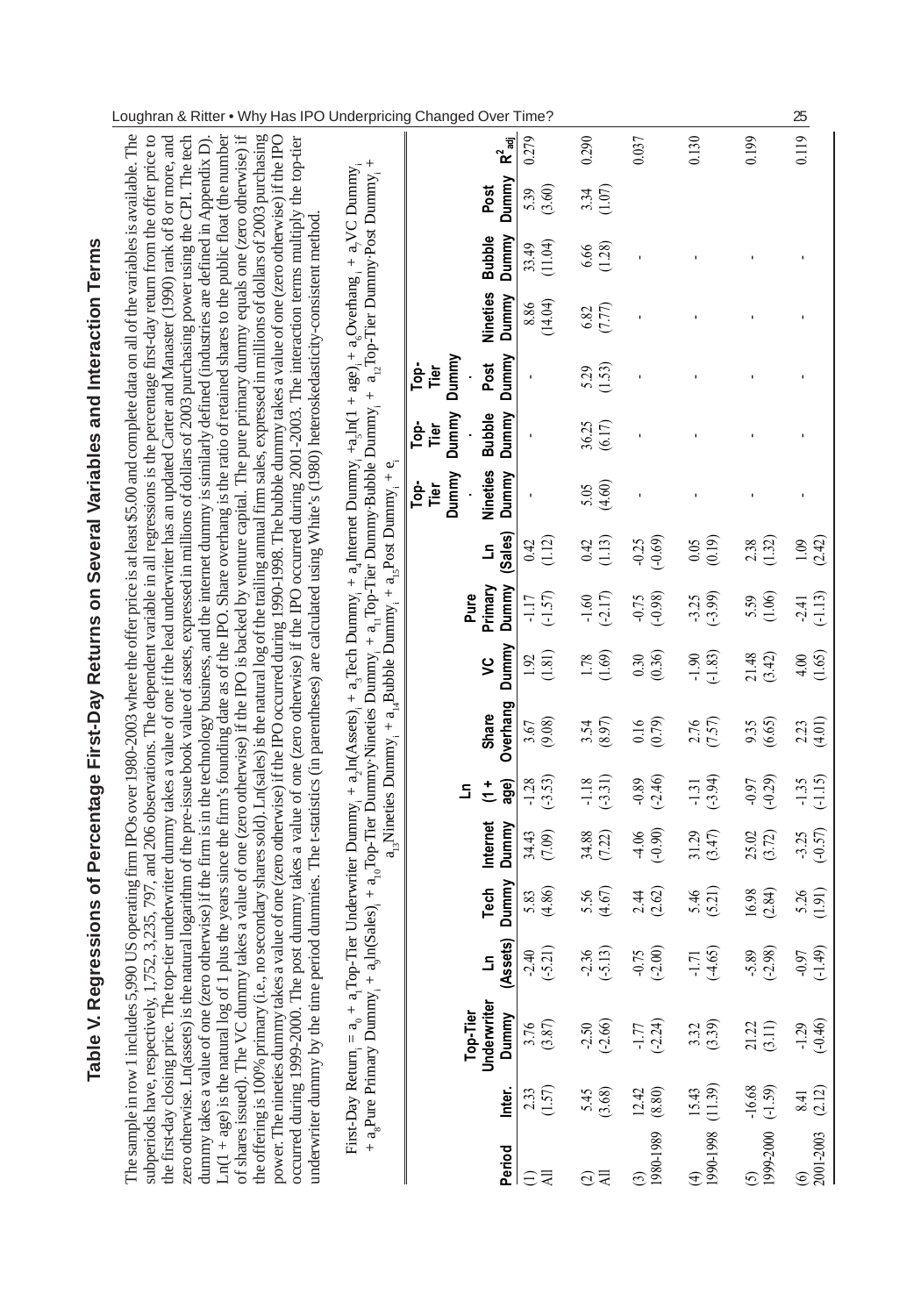with a predicted positive coefficient. The changing issuer objective function hypothesis is tested by the change over time in the coefficients on the top-tier underwriter dummy. Our hypothesis is that, ceteris paribus, IPOs underwritten by top-tier underwriters were underpriced more in the 1990s and, especially, in the bubble period because of spinning and because they had more highly ranked analysts. We use a top-tier Carter-Manaster ranking as a proxy for all-star analyst presence and the ability and willingness to spin. It should be noted that the vast majority of *Institutional Investor* all-star analysts are employed by top-tier underwriters, which we define as investment bankers with a Carter-Manaster rank of 8 or higher.

Several variables capture the predictions of multiple hypotheses. For example, all three hypotheses are consistent with a positive coefficient on overhang, because the opportunity cost of underpricing is lower, the lower is the fraction of the firm sold (and thus the greater the overhang), and small proportionate offerings are associated with high valuations.

The slope coefficients in the row 1 regression are generally consistent with the univariate results reported earlier, although the lack of significance for the VC dummy and ln(sales) suggests that correlations between variables drive some of the univariate patterns. The negative coefficients on  $ln(\text{asserts})$  and  $ln(1 + \text{age})$ , and the positive coefficients on the tech and internet dummies, are consistent with the changing risk composition hypothesis, given that the bubble period saw a higher proportion of IPOs by young tech and internet firms than other periods. The negative and insignificant coefficient on the pure primary dummy is not consistent with the realignment of incentives hypothesis.

Recall that the average first-day return increased from 7.3% in the 1980s to 14.8% in the 1990s, 65.0% during the internet bubble, and 11.7% in the post-bubble period. We seek to explain these increases: 7.5 percentage points from the 1980s to the 1990s, 57.7 percentage points from the 1980s to the internet bubble, and 4.4 percentage points from the 1980s to the post-bubble period. In Table V, the row 1 coefficient on the nineties dummy of 8.86, or 8.86%, suggests that none of the increase in underpricing from the 1980s to the 1990s has been explained. The coefficient on the bubble dummy variable of 33.49 implies that only some of the 57.7% difference in underpricing between the 1980s and the internet bubble period is accounted for. And the coefficient of 5.39 on the post-bubble dummy variable suggests that the variables are not adequate to explain the difference in underpricing between the 1980s and the post-bubble period as well.

In row 2, we add three explanatory variables allowing a shift in the top-tier underwriter dummy coefficient over time. Specifically, we add three interaction terms by multiplying the top-tier underwriter dummy by the time period dummies. As the changing issuer objective function hypothesis would predict, all three of these interaction variables have positive coefficients in row 2, and the shifts in the 1990s and bubble periods are statistically significant. In row 2, the coefficient on the nineties dummy of 6.82 (6.8%) indicates that we are still unable to explain the unconditional difference in underpricing between the 1980s and 1990s of 7.5%. Most importantly, however, the coefficient on the bubble dummy falls to a statistically insignificant 6.66 (6.7%). Since the unconditional difference in underpricing between the 1980s and the bubble period is 57.7%, the row 2 regression is able to account for the vast majority of the extra underpricing associated with the bubble period. The same is true for the post-bubble dummy, where the coefficient of 3.34 (3.3%) is statistically indistinguishable from both zero and the unconditional difference in underpricing of 4.4%. Hence, the shift in the top-tier underwriter variable can explain all of the increase in first-day returns between the 1980s and the bubble and post-bubble time periods.

Thus, the coefficients on the time period dummies in row 1 suggest that neither the changing risk composition hypothesis nor the realignment of incentives hypothesis is able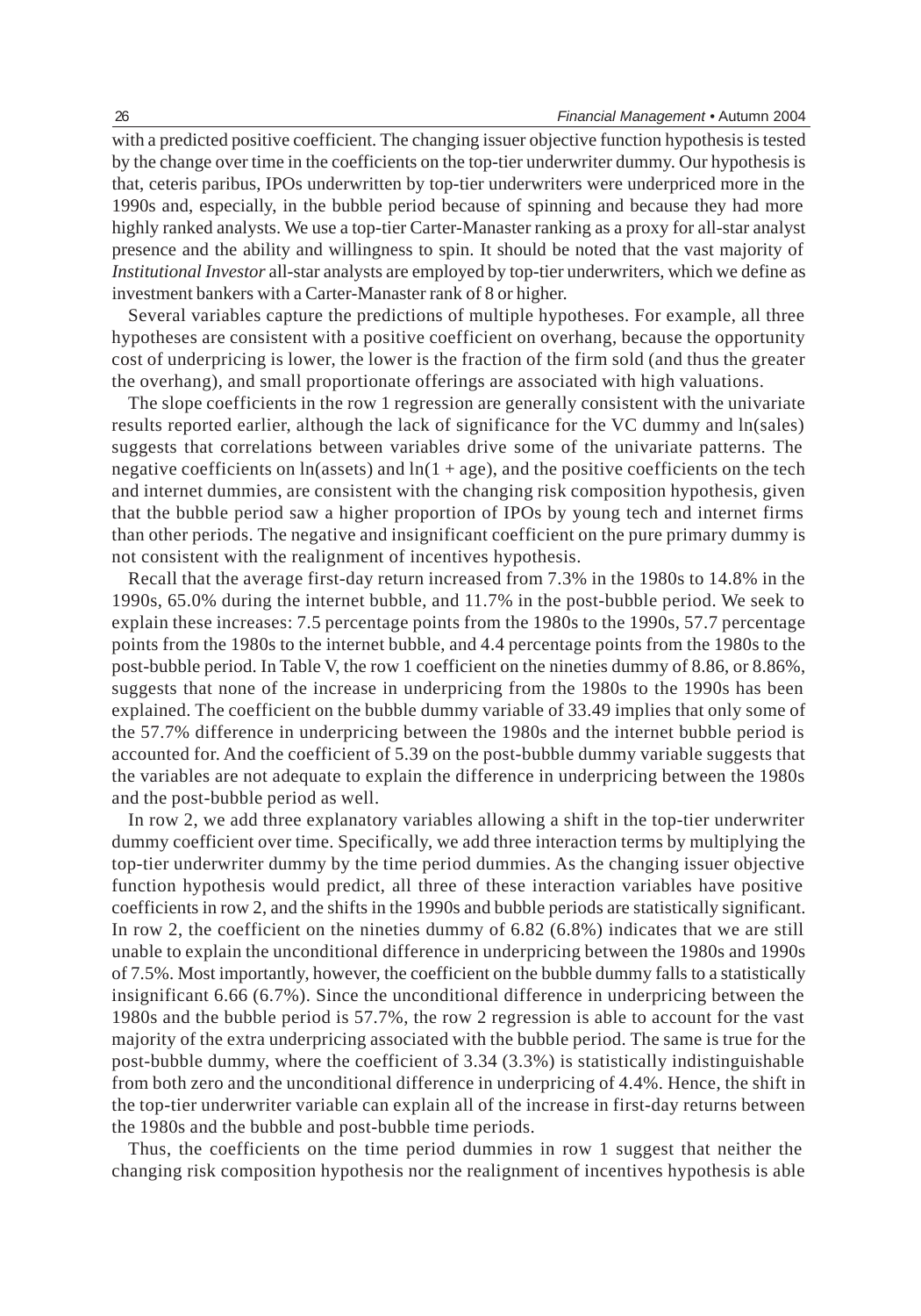to explain much of the unconditional changes in underpricing over time. On the other hand, when we introduce variables suggested by the changing issuer objective function hypothesis in row 2, the bubble period dummy drops to a statistically insignificant 6.66%, although the inability to explain the higher underpricing in the 1990s remains.

Rows 3-6 present subperiod results. The top-tier underwriter dummy coefficient is reliably negative in the 1980s, positive in the 1990s, very positive in the bubble period, and insignificant in the post-bubble period. In the bubble period, the coefficient on the top-tier underwriter dummy is 21.22. This implies that IPOs with a top-tier lead underwriter had 21.2% higher firstday returns than IPOs with less prestigious bankers, after adjusting for other factors.

This increase in underpricing associated with prestigious underwriters in the 1990s and the bubble period is a test of the changing issuer objective function hypothesis. Also consistent with this hypothesis is the increasing market share of top-tier underwriters reported in Tables II and IV. As we have argued, issuer decision-makers were willing to pay for their services by leaving money on the table because of the side payments and the positive analyst coverage that they or their companies received.

Inspection of the subperiod results in rows 3-6 of Table V shows that the parameter estimates on all of the explanatory variables except  $ln(1 + age)$  have changed over time. This nonstationarity suggests that increased underpricing over time is not attributable entirely to an increase in the fraction of IPOs by riskier companies or a realignment of incentives, unless, for example, an omitted variable bias has different effects in different subperiods.

#### **B. Instrumental Variable Regression Results**

Habib and Ljungqvist (2001), Fernando, Gatchev, and Spindt (2004), and others argue that the prestige of the lead underwriter is endogenous in regressions with underpricing as the dependent variable. Habib and Ljungqvist (2001) deal with this by running two-stage least squares regressions for underpricing, where rather than using the Carter-Manaster underwriter prestige rank, they use the predicted rank from a first-stage OLS regression. In Table VI, we report underpricing regression results after controlling for the endogeneity of underwriter choice by using an instrument for the Carter-Manaster underwriter rank. Our qualitative conclusions are not substantially altered.

In Panel A of Table VI, the first-stage OLS regression for underwriter rank has as explanatory variables ln(assets), a tech dummy, an internet dummy,  $ln(1 + age)$ , share overhang, a VC dummy, a pure primary dummy variable, ln(sales), and age/assets.<sup>9</sup> In rows 1 and 2 of our Table V regressions, the pure primary dummy, the VC dummy, and ln(sales) were weakly related at best to first-day returns. In Panel A of Table VI, these three variables are strongly related to underwriter rank, except for the post-bubble subperiod, where a small sample size limits the statistical significance of all variables.

In Panel B of Table VI, we report regression results with underpricing as the dependent variable. In row 6, we report OLS regression coefficients. In row 7, we report regression coefficients from the second-stage regression using the predicted value of underwriter rank to construct the top-tier underwriter dummy instrument. That is, if the predicted Carter-Manaster rank is 8 or higher, the predicted value of the top-tier underwriter dummy is one, and zero otherwise.

Both rows 6 and 7 use the entire 24-year sample period, and a comparison of the two rows shows that controlling for the endogeneity of underwriter choice does not substantially alter the conclusions drawn from Table V. Both the 1990s and the post-bubble dummy variables

9 For IPOs with an age-to-assets ratio higher than one, we set the ratio value at one.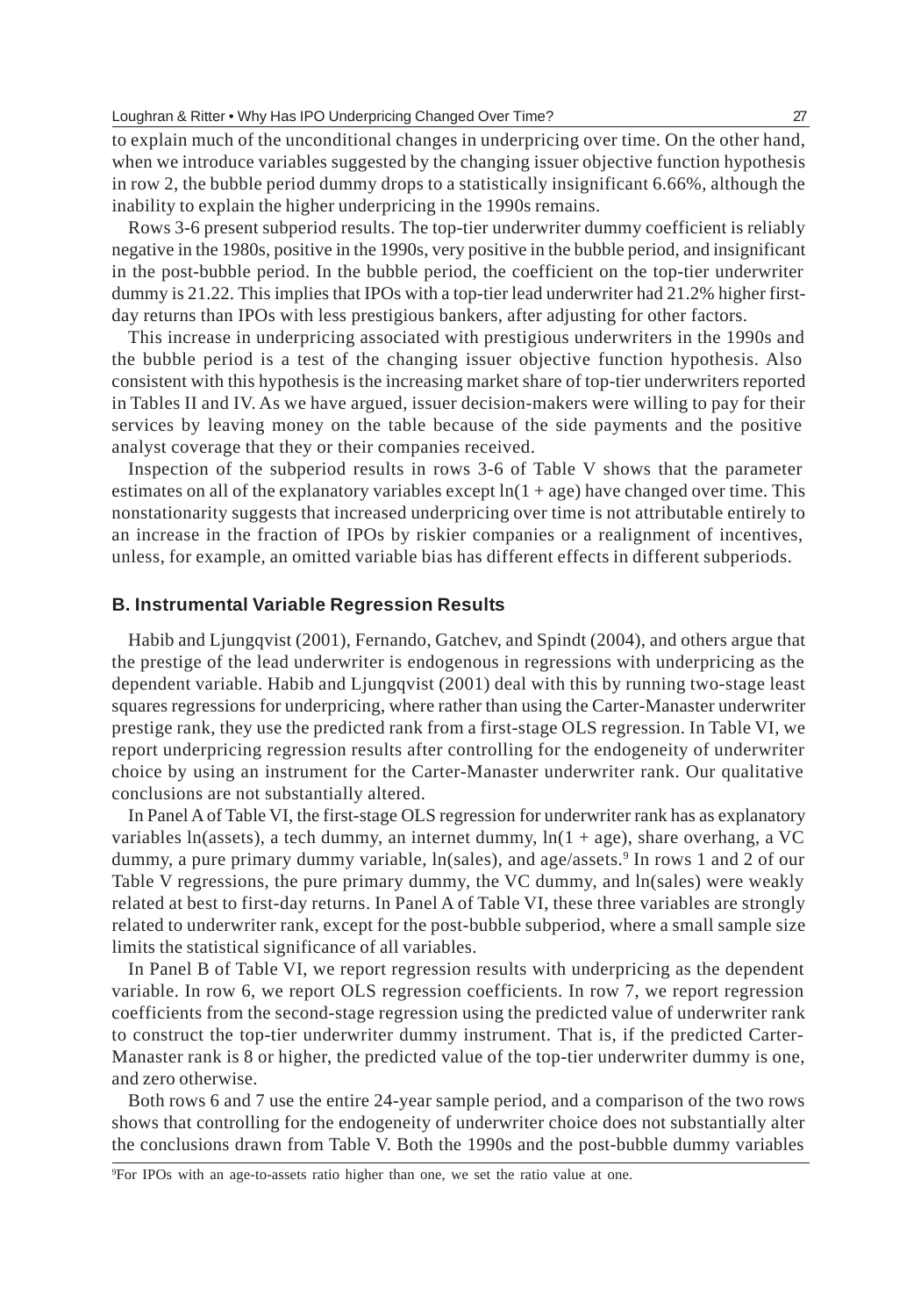|                             | Table VI. Regressions of                                                       |                                                                                                                                                                                                                                                                                                                                                                                                                                                                                                                                                                                                                                                                                                                                                                                                                                                                                                    |                |                                                     |                         | Tech Dummy, Internet Dummy, Ln(1 + age), and Share Overhang                                                                                                                                                                                                                                                                               |                    |                          | Percentage First-Day Returns on an Instrument for Top-tier Underwriter Dummy, Ln(Assets), |                      |                    |
|-----------------------------|--------------------------------------------------------------------------------|----------------------------------------------------------------------------------------------------------------------------------------------------------------------------------------------------------------------------------------------------------------------------------------------------------------------------------------------------------------------------------------------------------------------------------------------------------------------------------------------------------------------------------------------------------------------------------------------------------------------------------------------------------------------------------------------------------------------------------------------------------------------------------------------------------------------------------------------------------------------------------------------------|----------------|-----------------------------------------------------|-------------------------|-------------------------------------------------------------------------------------------------------------------------------------------------------------------------------------------------------------------------------------------------------------------------------------------------------------------------------------------|--------------------|--------------------------|-------------------------------------------------------------------------------------------|----------------------|--------------------|
|                             | and 206 IPOs, respectively, in the su<br>(in parentheses) are calculated using | Variables are defined in Table V. Values of the age/assets ratio greater than one are set equal to one. The regressions use 5,990 IPOs from 1980-2003, and 1,752, 3,235, 797,<br>2 regression as the underwriter rank instrument. The top-tier instruments in row 7 of panel B use the subperiod-specific regressions in rows 2-5 of panel A. The t-statistics<br>variable. In Panel B, row 6 reports an OLS regression with the first-day return as the dependent variable. Rows 7-11 report second-stage regressions where the predicted<br>value of the top-tier underwriter dummy from the corresponding first-stage regression is used as an instrument. Thus, if the predicted Carter-Manaster rank is 8 or above,<br>the top-tier underwriter dummy instrument is set equal to one, and zero otherwise. For example, the row 8 regression for the 1980s uses the predicted value of the row |                | White's (1980) heteroskedasticity-consistent method |                         | bperiods. Panel A reports first-stage OLS regressions with the Carter-Manaster underwriter rank (as updated) as the dependent                                                                                                                                                                                                             |                    |                          |                                                                                           |                      |                    |
|                             | $UWRank_i = a_0 + a_1ln(Assets)$                                               | First-Day Return = $a_0 + a_1$ Top Tier Dummy, + $a_2$ In(Assets), + $a_3$ Tech Dummy, + $a_4$ Internet Dummy, + $a_3$ In(1 + $a$ ge),                                                                                                                                                                                                                                                                                                                                                                                                                                                                                                                                                                                                                                                                                                                                                             |                |                                                     | $a_6$ Overhang, + $e_1$ | + a, Tech Dummy <sub>1</sub> + a, Internet Dummy <sub>1</sub> + a, $2\pi$ a, $\frac{1}{2}$ + a, $\frac{1}{2}$ a, $\frac{1}{2}$ + a, $\frac{1}{2}$ + a, $\frac{1}{2}$ + a, $\frac{1}{2}$ + a, $\frac{1}{2}$ + a, $\frac{1}{2}$ + a, $\frac{1}{2}$ + a, $\frac{1}{2}$ + a, $\frac{1}{2}$ + a, $\$<br>$a_s ln(Sales) + a_s Age/Assets + e_s$ |                    |                          | $^{+}$                                                                                    |                      |                    |
|                             |                                                                                |                                                                                                                                                                                                                                                                                                                                                                                                                                                                                                                                                                                                                                                                                                                                                                                                                                                                                                    |                |                                                     |                         | Panel A. First-Stage OLS Regressions with Underwriter Rank as the Dependent Variable                                                                                                                                                                                                                                                      |                    |                          |                                                                                           |                      |                    |
| Period                      | Inter.                                                                         | Ln(Assets)                                                                                                                                                                                                                                                                                                                                                                                                                                                                                                                                                                                                                                                                                                                                                                                                                                                                                         | Dummy<br>Tech  | Internet<br>Dummy                                   | $\frac{1}{1}$<br>age)   | Overhang<br><b>Share</b>                                                                                                                                                                                                                                                                                                                  | Dummy<br>$\zeta$   | Primary<br>Dummy<br>Pure | Ln(Sales)                                                                                 | Assets<br>Age/       | $R^2_{\text{adj}}$ |
| $\overline{a}$<br>$\ominus$ | (39.14)<br>4.55                                                                | 56)<br>0.42<br>$\frac{3}{2}$                                                                                                                                                                                                                                                                                                                                                                                                                                                                                                                                                                                                                                                                                                                                                                                                                                                                       | (5.71)<br>0.28 | (10.82)<br>0.81                                     | (8.25)<br>0.26          | (8.64)<br>0.10                                                                                                                                                                                                                                                                                                                            | (21.50)<br>0.99    | $(-11.49)$<br>$-0.52$    | (4.80)<br>0.09                                                                            | $(-9.57)$<br>$-1.27$ | 0.430              |
| $\binom{2}{1980-1989}$      | (23.20)<br>4.35                                                                | 98)<br>55.<br>$\infty$                                                                                                                                                                                                                                                                                                                                                                                                                                                                                                                                                                                                                                                                                                                                                                                                                                                                             | (3.36)<br>0.31 | $(-2.14)$<br>$-0.44$                                | (3.12)<br>0.19          | (0.70)<br>$0.01\,$                                                                                                                                                                                                                                                                                                                        | (9.10)<br>$0.80\,$ | $(-6.63)$<br>$-0.58$     | (2.48)<br>0.10                                                                            | $(-4.06)$<br>$-0.85$ | 0.467              |
| 1990-1998<br>ි              | (23.81)<br>4.32                                                                | 98)<br>$\overline{4}$<br>Ö<br>$\infty$                                                                                                                                                                                                                                                                                                                                                                                                                                                                                                                                                                                                                                                                                                                                                                                                                                                             | (2.77)<br>0.20 | (2.93)<br>0.57                                      | (5.40)<br>0.23          | (6.66)<br>0.15                                                                                                                                                                                                                                                                                                                            | (16.33)<br>1.04    | $(-10.40)$<br>$-0.64$    | (4.49)<br>0.11                                                                            | $(-6.45)$<br>$-1.31$ | 0.415              |
| 1999-2000<br>$\widehat{t}$  | (18.51)<br>5.99                                                                | (64)<br>0.17<br>$\tilde{\omega}$                                                                                                                                                                                                                                                                                                                                                                                                                                                                                                                                                                                                                                                                                                                                                                                                                                                                   | (3.25)<br>0.32 | (0.11)<br>0.01                                      | (3.06)<br>0.26          | (5.03)<br>0.08                                                                                                                                                                                                                                                                                                                            | (8.10)<br>0.97     | $(-0.15)$<br>$-0.02$     | (2.49)<br>0.07                                                                            | $(-4.22)$<br>$-1.38$ | 0.348              |
| 2001-2003<br><u>ර</u>       | (16.89)<br>7.29                                                                | .34)<br>Ξ                                                                                                                                                                                                                                                                                                                                                                                                                                                                                                                                                                                                                                                                                                                                                                                                                                                                                          | (0.98)<br>0.19 | $(-0.64)$<br>$-0.19$                                | (2.90)<br>0.30          | (2.00)<br>0.09                                                                                                                                                                                                                                                                                                                            | (1.30)<br>0.28     | $(-0.19)$<br>$-0.04$     | $(-1.79)$<br>$-0.07$                                                                      | $(-4.40)$<br>$-2.93$ | 0.388              |

28 *Financial Management* • Autumn 2004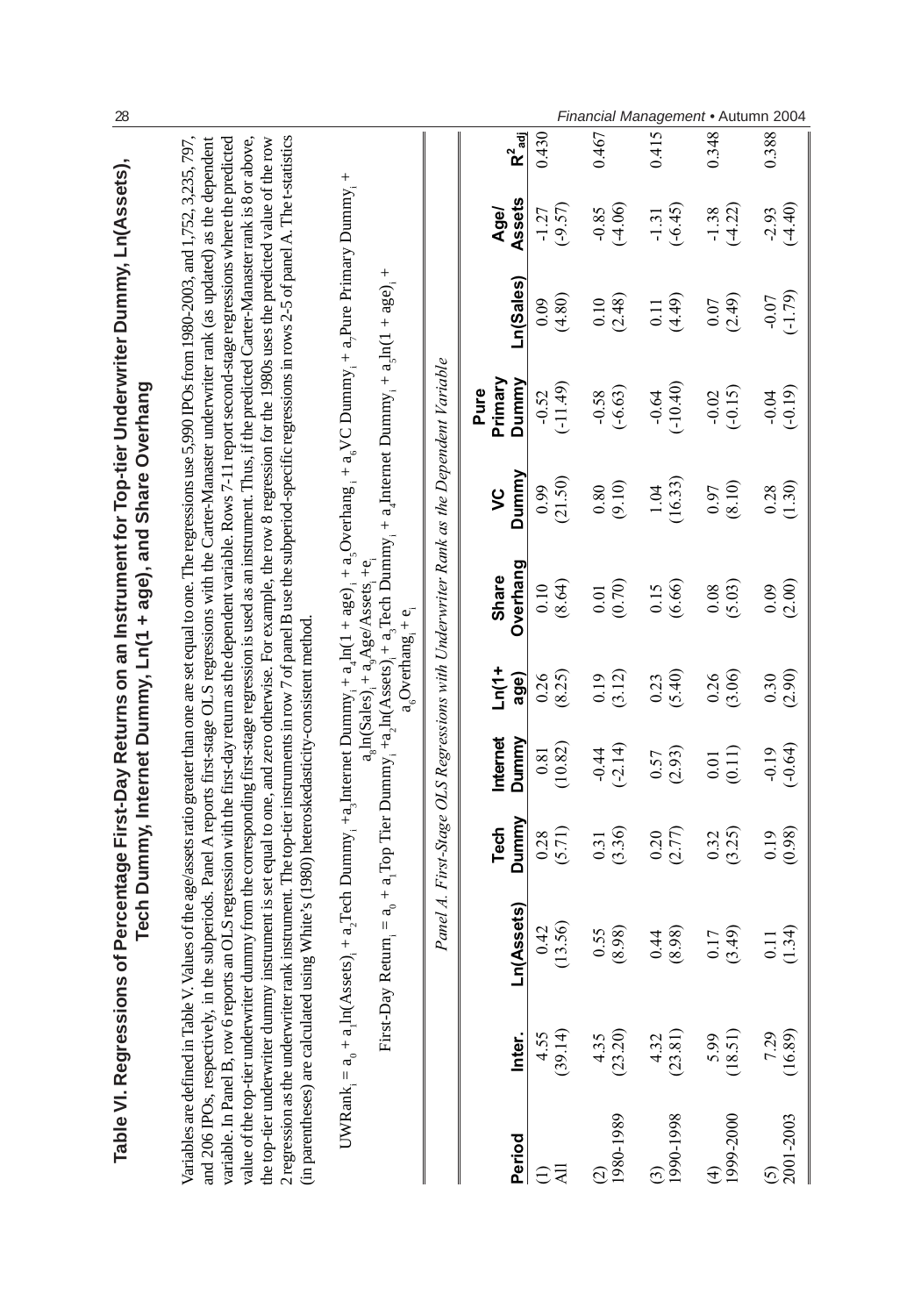|                              |                     |                                  |                      |                     |                      |                      | Panel B. First-day Return as Dependent Variable, with Second-stage Regressions in Rows 7-11 |                                  |                        |                       |                   |                        |                      |           |
|------------------------------|---------------------|----------------------------------|----------------------|---------------------|----------------------|----------------------|---------------------------------------------------------------------------------------------|----------------------------------|------------------------|-----------------------|-------------------|------------------------|----------------------|-----------|
|                              |                     |                                  |                      |                     |                      |                      |                                                                                             | Top-<br>Tier<br>Dummy<br>$\cdot$ | Top-<br>Tier<br>Dummy  | Ter<br>Tier<br>Dummy  |                   |                        |                      |           |
| Period                       | Inter.              | Top-Tier<br>Underwriter<br>Dummy | n(Assets)            | Dummy<br>Tech       | Internet<br>Dummy    | + age)<br>Ln (1      | Overhang<br>Share                                                                           | <b>Nineties</b><br>Dummy         | <b>Bubble</b><br>Dummy | Dummy<br>Post         | Nineties<br>Dummy | <b>Bubble</b><br>Dummy | Post<br>Dummy        | $R^2$ adj |
| All, OLS                     | $4.91$<br>(3.56)    | $-1.88$<br>$(-2.10)$             | $-2.04$<br>$(-6.95)$ | $6.18$<br>(5.61)    | $34.92$<br>(7.25)    | $-0.96$<br>$(-2.76)$ | $3.48$<br>$(8.89)$                                                                          | $5.10$<br>(4.67)                 | $36.05$<br>(6.13)      | $\frac{4.53}{(1.31)}$ | $6.48$ (7.62)     | $5.99$<br>(1.15)       | $3.33$<br>(1.07)     | 0.290     |
| $\Xi$                        | $6.58$<br>(4.58)    | $1.04$<br>$(0.89)$               | $-2.68$<br>$(-8.01)$ | $5.63$<br>(5.07)    | 33.75<br>(6.95)      | $-0.97$<br>$(-2.80)$ | $3.35$<br>$(8.95)$                                                                          | $3.89$<br>$(3.41)$               | 27.00<br>(4.84)        | (3.00)                | $8.52$<br>(12.21) | $18.51$<br>(4.87)      | $-0.11$<br>$(-0.04)$ | 0.290     |
| 1980-1989<br>$\circledS$     | $12.54$<br>$(8.89)$ | $0.96$<br>(1.00)                 | $-1.36$<br>$(-4.19)$ | $2.36$<br>(2.69)    | (4.59)               | $-0.90$<br>$(-2.71)$ | $0.12$<br>$(0.60)$                                                                          |                                  |                        |                       |                   |                        |                      | 0.036     |
| 1990-1998                    | $14.16$<br>(9.67)   | $3.79$<br>(3.19)                 | $-1.69$<br>$(-5.48)$ | $5.41$<br>$(5.44)$  | $31.17$ $(3.38)$     | $-1.22$<br>$(-3.72)$ | $2.57$<br>(7.33)                                                                            |                                  |                        |                       |                   |                        |                      | 0.125     |
| 1999-2000<br>$\overline{10}$ | $14.93$<br>(1.66)   | $23.85$<br>(3.61)                | $-7.25$<br>$(-4.30)$ | $17.10$<br>$(2.87)$ | $24.36$<br>(3.57)    | $-1.00$<br>$(-0.32)$ | (6.67)                                                                                      |                                  |                        |                       |                   |                        |                      | 0.188     |
| 2001-2003                    | $7.20$<br>(2.09)    | $1.08$<br>(0.32)                 | $-0.52$<br>$(-0.83)$ | $6.33$<br>(2.36)    | $-0.64$<br>$(-0.12)$ | $-0.48$<br>$(-0.41)$ | $2.01$<br>$(3.81)$                                                                          |                                  |                        |                       |                   |                        |                      | 0.098     |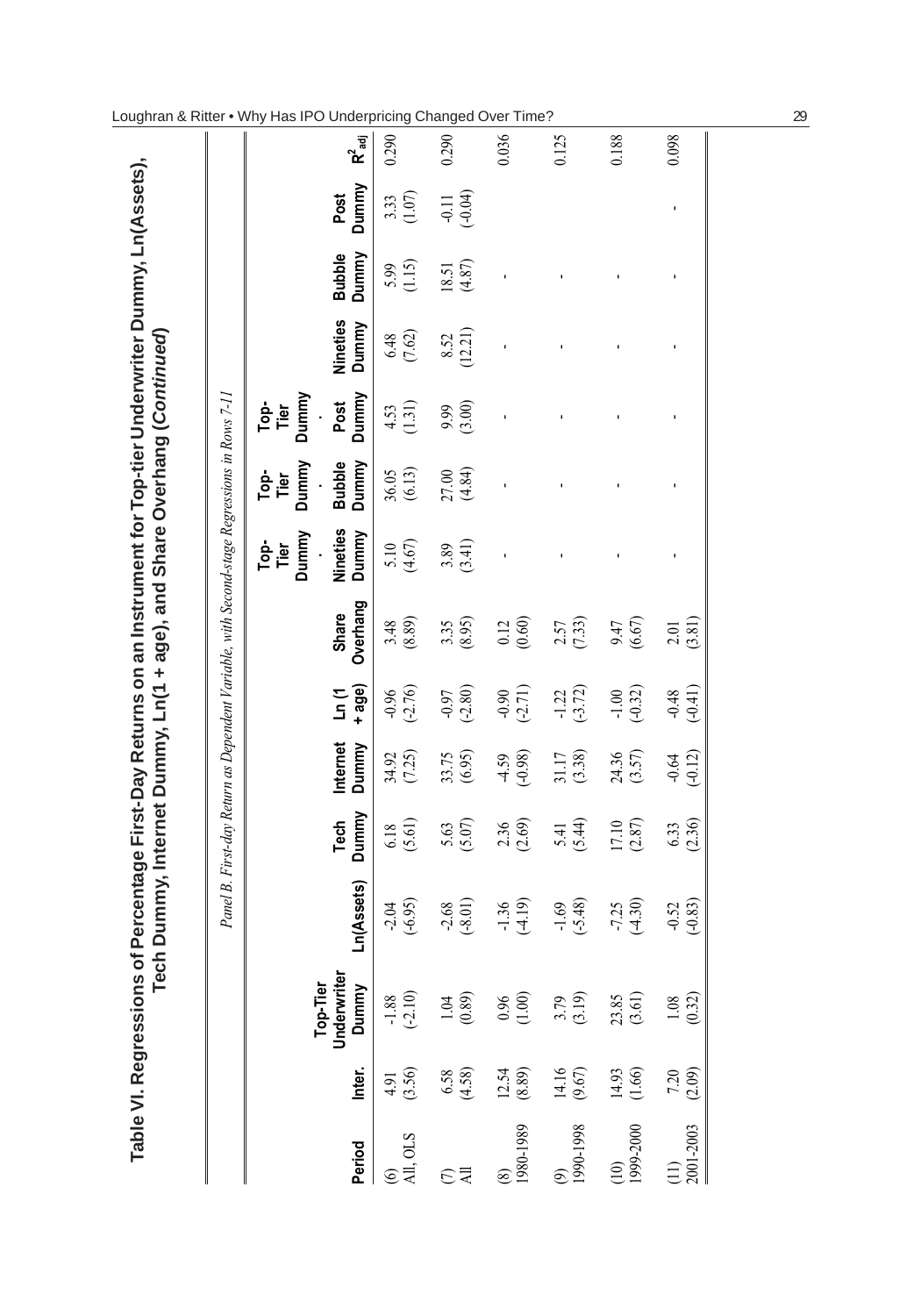have approximately the same coefficient values in rows 6 and 7, but there is a difference between the rows in terms of the bubble dummy coefficient. Row 6 (OLS) reports an insignificant coefficient of 5.99 while the row 7 second-stage regression has a coefficient of 18.51. This is still much closer to zero than the 57.7% unconditional difference in underpricing, however.

Rows 8-11 report subperiod results for the instrumented regressions, which are analogous to the OLS regressions in rows 3-6 of Table V. Controlling for the endogeneity of underwriter choice has no impact on our qualitative conclusions, except that for the 1980s the coefficient on the top-tier underwriter dummy changes from negative to insignificantly positive.

# **VI. Alternative Explanations for the Underpricing of Internet Stocks**

Many alternative explanations have been advanced for the severe underpricing of IPOs during the internet bubble.<sup>10</sup> One view is that many issuers were more concerned with the market price at lockup expiration than with what the offer price was. Developing this idea, Aggarwal, Krigman, and Womack (2002) argue that severe underpricing generates "information momentum," resulting in a higher market price at the end of the lockup period when insiders typically sell some of their shares. While this may be true, it is not clear that the benefits to the issuing firm exceed the opportunity cost associated with the increased dilution from underpricing the IPO. Nevertheless, we are comfortable with the notion that during the internet bubble issuers placed less weight on IPO proceeds and more weight on the proceeds from future insider sales and follow-on offerings than they did in prior periods. This, after all, is part of the analyst lust hypothesis.

During the internet bubble, there were widespread concerns about the valuation of internet stocks. One explanation for the severe underpricing of internet IPOs is that underwriters were unwilling to price these offerings at the level that the market was willing to pay out of concern about lawsuits and damage to reputation if and when the stocks eventually dropped in price. The argument is that unsophisticated day traders and others were bidding up the price to unjustified levels, and the underwriters were unwilling to price the IPOs at the market price determined by these "noise traders."

In untabulated results, we do not find a negative relation between first-day returns and subsequent performance in either the 1980s or the 1990s, but we do find reversals during the internet bubble.<sup>11</sup> For example, of the 19 IPOs with a first-day return of more than 300% during the internet bubble, the average buy-and-hold return from the first closing price until the end of December 2002 is –95.0%.12 Measured from the offer price, the average return through December 2002 (or the delisting date, if earlier) is –73.7% for these 19 IPOs, compared to –43.5% for the other bubble period IPOs. This evidence is consistent with the idea that

<sup>10</sup>DuCharme, Rajgopal, and Sefcik (2001), Schultz and Zaman (2001), and Ofek and Richardson (2003), among others, examine various hypotheses for the high underpricing of US internet stocks. Arosio, Giudici, and Paleari (2001) present evidence for the severe underpricing of European internet stocks.

<sup>11</sup>Logue, Rogalski, Seward, and Foster-Johnson (2002) for IPOs in 1988-1995 and Houge, Loughran, Suchanek, and Yan (2001) for IPOs in 1993-1996 find a slight negative relation between first-day returns and subsequent three-year stock performance. Lowry (2003) finds no relation for IPOs in 1973-1996, and Loughran and Ritter (2002) find no relation for IPOs in 1990-1998.

<sup>&</sup>lt;sup>12</sup>The only one of these 19 IPOs that did not decline by more than 90% from the first-day close through December 2002 is Cobalt Networks, which was acquired in December 2000 after falling by 65.1%. Measured from the first closing price to 180 calendar days later, the average return was –46.8%. The bookrunners (with partial credit given for joint bookrunners) on these 19 IPOs were SG Cowen for 1, CSFB for 3, Deutsche Bank for 1.5, Donaldson Lufkin Jenrette for 0.5, Goldman Sachs for 1.5, Merrill Lynch for 2, Morgan Stanley for 8.5, and Robertson Stephens for 1.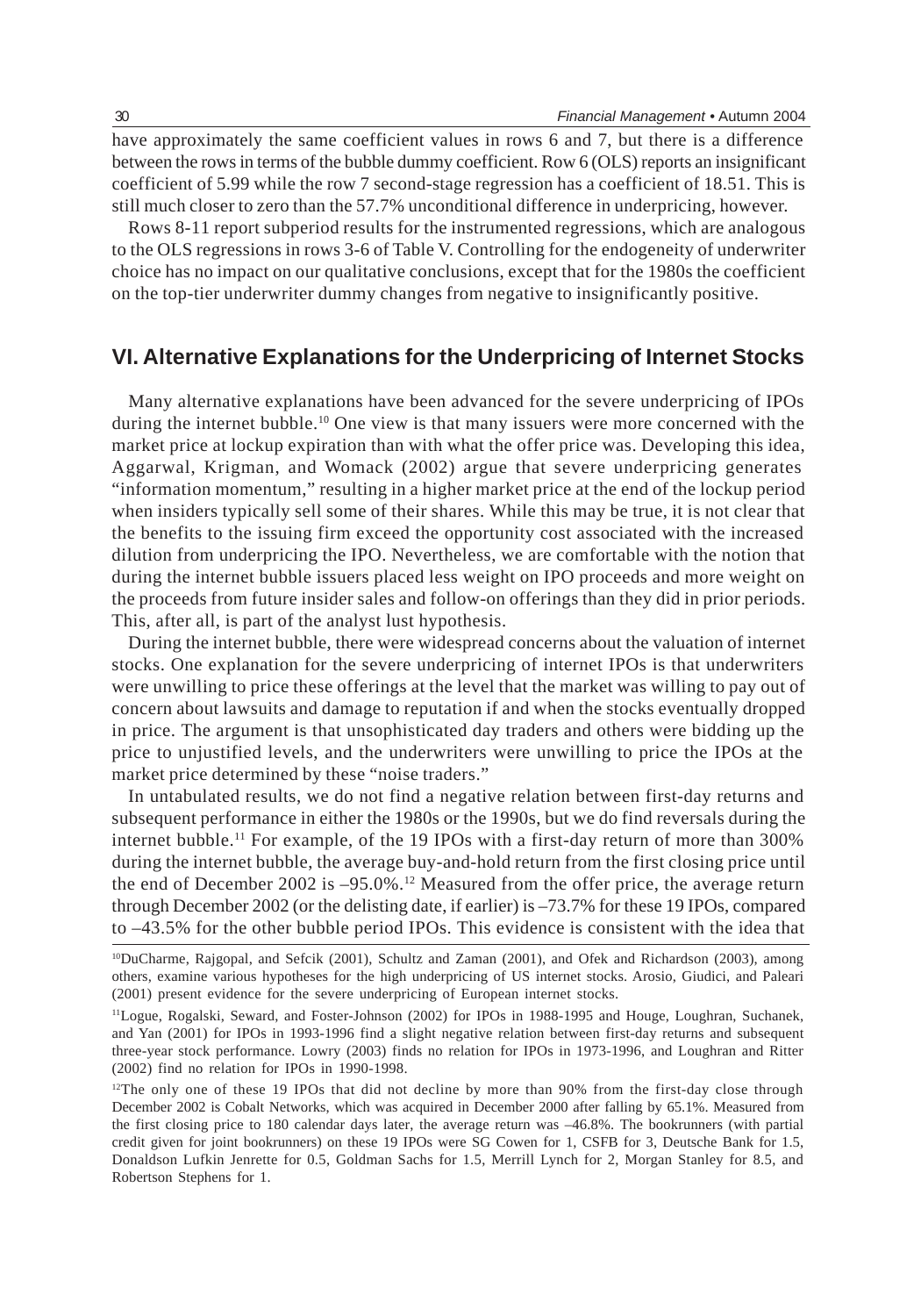overoptimistic investor sentiment temporarily inflated the market prices on these IPOs.

We are skeptical of this explanation for severe underpricing, however, for if underwriters were concerned that the market prices on internet stocks were too high, presumably their analyst recommendations after the end of the quiet period would have been bearish. Bradley, Jordan, and Ritter (2003), Cliff and Denis (2004), and Houston, James, and Karceski (2004) find this is in fact not the case.

The poor subsequent performance of IPOs with high first-day returns in the bubble period is also consistent with a less innocuous explanation, however. As is typical in the academic IPO literature, we have taken the first closing market price as exogenous. Yet Smith and Pulliam (2002) state that:

[T]he Securities and Exchange Commission is examining whether some securities firms coerced investors who got hot IPO shares into placing orders for the same stocks at higher prices on the first day of trading, as a condition of getting the IPOs. That practice, known as "laddering," contributed to the huge one-day run-ups in many IPOs during the tech-stock mania. The SEC's laddering probe has focused on firms including Goldman Sachs Group Inc., Morgan Stanley, Robertson Stephens and J.P Morgan Chase.

On October 1, 2003, J.P. Morgan Chase settled with the SEC, paying a \$25 million fine.

Investors would be willing to buy these additional shares in the aftermarket if the sum of the profits from the IPO allocation they received and the aftermarket purchases were positive (calculated using the weighted average purchase price). In many cases, the sales would occur on the day the quiet period ends, which is when the underwriters' analysts typically initiate coverage, almost always with "buy" ratings. Thus, tainted analyst recommendations, which unsuspecting individual investors paid attention to, allow an exit at an inflated price.

Laddering would contribute to a negative correlation between first-day returns and longrun returns because the extra buying pressure on the first day from these purchase orders would create subsequent selling pressure when these shares were sold. Unless the market price is unaffected by buying and selling pressure, there will be price impacts. The evidence of stock price effects for analyst initiations at the end of the quiet period (Bradley et al., 2003 and Ofek and Richardson, 2003), and for selling pressure at the end of the lockup period (Bradley, Jordan, Roten, and Yi, 2001; Brav and Gompers, 2003; and Field and Hanka, 2001) suggests that such effects are present for IPOs.

# **VII. Conclusions**

Why has underpricing changed over time? We explore three non-mutually exclusive explanations: changing risk composition, a realignment of incentives, and a changing issuer objective function.

A small part of the increase in underpricing can be attributed to the changing risk composition of the universe of firms going public. The physical riskiness of firms going public, as measured, for example, by age or assets, did not change very much between the 1980s and the 1990s, although the bubble period saw a high proportion of very young firms go public, and the post-bubble period saw a high proportion of older firms.

The realignment of incentives hypothesis argues that managerial incentives to reduce underpricing have decreased over time because of, among other reasons, reduced CEO ownership and a higher fraction of IPOs with no secondary shares. When we look at the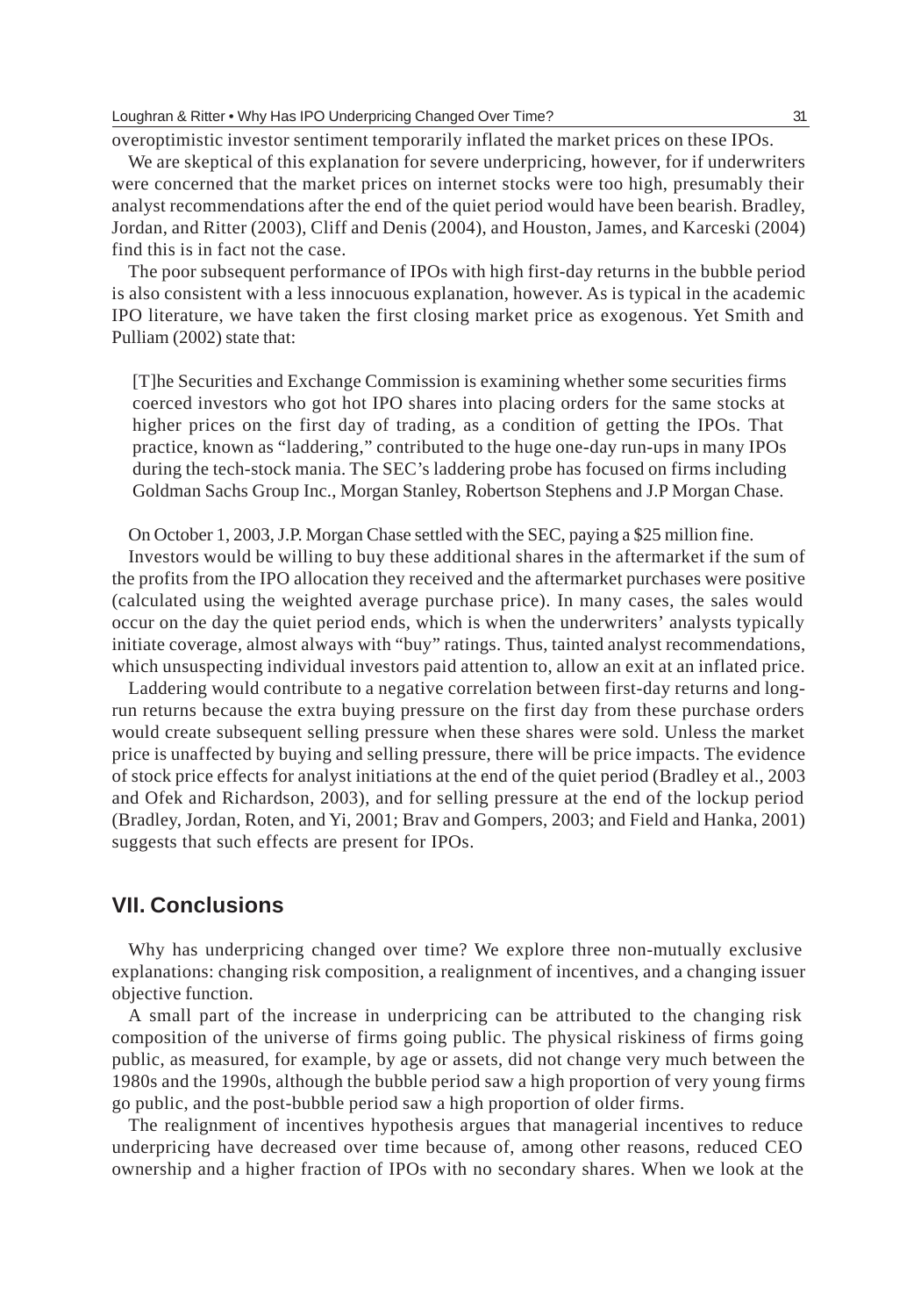whole sample period, however, there are only weak cross-sectional relations between underpricing and both the fraction of the firm sold and a dummy variable for a pure primary offering. Furthermore, CEO ownership, as measured by the dollar value of holdings at the offer price, was twice as high during the bubble period as during the 1996-1998 period. This measure of CEO incentives suggests that underpricing should have *decreased* during the bubble period.

The changing issuer objective function hypothesis posits two reasons for why issuers became more complacent about underpricing in the 1990s and internet bubble period. First, the analyst lust hypothesis states that analyst coverage became a more important factor for issuers choosing a lead underwriter, due to higher valuations than in the 1980s. Since underwriters do not charge explicit fees for providing analyst coverage, issuers pay through the indirect cost of underpricing. Second, the spinning hypothesis argues that venture capitalists and the executives of issuing firms were co-opted through the allocation of hot IPOs to their personal brokerage accounts. This gave these decision-makers an incentive to choose a lead underwriter with a reputation for leaving money on the table in IPOs. Although the excessive dilution that results from underpricing their own IPO lowers their wealth, they gain on personal account when other hot IPOs are allocated to them. Since the profits from these other IPOs are imperfectly correlated with their undiversified paper wealth in their own company, the decision-makers are willing to accept excessive underpricing when their own firm goes public.

Multiple regressions with underpricing as the dependent variable yield evidence that supports the changing issuer objective function hypothesis. Specifically, top-tier underwriters are associated with more underpricing in the 1990s, and especially in the bubble period. This is the result in both OLS and two-stage procedures that control for the endogenous choice of the lead underwriter. This is consistent with issuers choosing top-tier underwriters who have both influential analysts and, until spinning was prohibited, many other hot IPOs to allocate to important decision-makers. Furthermore, there is strong corroborating evidence in recent academic studies examining the relation between *Institutional Investor* all-star analysts and both IPO underpricing and changes in underwriter market share, and in regulatory settlements regarding spinning. We know of no evidence that is inconsistent with the testable implications of the spinning and analyst lust hypotheses.

We also document patterns in the US IPO market. The universe of companies going public in the US has changed over time. For example, we document that there has been a pronounced shift towards technology stocks and firms with negative earnings. How firms are brought public has changed over time, too. The market share of the prestigious national underwriters has increased, and regional investment banking firms are increasingly shut out of lead underwriter positions.

The reasons that IPOs are underpriced vary, depending on the environment. In the 1980s, it is conceivable that the winner's curse problem and dynamic information acquisition were the main explanations for underpricing that averaged 7% in the US. During the internet bubble, we think that these were not the main reasons for underpricing. Instead, analyst coverage and side payments to CEOs and venture capitalists became of significant importance.

# **Appendix A. Founding Dates**

The founding date is generally defined as the date of incorporation. We try to find the date of original incorporation, rather than a later date if the firm has reincorporated in Delaware or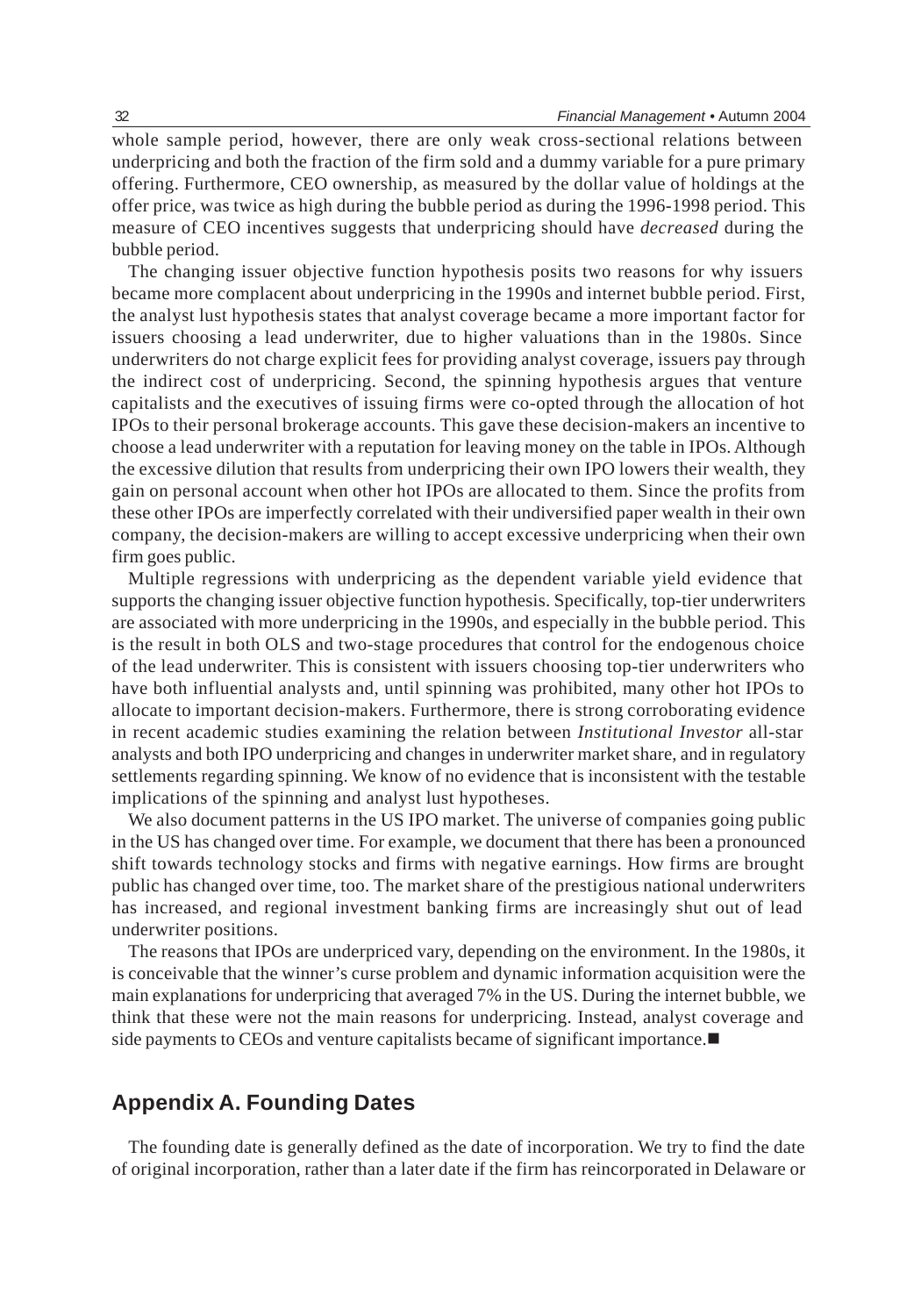changed its name. Founding dates for 1980-1984 generally come from inspection of the prospectus. For 1985-1995, most of the founding dates were provided by Laura Field. For 1985- 1987, Moody's is the main source of data. For 1988-1992, the prospectus is the main source. For 1993-1995, Disclosure and S&P Corporate Descriptions are the main sources. For 1993, some of the founding dates have come from Renaissance Capital. For 1996-2003, founding dates come from a variety of sources: Securities Data Co., Moody's, Dun & Bradstreet's *Million Dollar Directory*, and inspection of the prospectuses on Edgar, and were collected primarily by Laura Field (Field and Karpoff, 2002) and Li-Anne Woo. Some founding dates for 1999-2003 are from Thomson Financial's *The IPO Reporter*, an industry newsletter. According to Laura Field, for 1988-1992, founding dates are earlier than the date of the most recent incorporation for 48% of the firms. An example of this is from the April 2000 prospectus of Krispy Kreme doughnuts. The firm going public was incorporated in 1999, but the predecessor corporation was incorporated in 1982. Elsewhere in the prospectus one finds the statement that their first doughnut shop was opened in 1937. We use 1937 as the founding date.

For 1996-2000, we have used some of the founding dates that Alexander Ljungqvist and William Wilhelm have tabulated for their paper (Ljungqvist and Wilhelm, 2003). They inspected prospectuses and made judgments on many spinoffs.

Firms with inflation-adjusted (2003 purchasing power) sales in the last 12 months prior to going public of \$200 million or more and younger than 2 years are frequently "reverse LBOs" or divisional spinoffs. For spinoffs, the founding date of the division is used, when possible. This may be the founding date of the parent corporation. For example, Lucent Technologies (a 1996 IPO) is the former Bell Labs division of AT&T. Its founding date is given as the founding date of Bell Labs. In general, "roll-ups" are given a founding date corresponding to the founding date of the parent firm (frequently a year before the IPO).

Age is defined as the calendar year of offering minus the calendar year of founding. Thus, a 2-year old firm may be anywhere from 13 months old to 35 months old.

Because some years (1980-1984, 1988-1993, and 2000-2003) have founding dates that are primarily from the prospectus, rather than dates of incorporation from Moody's, etc., some of the variation over time may be due to different data sources.

# **Appendix B. Post-Issue Shares Outstanding and Dual-class Shares**

Of the 6,391 IPOs in our sample, 433 have multiple classes of shares outstanding after the IPO. Most of these are firms whose IPO is composed of Class A shares. Class B shares with superior voting rights are owned by pre-issue shareholders, and are not publicly traded. These firms present a problem for computing the market capitalization. CRSP reports shares outstanding only for share classes that are publicly traded on Nasdaq, the Amex, or the NYSE. Thus, using the CRSP-reported shares outstanding to compute the market capitalization captures only part of the market value. To take an extreme example, the United Parcel Services IPO of November 9, 1999 issued 109 million shares of Class A stock, but over 1 billion shares of Class B stock also existed. Using only the Class A shares outstanding would underestimate the market value by 91%. The December 9, 1998 IPO of Infinity Broadcasting is another example. 140 million Class A shares were issued. CRSP reports this as the number of shares outstanding. But there were also 700 million Class B shares outstanding, giving a market cap six times as high for all the shares. In all our calculations of market capitalization, we assume that non-traded shares have the same price per share as the publicly traded class.

Thomson Financial Securities Data has many errors in reporting the number of post-issue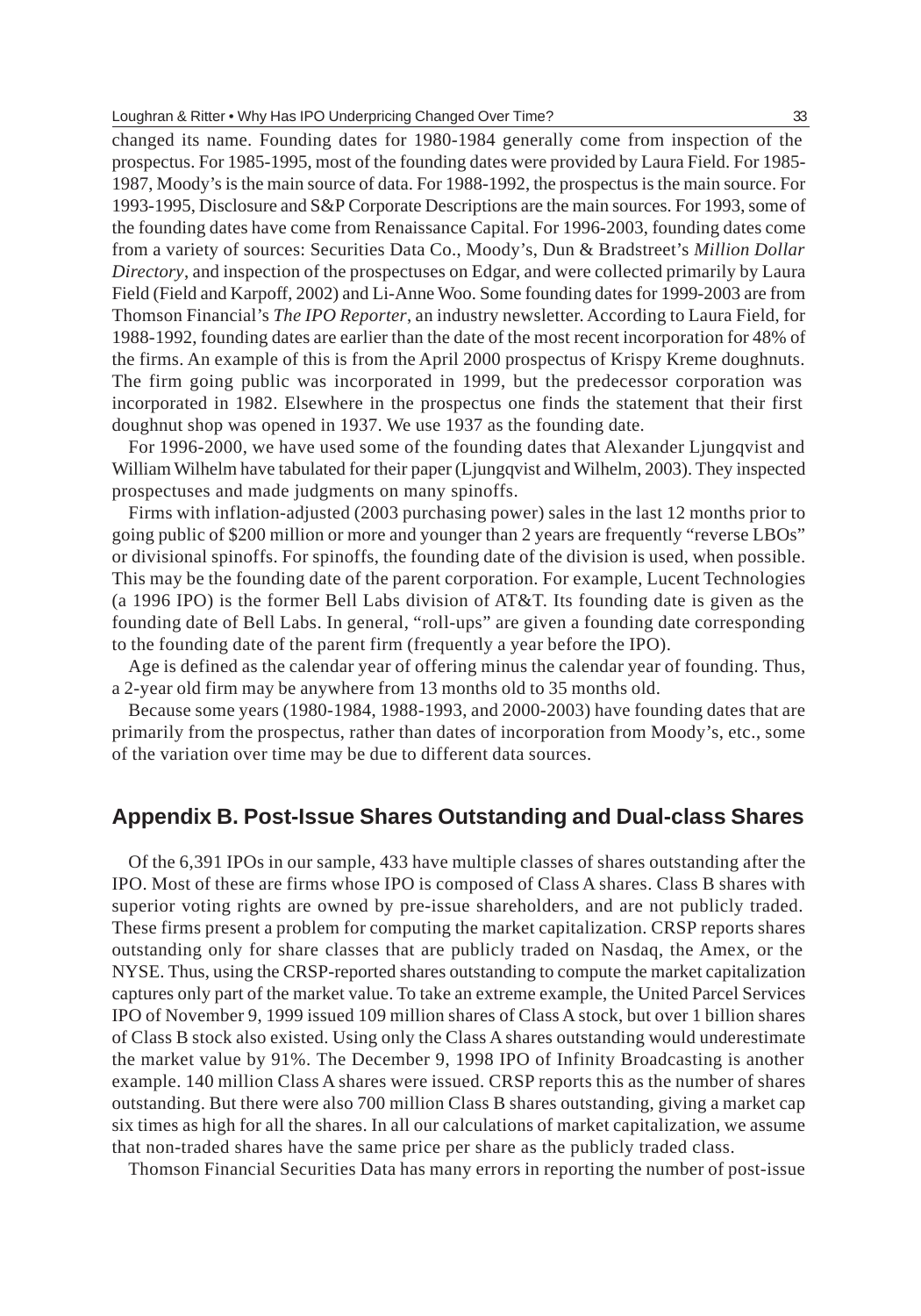shares outstanding, although the firm attempts to capture all classes. For single-class IPOs, CRSP is much more reliable. For dual-class IPOs, Thomson Financial is more reliable. Ljungqvist and Wilhelm (2003), in their analysis of IPOs from 1996-2000, also report substantial error rates in Thomson Financial's data on, e.g., post-issue shares outstanding, EPS, venture capital backing, and founding dates.

If we use just the CRSP-reported shares outstanding, the median market cap figure that we calculate is 4% lower than the Table I, Panel B numbers reported. The mean market cap using CRSP data is 17% lower than the numbers reported in Table I, Panel A.

Scott Smart and Chad Zutter supplied us with a list of 258 dual-class IPOs for 1990-1998, along with the post-issue shares outstanding. CRSP does not identify all the IPOs that involve dual-class shares that Smart and Zutter (2003) identify. The post-issue shares outstanding number that Smart and Zutter have recorded is the same as the Thomson Financial number only a little over 50% of the time. For discrepancies where we could check the prospectus using EDGAR (beginning in 1996), we found that Smart and Zutter were correct over 90% of the time. For dual-class IPOs where we could not verify the number, we use the Smart and Zutter number as the first choice and the maximum of the Thomson Financial and the CRSP number as the second choice. We use Dealogic's number if we cannot inspect the prospectus on EDGAR.

# **Appendix C. Underwriter Rank for IPOs over 1992-2003**

For underwriter prestige rankings, we start with the Carter and Manaster (1990) and Carter et al. (1998) rankings. When a firm goes public, the underwriting section of the prospectus lists all the investment banking firms that are part of the underwriting syndicate, along with the number of shares that each underwrites. Lead underwriters are listed first, followed by co-managing underwriters, and then other syndicate members. More prestigious underwriters are listed first in the non-managing underwriting section, in brackets, with underwriters in higher brackets underwriting more shares. If an underwriter always appears in the highest bracket among non-managing underwriters, it is assigned the top ranking of 9 on a 0-9 scale.

For underwriters in the 1992-2003 period, we assign a ranking as follows. The May 1999 Goldman Sachs prospectus lists over 120 underwriters, with numerous brackets. Managing and co-managing underwriters are assigned a ranking of 9; other underwriters are given a ranking based on their bracket, with a few minor adjustments. Other underwriters not included in the Goldman Sachs prospectus are assigned a ranking of 1 or 2 if they were penny stock underwriters that had been subject to enforcement actions by the SEC during 1995-1999 (the information on enforcement actions was provided by the Chicago office of the SEC's Division of Enforcement).

The numerical reputation ranking of remaining underwriters was determined by Bruce Foerster of South Beach Capital in Miami. Foerster has been an investment banker for close to 30 years, participating in the underwriting of 150 IPOs and hundreds of other transactions while a managing director at A.G. Becker Paribas, Paine Webber, Lehman Brothers, and South Beach Capital. He is also the editor of the Securities Industry Association's *Capital Markets Handbook* (Foerster, 2004), and has an encyclopedic knowledge of the investment banking industry during the last few decades. For the handful of other underwriters that Bruce Foerster was not familiar with and that were not identified in our other procedures, we assign a rank based on the offer price of IPOs that they underwrote, with penny stock underwriters earning the lowest ranks.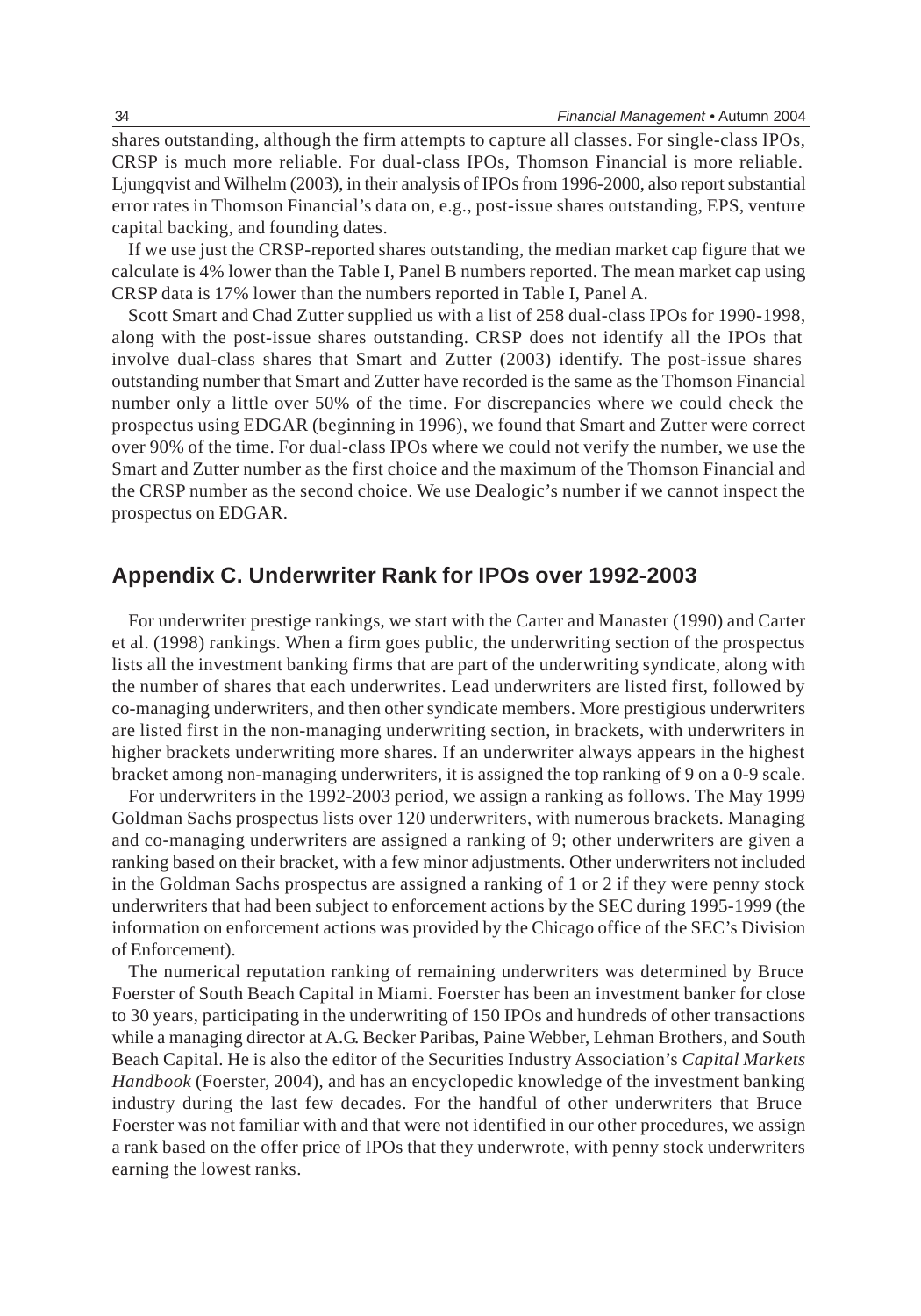We made several alterations to the Carter and Manaster rankings for 1980-1984 and the Carter, Dark, and Singh rankings for 1985-1991. Carter, Dark, and Singh assign Hambrecht & Quist a 9.0, which we lower to 8.1. Carter and Manaster assign a rank of 2.0 to D.H. Blair in the 1980-1984 period, and Carter, Dark, and Singh assign it a rank of 8.0 to D.H. Blair during 1985- 1991. We assign a 4.1 to D.H. Blair for all years. A potential flaw in the Carter and Manaster methodology is that a penny stock underwriter that is never allowed into a syndicate of reputable underwriters might never be in a low bracket. Our judgment methodology avoids this problem. Note that we make very few changes in rankings.

All of the rankings we assign are integers followed by a 0.1 (1.1 up to 9.1). We attach a 0.1 to all our rankings so that other researchers can easily distinguish between our rankings and those from Carter and Manaster and Carter, Dark, and Singh, which never end with a 0.1. To use our rankings in empirical work, we recommend using "if then" commands to covert the x.1 rankings to x.0.

# **Appendix D. Internet and Technology Firms**

To identify IPOs that are internet-related at the time of their offer, we merge the internet identifications of Thomson Financial Securities Data, Dealogic, and IPOMonitor.com. In 1998, Securities Data classified only 18 IPOs as internet stocks, omitting such firms as uBID, Ticketmaster Online/Citysearch, NetGravity, and Verio. IPOMonitor.com classified 27 IPOs from 1998 as internet stocks, but omitted Cdnow and Interactive Magic, among others. Since these sources generally did not backdate the identification of early internet companies, we assign a "1" value to America On-Line, Spyglass, and Netscape.

The classifications have some inherent arbitrariness. For example, Storage Area Network (SAN) companies and telecommunications companies are not internet stocks; nor are such IPOs as VA Linux and Perot Systems.

SDC identifies two IPOs from the 1980s as internet firms: IPC Communications, a manufacturer of telecommunications equipment, and McClatchey Newspapers, which offered on-line services.

Tech stocks are defined as those in SIC codes 3571, 3572, 3575, 3577, 3578 (computer hardware), 3661, 3663, 3669 (communications equipment), 3671, 3672, 3674, 3675, 3677, 3678, 3679 (electronics), 3812 (navigation equipment), 3823, 3825, 3826, 3827, 3829 (measuring and controlling devices), 3841, 3845 (medical instruments), 4812, 4813 (telephone equipment), 4899 (communications services), and 7371, 7372, 7373, 7374, 7375, 7378, and 7379 (software).

## **References**

- Aggarwal, R., L. Krigman, and K. Womack, 2002, "Strategic IPO Underpricing, Information Momentum, and Lockup Expiration Selling," *Journal of Financial Economics* 66, 105-137.
- Arosio, R., G. Giudici, and S. Paleari, 2001, "Why Do (or Did?) Internet-stock IPOs Leave So Much Money on the Table?" Politecnico di Milano (Italy) Working Paper.
- Baron, D., 1982, "A Model of the Demand of Investment Banking Advising and Distribution Services for New Issues," *Journal of Finance* 37, 955-976.
- Barry, C., 1989, "Initial Public Offerings Underpricing: The Issuer's View—A Comment," *Journal of Finance* 44, 1099-1103.
- Beatty, R.P., and I. Welch, 1996, "Issuer Expenses and Legal Liability in Initial Public Offerings," *Journal of Law and Economics* 39, 545-602.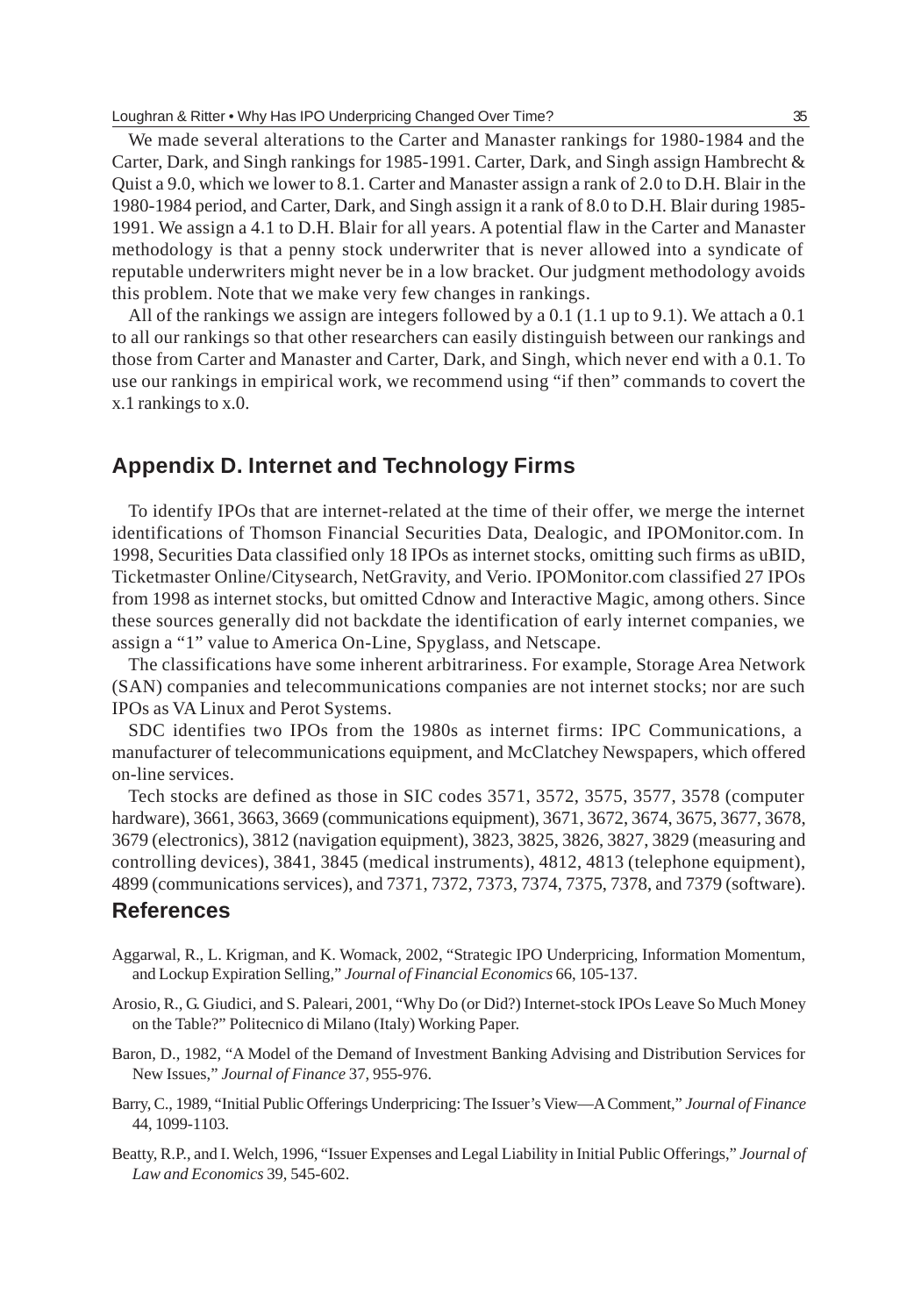- Benveniste, L.M., and W.J. Wilhelm, 1997, "Initial Public Offerings: Going by the Book," *Journal of Applied Corporate Finance* 10, 98-108.
- Bradley, D.J. and B. Jordan, 2002, "Partial Adjustment to Public Information and IPO Underpricing," *Journal of Financial and Quantitative Analysis* 37, 595-616.
- Bradley, D.J., B. Jordan, and J.R. Ritter, 2003, "The Quiet Period Goes Out with a Bang," *Journal of Finance* 58, 1-36.
- Bradley, D.J., B. Jordan, I.C. Roten, and H. C. Yi, 2001, "Venture Capital and IPO Lockup Expiration: An Empirical Analysis," *Journal of Financial Research* 24, 465-494.
- Brav, A. and P. Gompers, 2003, "The Role of Lock-ups in Initial Public Offerings," *Review of Financial Studies* 16, 1-29.
- Busse, J.A. and T.C. Green, 2002, "Market Efficiency in Real Time," *Journal of Financial Economics* 65, 413-437.
- Carter, R.B., F.H. Dark, and A.K. Singh, 1998, "Underwriter Reputation, Initial Returns, and the Long-run Performance of IPO Stocks," *Journal of Finance* 53, 285-311.
- Carter, R.B. and S. Manaster, 1990, "Initial Public Offerings and Underwriter Reputation," *Journal of Finance* 45, 1045-1068.
- Clarke, J.E., C. Dunbar, and K.M. Kahle, 2003, "All-star Analyst Turnover, Investment Bank Market Share, and the Performance of Initial Public Offerings," Georgia Tech Working Paper.
- Cliff, M. and D.J. Denis, 2004, "Do IPO Firms Purchase Analyst Coverage with Underpricing?" *Journal of Finance* (Forthcoming).
- Cooney, J.W., A.K. Singh, R.B. Carter, and F.H. Dark, 2001, "IPO Initial Returns and Underwriter Reputation: Has the Inverse Relationship Flipped in the 1990s?" University of Kentucky, Case Western Reserve University, and Iowa State University Working Paper.
- DuCharme, L.L., S. Rajgopal, and S.E. Sefcik, 2001, "Why Was Internet IPO Underpricing so Severe?" University of Washington Working Paper.
- Dunbar, C.G., 2000, "Factors Affecting Investment Bank Initial Public Offering Market Share," *Journal of Financial Economics* 55, 3-41.
- Elkind, P. and M. Gimein, 2001, "The Trouble with Frank," *Fortune* (September 3).
- Fernando, C.S., V.A. Gatchev, and P.A. Spindt, 2004, "Wanna Dance? How Firms and Underwriters Choose Each Other," Tulane University Working Paper.
- Field, L.C. and G. Hanka, 2001, "The Expiration of IPO Share Lockups," *Journal of Finance* 56, 471-500.
- Field, L.C. and J. Karpoff, 2002, "Takeover Defenses of IPO Firms," *Journal of Finance* 57, 1857-1889.
- Foerster, B., 2004, Securities Industry Association's *Capital Markets Handbook,* 5th Ed., Aspen, CO, Aspen Publishers.
- Habib, M. and A. Ljungqvist, 2001, "Underpricing and Entrepreneurial Wealth Losses: Theory and Evidence," *Review of Financial Studies* 14, 433-458.
- Hoberg, G., 2003, "Strategic Underwriting in Initial Public Offerings," Yale University Working Paper.
- Hong, H. and J.D. Kubik, 2003, "Analyzing the Analysts: Career Concerns and Biased Earnings Forecasts," *Journal of Finance* 58, 313-351.
- Houge, T., T. Loughran, G. Suchanek, and X. Yan, 2001, "Divergence of Opinion, Uncertainty, and the Quality of Initial Public Offerings," *Financial Management* 30, 5-23.
- Houston, J., C. James, and J. Karceski, 2004, "What a Difference a Month Makes: Stock Analyst Valuations Following Initial Public Offerings," University of Florida Working Paper.
- Krigman, L., W. Shaw, and K. Womack, 2001, "Why Do Firms Switch Underwriters?" *Journal of Financial Economics* 60, 245-284.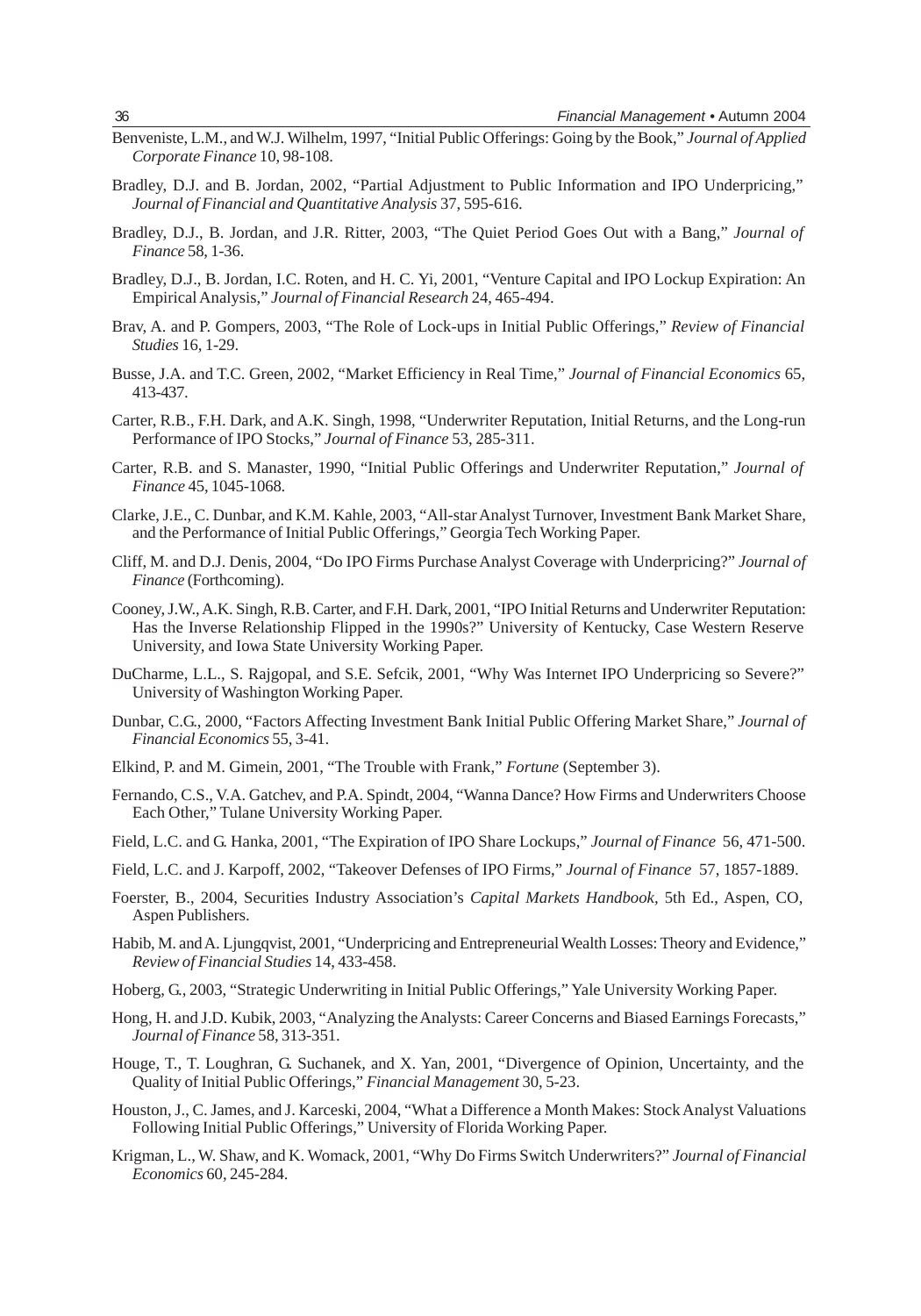- Ljungqvist, A.P., F. Marston, and W.J. Wilhelm, 2003, "Competing for Securities Underwriting Mandates: Banking Relationships and Analyst Recommendations," NYU Working Paper.
- Ljungqvist, A.P. and W.J. Wilhelm, 2003, "IPO Pricing in the Dot-com Bubble," *Journal of Finance* 58, 723-752.
- Logue, D.E., R.J. Rogalski, J.K. Seward, and L. Foster-Johnson, 2002, "What Is Special about the Roles of Underwriter Reputation and Market Activities in Initial Public Offerings?" *Journal of Business* 75, 213-243.
- Loughran, T. and J.R. Ritter, 2002, "Why Don't Issuers Get Upset About Leaving Money on the Table in IPOs?" *Review of Financial Studies* 15, 413-443.
- Lowry, M., 2003, "Why Does IPO Volume Fluctuate So Much?" *Journal of Financial Economics* 67, 3-40.
- Muscarella, C. and M. Vetsuypens, 1990, "Firm Age, Uncertainty, and IPO Underpricing: Some New Empirical Evidence," SMU Working Paper.
- NASD Regulation, 2002, "NASD Regulation Charges Credit Suisse First Boston with Siphoning Tens of Millions of Dollars of Customers' Profits in Exchange for "Hot" IPO Shares," news release available at http://www.nasdr.com/news (January 22).
- Ofek, E. and M. Richardson, 2003, "Dotcom Mania: The Rise and Fall of Internet Stock Prices," *Journal of Finance* 58, 1113-1138.
- Reuter, J., 2004, "Are IPO Allocations for Sale? Evidence from the Mutual Fund Industry," University of Oregon Working Paper.
- Ritter, J.R., 1984, "The 'Hot Issue' Market of 1980," *Journal of Business* 57, 215-240.
- Ritter, J.R. and I. Welch, 2002, "A Review of IPO Activity, Pricing, and Allocations," *Journal of Finance* 57, 1795-1828.
- Rynecki, D., 2002, "Rebuild the Chinese Wall," *Fortune* (June 24).
- Schack, J., 2002, "Promises, Promises," *Institutional Investor* (October), 39-45.
- Schultz, P. and M. Zaman, 2001, "Do the Individuals Closest to Internet Firms Believe They Are Overvalued?" *Journal of Financial Economics* 59, 347-381.
- Securities and Exchange Commission, 2002, "SEC Sues CSFB for IPO Violations; CSFB Will Pay \$100 Million," Litigation release 17327 available at http://www.sec.gov/litigation.
- Sherburne, J.C., 2002, "Letter to the Honorable Michael G. Oxley," available at http:// financialservices.house.gov/media/pdf/citiresp2\_001.pdf.
- Sherman, A.E. and S. Titman, 2002, "Building the IPO Order Book: Underpricing and Participation Limits with Costly Information," *Journal of Financial Economics* 65, 3-29.
- Siconolfi, M., 1997, "Underwriters Set Aside IPO Stock for Officials of Potential Customers," *Wall Street Journal* (November 12), A1.
- Smart, S. and C.J. Zutter, 2003, "Control as a Motivation for Underpricing: A Comparison of Dual- and Single-class IPOs," *Journal of Financial Economics* 69, 85-110.
- Smith, R., 2002, "Goldman Gave Hot IPO Shares to Top Executives of Its Clients," *Wall Street Journal* (October 3), A1.
- Smith, R., A. Grimes, G. Zuckerman, and K. Scannell, 2002, "Something Ventured and Something Gained?" *Wall Street Journal* (October 17), C1.
- Smith, R. and S. Pulliam, 2002, "Two More Wall Street Firms Are Targeted in Trading Probe," *Wall Street Journal* (April 25), A1.
- White, H., 1980, "A Heteroskedasticity-consistent Covariance Matrix Estimator and a Direct Test for Heteroskedasticity," *Econometrica* 48, 817-838.